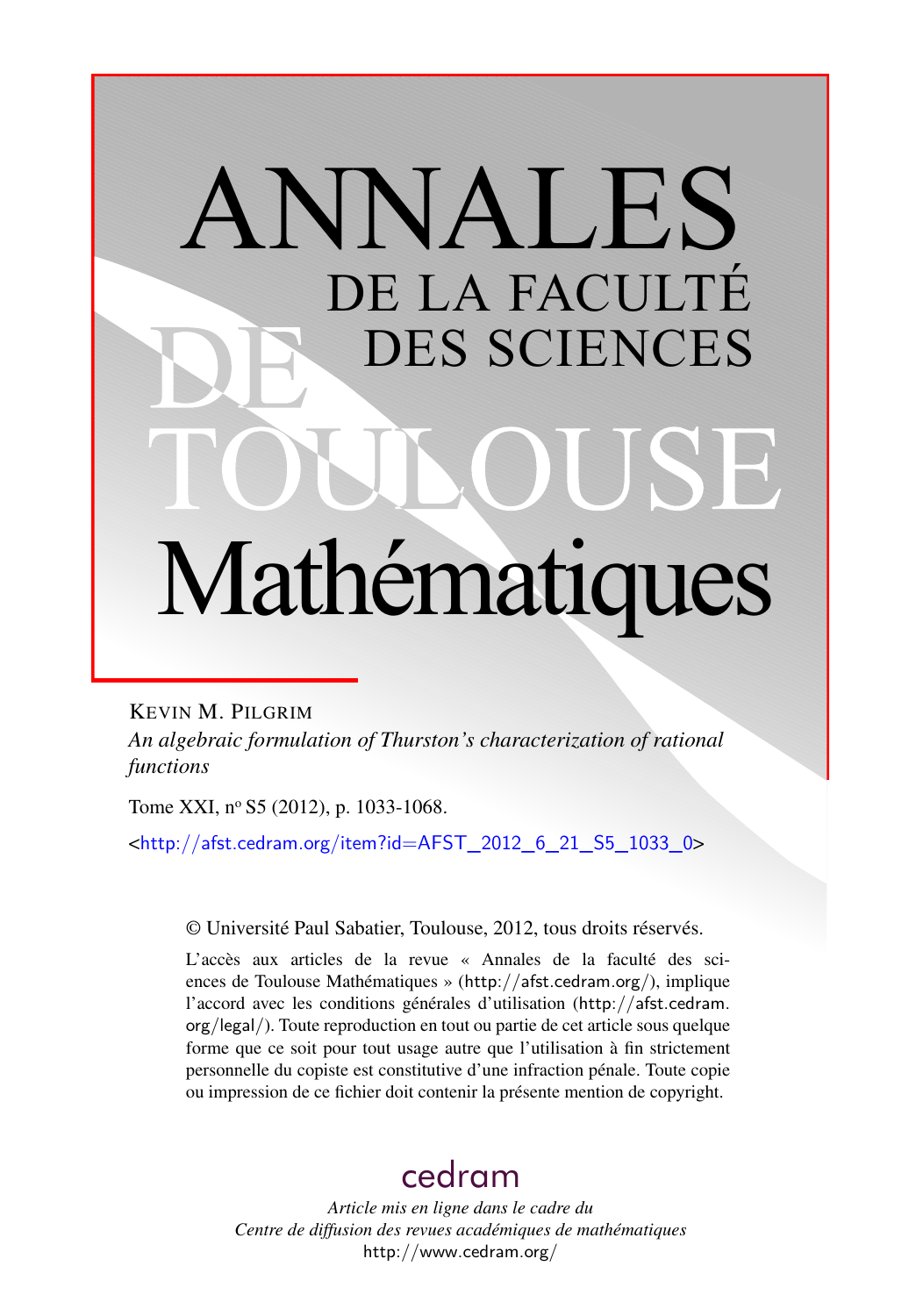KEVIN M. PILGRIM $<sup>(1)</sup>$ </sup>

ABSTRACT. —Following Douady-Hubbard and Bartholdi-Nekrashevych, we give an algebraic formulation of Thurston's characterization of rational functions. The techniques developed are applied to the analysis of the dynamics on the set of free homotopy classes of simple closed curves induced by a rational function. The resulting finiteness results yield new information on the global dynamics of the pullback map on Teichmüller space used in the proof of the characterization theorem.

 $\mathbf{R}$ ÉSUMÉ.  $\mathbf{A}$  la suite de Douady-Hubbard et de Bartholdi-Nekrashevych, nous donnons une formulation algébrique des fractions rationnelles. Les techniques développées sont appliquées à l'étude de la dynamique sur l'ensemble des classes d'homotopie de courbes simples qui est induite par une fraction rationnelle. Le théorème de finitude qui en résulte donne de nouvelles informations `a propos de la dynamique globale sur l'espace de Teichmüller de l'application introduite dans le théorème de caractérisation de Thurston.

# **Contents**

| $\overline{4}$ |                                            |
|----------------|--------------------------------------------|
|                | 5 The virtual endomorphism 1048            |
| 6              | Algebraic Thurston's characterization 1050 |

<sup>(1)</sup> Dept. of Mathematics, Indiana University, Bloomington, IN, 47405 USA pilgrim@indiana.edu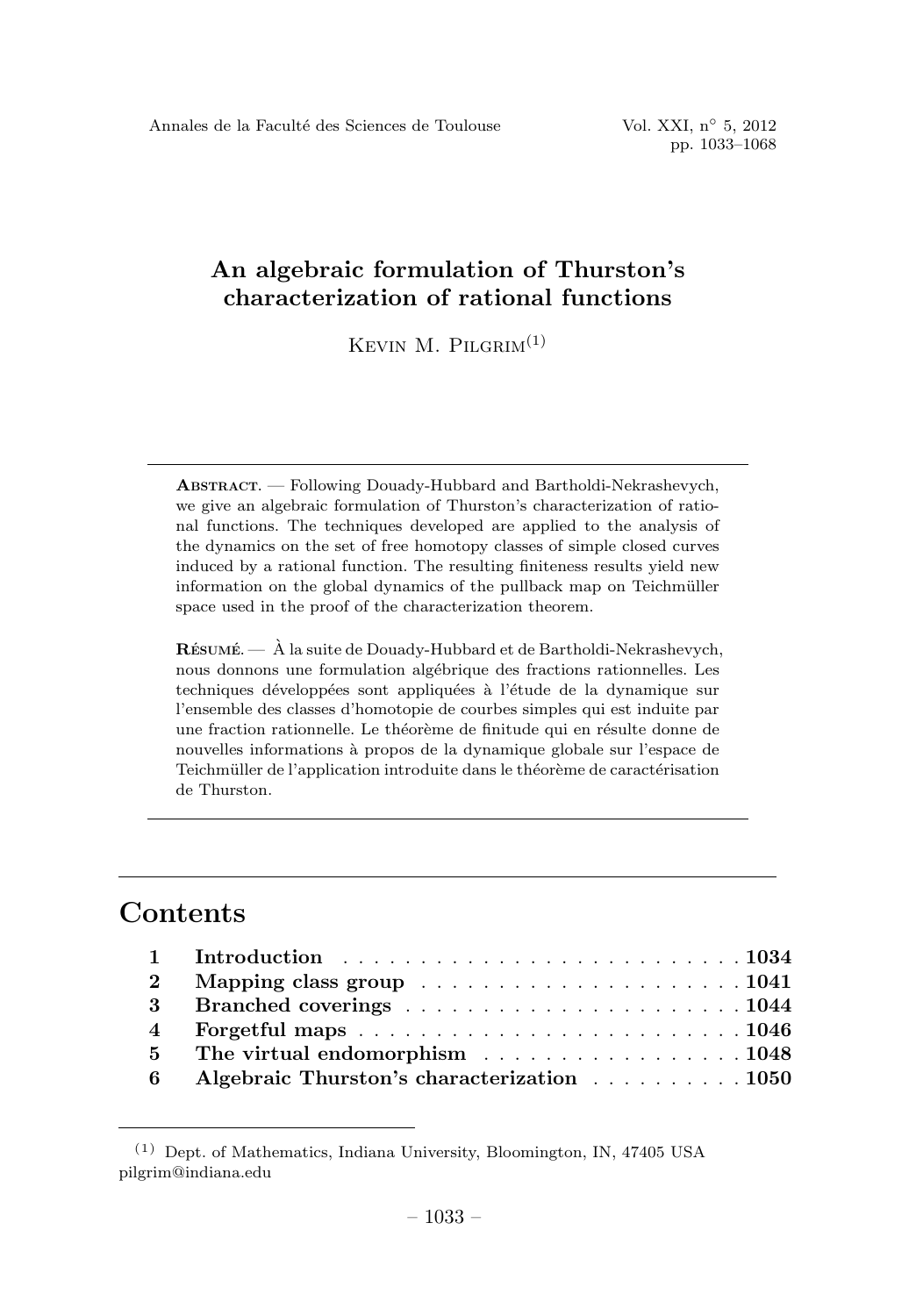| 7 Pullback function on multicurves 1052 |
|-----------------------------------------|
|                                         |
|                                         |
| 10 Preperiod 1, period 21066            |
|                                         |

#### 1. Introduction

Thurston maps  $f : S^2 \to S^2$  are topological objects, regarded up to homotopy, which arise in the classification and characterization of certain holomorphic dynamical systems on the Riemann sphere [5]. They are tworeal-dimensional generalizations of the *kneading data* associated to interval maps, introduced by Milnor and Thurston [12].

In this work, we show that newly introduced algebraic invariants can be used to reformulate Thurston's original characterization theorem (Theorem 1.1 below), and that this connection can be applied to study a previously mysterious problem, namely, the fate of (free homotopy classes of) curves under iterated pullback. When combined with a recent observation of Selinger [17], this yields detailed results about the global dynamics of Thurston's pullback self-map on Teichmüller space. This pullback map plays a key role in the proof of Theorem 1.1. Like its cousin the *skinning map* another self-map of Teichm¨uller space, employed in the hyperbolization of 3-manifolds—it has been the subject of recent detailed investigations; cf.  $[1]$ ,  $[9]$ , and recent work of D. Dumas.

We briefly review some fundamental concepts from [5].

**Thurston maps.** Let  $S^2$  denote the two-sphere equipped with an orientation, let  $f : S^2 \to S^2$  be an orientation-preserving branched covering map of degree  $d \geq 2$ , and let  $P_f = \bigcup_{n>0} f^{\circ n}(\Omega_f)$  where  $\Omega_f$  is the set of branch points of f. We say f is a Thurston map if  $P_f$  is finite; we assume this throughout this work. Two Thurston maps  $f, g$  are *equivalent* if there are homeomorphisms  $h, h : (S^2, P_f) \to (S^2, P_g)$  such that h is isotopic to h relative to  $P_f$  and  $h \circ f = g \circ h$ . The *orbifold*  $\mathcal{O}_f$  associated to f is the topological orbifold whose underlying space  $S^2$  and whose weight  $\nu(x)$  at x is given by  $\nu(x) = \text{lcm} \{ \text{deg}(f^k, \tilde{x}) : f^k(\tilde{x}) = x \}$ ; here deg(,) denotes local degree. The orbifold  $\mathcal{O}_f$  is said to be *hyperbolic* if the Euler characteristic  $\chi(\mathcal{O}_f) = 2 - \sum_{x \in P_f} (1 - 1/\nu(x))$  is negative.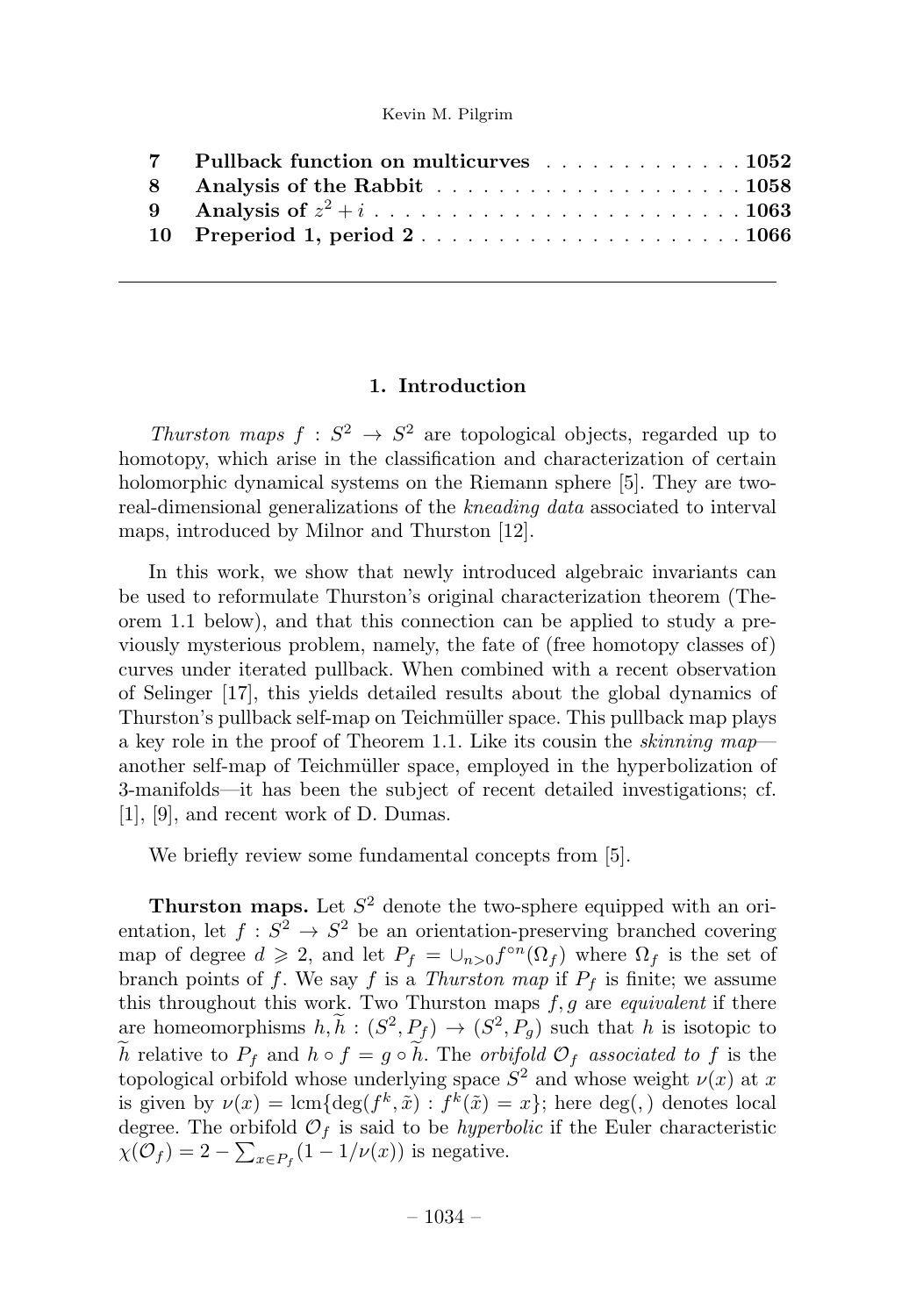In [5, Appendix, Example 1], Douady and Hubbard posed the following problem. Consider  $f(z) = z^2 + i$ ; then  $P_f = {\infty, i, i - 1, -i}$ . Let D be a Dehn twist about a simple closed curve in  $\widehat{C} - P_f$ . Then the branched covering obtained by postcomposing f with D is either equivalent to  $z^2 + i$ , to  $z^2 - i$ , or else is not equivalent to a quadratic polynomial; the problem is to characterize the outcome as a function of  $D$ , regarded as an element of the pure mapping class group of homeomorphisms of the sphere fixing  $P<sub>f</sub>$  pointwise. The analogous problem for the so-called "rabbit" polynomial became known as the Twisted Rabbit Problem.

For some years, these problems remained unsolved and were a humbling reminder of the lack of a suitable arsenal of invariants. The situation changed with the publication of  $[2]$ , in which the newly developed theory of selfsimilar groups was brought to bear to give complete solutions to these problems. In addition, in the presence of suitable expansion, Thurston maps admit cellular Markov partitions [3]. The result is that the combinatorial theory of Thurston maps is now immensely richer; see e.g.  $[14]$ ,  $[8]$ .

The concept of a *virtual endomorphism* plays a key role in the solution to the Twisted Rabbit Problem.

**Virtual endomorphism.** If G is a group and  $H < G$  is a subgroup of finite index, a homomorphism  $\phi: H \to G$  is called a *virtual endomorphism* of G; this is sometimes written  $\phi$ :  $G \rightarrow G$  and we write dom( $\phi$ ) = H.

Throughout, we deal with finitely generated groups. Let  $|q|$  denote the word length of q with respect to a symmetric generating set  $S$  of  $G$ . The contraction coefficient of  $\phi$ 

$$
\rho(\phi) = \limsup_{n \to \infty} \left( \limsup_{g \in \text{dom}(\phi^{\circ n}), |g| \to \infty} \frac{|\phi^{\circ n}(g)|}{|g|} \right)^{1/n}
$$

is independent of the generating set. One says  $\phi$  is *contracting* on G if  $\rho(\phi) < 1.$ 

Suppose now that  $\phi : G \longrightarrow G$  is a virtual endomorphism. A subgroup  $L < G$  is quasi-invariant if  $\phi|_L : L \longrightarrow L$  is again a virtual endomorphism, that is,  $\phi(L \cap \text{dom}(\phi)) \subset L$ ; note that always  $[L: L \cap \text{dom}(\phi)] < \infty$ .

**Curves.** For  $P \subset S^2$  a finite set with at least three points, denote by  $\mathcal{C}(S^2, P)$  the set of free homotopy classes of essential, unoriented, simple, closed, nonperipheral (that is, not homotopic into arbitrarily small neighborhoods of elements of P) curves in  $S^2 - P$ ; we use the term *curve* for an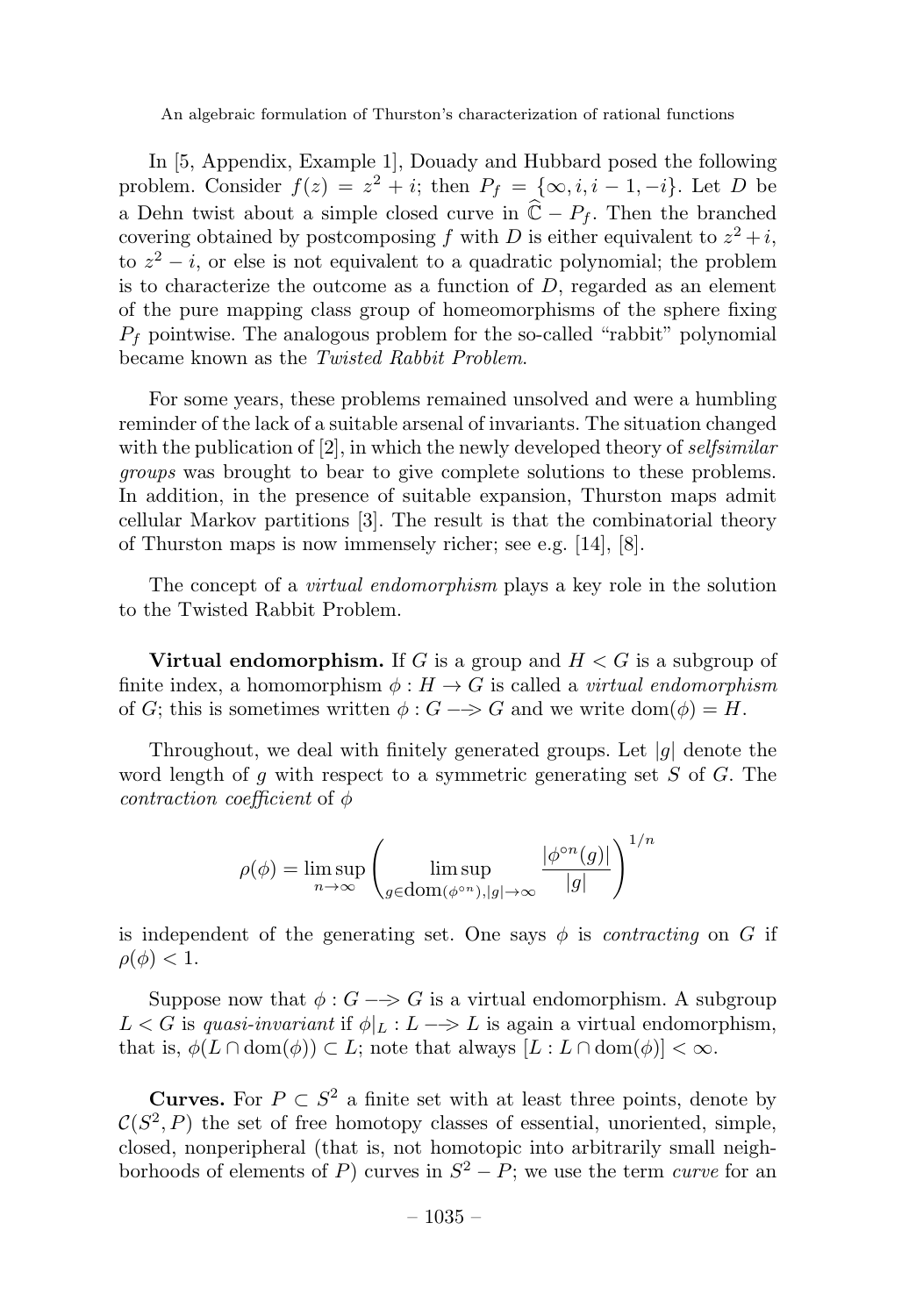element of  $C(S^2, P)$ . When P is understood we write simply C. A multicurve Γ is a nonempty set of distinct elements of  $C(S^2, P)$  represented by pairwise nonintersecting curves. The set of nonempty multicurves is denoted  $\mathcal{MC}(S^2, P)$  or simply by  $\mathcal{MC}$ .

Now suppose f is a Thurston map, and let  $C = C(S^2, P_f)$ . Let o denote the union of the homotopy classes in  $S^2 - P_f$  of curves which are either inessential or peripheral; we call such curves trivial. The pullback relation  $\leftarrow$  on  $\mathcal{C} \cup \{o\}$  is defined by setting  $o \xleftarrow{f} o$  and

$$
\gamma_1 \xleftarrow{f} \gamma_2
$$

if and only if  $\gamma_2$  is homotopic in  $S^2 - P_f$  to a component of the preimage of  $\gamma_1$  under f. Thus  $\gamma \stackrel{f}{\longleftarrow} o$  if and only if some preimage of  $\gamma$  is inessential or peripheral in  $S^2 - P_f$ . The pullback relation induces a *pullback function*  $f^{-1}: \mathcal{MC} \cup \{o\} \to \mathcal{MC} \cup \{o\}$ , where o stands for the empty multicurve, by sending  $o \mapsto o$  and  $\Gamma \mapsto f^{-1}(\Gamma) := {\tilde{\gamma} : \exists \gamma \in \Gamma, \gamma \stackrel{f}{\longleftarrow} \tilde{\gamma}};$  here we set  $f^{-1}(\Gamma) = o$  if the set of such  $\tilde{\gamma}$  is empty. A multicurve is *invariant* if  $f^{-1}(\Gamma) \subset \Gamma \cup \{o\}$ ; it is completely invariant if  $f^{-1}(\Gamma) \cup \{o\} = \Gamma \cup \{o\}$ . We say that the pullback function has a *finite global attractor* if there exists a finite subset  $\mathcal{N} \subset \mathcal{MC} \cup \{o\}$  such that  $f^{-1}(\mathcal{N}) \subset \mathcal{N}$  and for all  $\Gamma \in \mathcal{MC}$ , there exists a nonnegative integer N such that  $(f^{-1})^{\circ n}(\Gamma) \in \mathcal{N}$  for all  $n \geq N$ ; the smallest such subset, if it exists, consists of periodic cycles and is called the finite global attractor of the function  $f^{-1}$ . We extend this concept to the pullback relation in the obvious way.

Denote by  $\mathbb{Z}[\mathcal{C}(S^2, P)]$  and  $\mathbb{R}[\mathcal{C}(S^2, P)]$  the free  $\mathbb{Z}$ - and  $\mathbb{R}$ -modules generated by  $\mathcal{C}(S^2, P)$ , so that an element w of e.g.  $\mathbb{Z}[\mathcal{C}(S^2, P)]$  is given by a formal finite linear combination  $w = \sum_i a_i \gamma_i, a_i \in \mathbb{Z}$ . The free submodules generated by a multicurve  $\Gamma$  will be denoted  $\mathbb{Z}^{\Gamma}$  and  $\mathbb{R}^{\Gamma}$ .

The Thurston linear transformation

$$
\mathcal{L}_f:\mathbb{R}[\mathcal{C}]\rightarrow\mathbb{R}[\mathcal{C}]
$$

is defined on basis vectors by

$$
\mathcal{L}_f(\gamma) = \sum_{\gamma \leftarrow \gamma_i} d_i \gamma_i
$$

where

$$
d_i = \sum_{f^{-1}(\gamma) \supset \delta \simeq \gamma_i} \frac{1}{\deg(f : \delta \to \gamma)};
$$

the sum ranges over preimages  $\delta$  of  $\gamma$  homotopic to  $\gamma_i$ .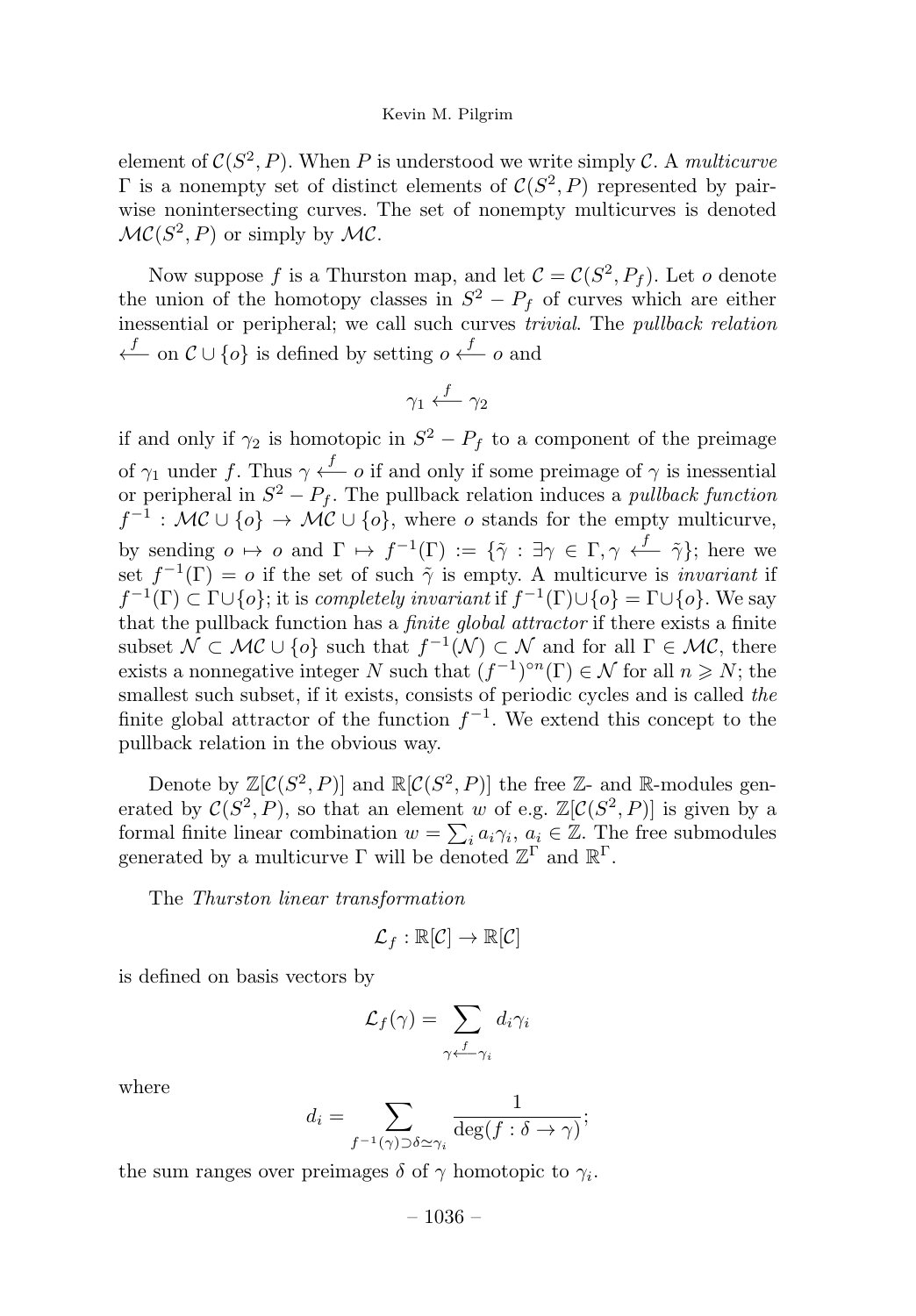Thurston's Characterization Theorem [5, Theorem 1] asserts

THEOREM 1.1 (Thurston's characterization).  $-$  If  $\mathcal{O}_f$  is hyperbolic, then f is equivalent to a rational map  $R$  if and only if for every invariant multicurve Γ, the spectrum of  $\mathcal{L}_{f,\Gamma}:=\mathcal{L}_f|\mathbb{R}^{\Gamma}$  lies strictly inside the unit disk; in this case,  $R$  is unique, up to conjugation by Möbius transformations.

Though a relation, not a function, it is natural to ask the usual dynamical questions regarding iteration of the pullback relation  $\stackrel{f}{\longleftarrow}$ : can curves be periodic? how many cycles can exist? can curves wander? It is easy to construct Thurston maps f with invariant subsurfaces  $\Sigma \subset S^2$  on which the map f acts like an arbitrary element of the mapping class group of  $\Sigma$ ; such maps are necessarily obstructed. Hence questions about iteration of  $\stackrel{f}{\longleftarrow}$  are most naturally posed in the setting when  $f$  is a rational Thurston map. Here, tension arises. On the one hand, if  $\gamma \stackrel{f}{\longleftarrow} \tilde{\gamma}$  and  $\deg(f : \tilde{\gamma} \to \gamma) > 1$ , then the unique hyperbolic geodesic in  $\widehat{\mathbb{C}} \backslash P_f$  homotopic to  $\gamma$  lifts under f to a longer hyperbolic geodesic in  $\hat{\mathbb{C}} \backslash f^{-1}(P_f)$  and so  $\tilde{\gamma}$  might be more complicated than  $\gamma$ . On the other hand, the inclusion  $\widehat{\mathbb{C}} \setminus f^{-1}(P_f) \hookrightarrow \widehat{\mathbb{C}} \setminus P_f$  contracts hyperbolic metrics. Hence a priori, it is unclear which phenomenon—length increase or decrease—has the dominant effect.

We now connect the pullback relation on curves with a certain virtual endomorphism.

Mapping class groups. For  $P \subset S^2$  the pure mapping class group  $Mod(S^2, P)$  is the group of homotopy classes of orientation-preserving homeomorphisms  $h : \tilde{S}^2 \to S^2$  which fix P pointwise. A left Dehn twist is a homeomorphism which is the identity outside a closed regular neigborhood A of some curve  $\gamma$  and which on  $A = \{(r, \theta) : 1 \le r \le 2, 0 \le \theta \le 1 \text{ mod } 1\}$ is given by  $(r, \theta) \mapsto (r, \theta + (r - 1))$ ; thus the image of any radial segment bends to the left as the segment is traversed in either direction. The corresponding mapping class depends only on the free homotopy class of  $\gamma$ . A right Dehn twist is defined similarly. There is a distinguished subset  $Tw(S^2, P) \subset Mod(S^2, P)$  consisting of *multitwists*, that is, mapping class elements represented by products of powers of Dehn twists about the elements of a multicurve Γ. The set  $Tw(S^2, P)$  is invariant under conjugation, but not under arbitrary group automorphisms; if one restricts to the class of automorphisms preserving a peripheral structure around points in  $P$ , then the set of multitwists becomes characteristic. There is a natural bijection

$$
\gamma\leftrightarrow T_\gamma
$$

between homotopy classes of unoriented simple nonperipheral curves and *left*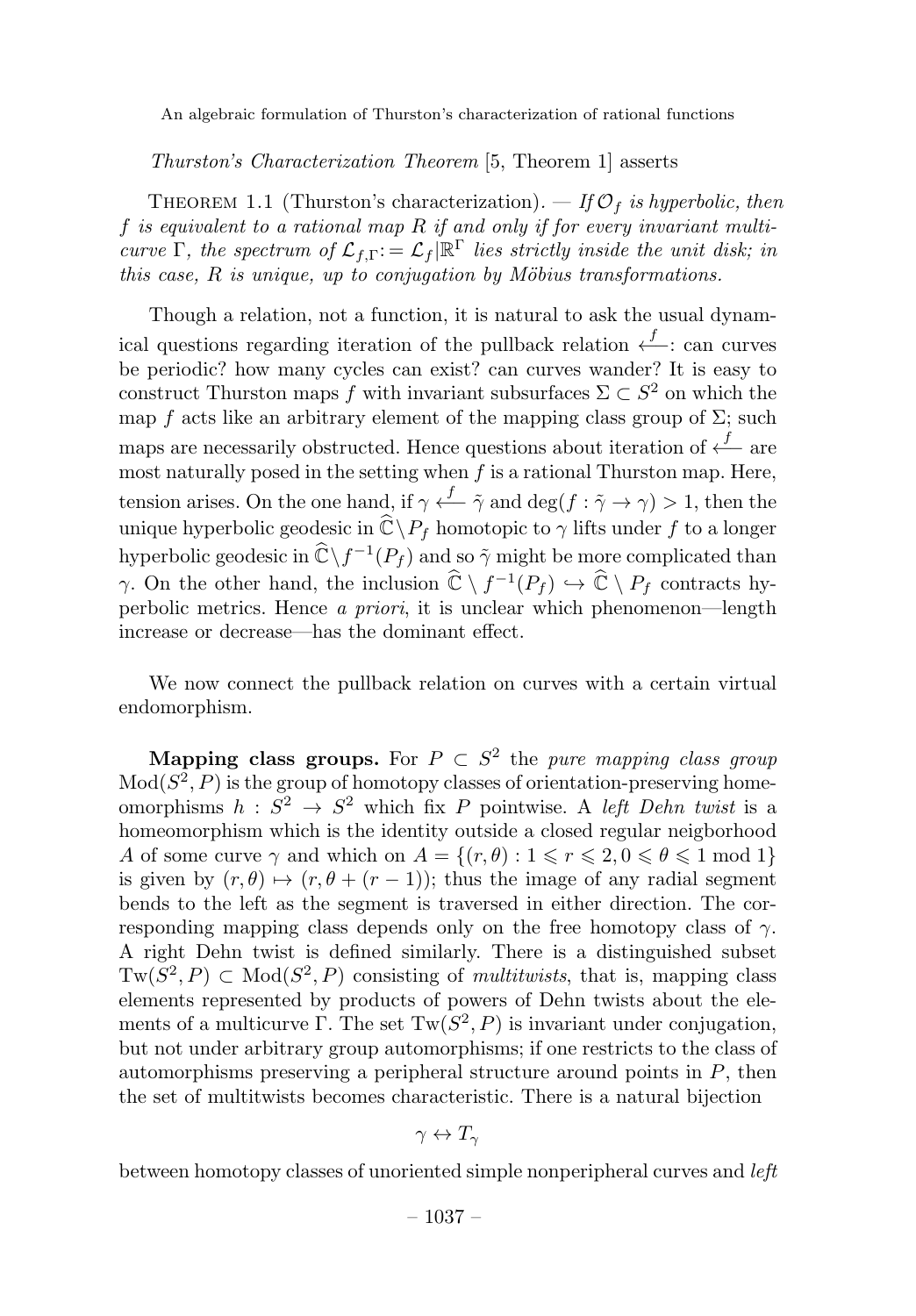Dehn twists. More generally, if  $\Gamma = {\gamma_i}$  is a multicurve and  $w = \sum_i a_i \gamma_i \in \mathbb{R}$  $\mathbb{Z}^{\Gamma}$  then the correspondence

$$
M_w = \prod_i T_{\gamma_i}^{a_i} \rightarrow \sum_i a_i \gamma_i = w \tag{1.1}
$$

defines an injection of sets

$$
Tw(S^2, P) \hookrightarrow \mathbb{Z}[\mathcal{C}(S^2, P)] \subset \mathbb{R}[\mathcal{C}(S^2, P)].
$$

If  $\Gamma$  is a multicurve, we denote by  $Tw(\Gamma)$  the subgroup of G generated by Dehn twists about the elements of Γ; it is free abelian, of rank  $\#\Gamma$ .

Suppose now f is a Thurston map, and put  $G = Mod(S^2, P_f)$ . Elementary covering space theory implies that there is a finite-index subgroup  $H < G$  consisting of mapping classes representable by homeomorphisms that lift under f to homeomorphisms which again represent elements of  $G$ , i.e. which fix the set  $P_f$  pointwise. We obtain a virtual endomorphism

$$
\phi_f: G \longrightarrow G
$$

such that for representative homeomorphisms,

$$
h\circ f=f\circ\phi_f(h).
$$

Results. The following result connects topology and algebra:

THEOREM 1.2. — If  $M_w \in \text{dom}(\phi_f)$ , then

$$
\phi_f(M_w) = M_{\mathcal{L}_f(w)}
$$

where  $\mathcal{L}_f$  is the Thurston linear transformation. In particular,  $\Gamma$  is an invariant multicurve if and only if  $Tw(\Gamma)$  is a  $\phi_f$ -quasi-invariant subgroup. In this case, under the correspondence (1.1),

$$
\mathcal{L}_{f,\Gamma}=(\phi_f|_{\mathbb{Z}^{\Gamma}})\otimes \mathbb{R}.
$$

#### Applications I: algebraic characterization

As an application, we give an algebraic version of Thurston's Characterization Theorem:

THEOREM 1.3.  $- A$  Thurston map f with hyperbolic orbifold and with  $\#P_f \geq 4$  is equivalent to a rational map if and only if for every  $\phi_f$ -quasiinvariant abelian subgroup  $H < \text{Tw}(S^2, P_f)$ , the induced virtual endomorphism  $\phi_f|_H : H \longrightarrow H$  has contraction coefficient < 1.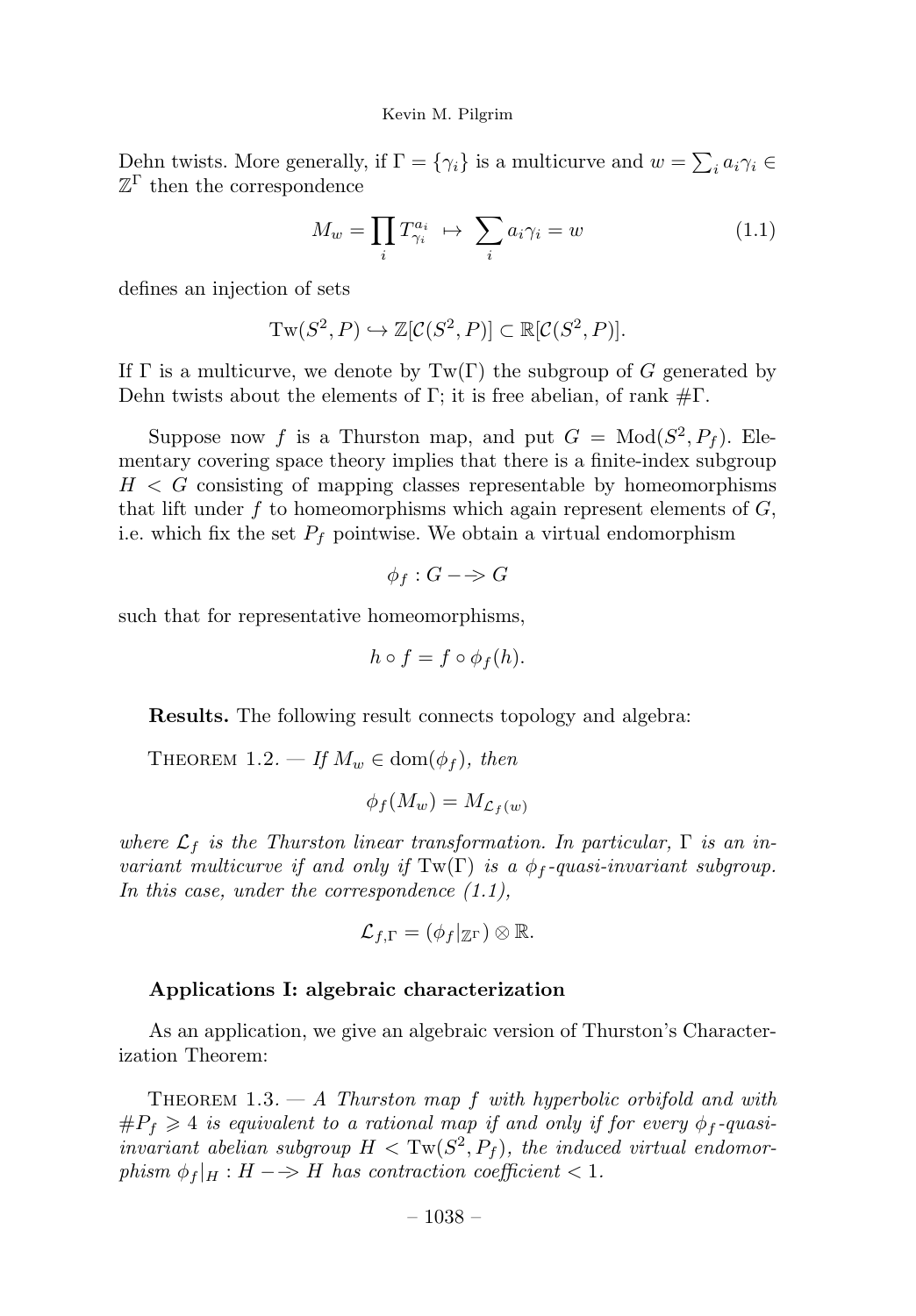#### Remarks.

- 1. If  $\#P_f < 3$  then f is equivalent to  $z \mapsto z^k$  for some k with  $|k| \geq 2$ ; if  $\#P_f$  < 4 then f is always equivalent to a rational map. We exclude these cases throughout this work to keep the statements clean.
- 2. For fixed degree  $\deg(f)$  and cardinality  $\#P_f$ , there are only finitely many possibilities for the matrices of  $\mathcal{L}_{f,\Gamma}$ . Hence there exists a constant  $C = C(\deg(f), \#P_f) < 1$  such that if f is rational, then  $\rho(\phi_f|_H : H \longrightarrow H) < C$  for all quasi-invariant abelian twist subgroups.
- 3. If f is rational, the contraction on quasi-invariant abelian twist subgroups cannot, in general, be extended to contraction on all of  $G$ ; see §9 below.

#### Applications II: pullback relation on simple closed curves.

Fix a Thurston map f and let  $\mathcal T$  be the Teichmüller space modelled on  $(S^2, P_f)$  as in [5]. Associated to f is Thurston's pullback map  $\sigma_f : \mathcal{T} \to \mathcal{T}$ . Since  $\mathcal T$  is homeomorphic to an open ball and  $\sigma_f$  is distance nonincreasing with respect to the Teichmüller metric, the dynamics of  $\sigma_f : \mathcal{T} \to \mathcal{T}$  is uninteresting. However, Selinger [17] showed that the pullback map  $\sigma_f$  extends to the Weil-Petersson completion  $\overline{\mathcal{T}}$ . The following facts are known; see [19]. The completion  $\overline{\mathcal{T}}$  coincides with the so-called *augmented Teichmüller* space. This is a noncompact stratified space whose strata  $\mathcal{T}_{\Gamma}$  are in bijective correspondence with multicurves. Each stratum  $\mathcal{T}_{\Gamma}$  is homeomorphic to the product of the Teichmüller spaces of the components of the noded surfaces obtained by collapsing exactly those elements of  $\Gamma$  to points. By a theorem of Brock and Margalit [4],  $\overline{\mathcal{T}}$  is quasi-isometric to the *pants complex*. The definitions immediately imply that

$$
\sigma_f: \mathcal{T}_{\Gamma} \to \mathcal{T}_{f^{-1}(\Gamma)}
$$

and so the orbit of a stratum under  $\sigma_f$  is encoded by the pullback function  $f^{-1}: \mathcal{MC} \cup \{o\} \to \mathcal{MC} \cup \{o\}$ . In particular, proper strata invariant under  $f^{-1}$  are in bijective correspondence with completely invariant multicurves. Thus, the extension of  $\sigma_f$  to  $\overline{\mathcal{T}}$  can have interesting dynamics.

THEOREM 1.4.  $-$  If  $\phi_f$  is contracting, then the pullback function on multicurves has a finite global attractor.

It follows that the pullback relation on curves has a finite global attractor as well. Note that the converse need not hold; see §9. One can also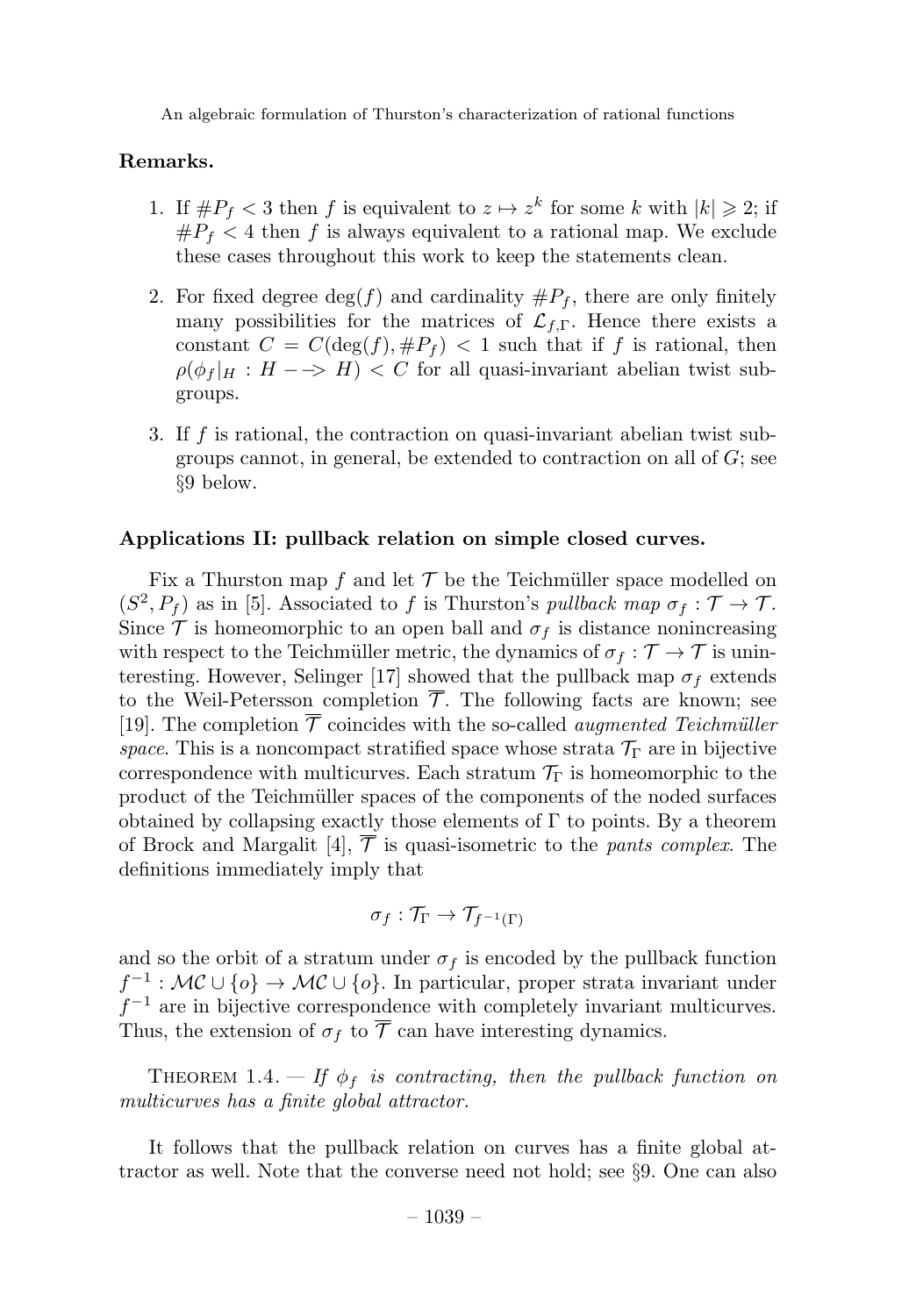give analytic conditions on  $\sigma_f$  which imply that the pullback function on multicurves has a finite global attractor; this is the subject of ongoing work.

Using results of Koch and Nekrashevych, we deduce (Corollary 7.2) that for critically periodic quadratic polynomials, the pullback function on multicurves has a finite global attractor.

For general rational maps, we have the following weaker statement, whose proof uses the combination and decomposition theory developed in [16]:

THEOREM  $1.5.$  — Suppose f is a rational map with hyperbolic orbifold. Then there are only finitely many completely invariant multicurves.

The proof of Theorem 1.4 suggests a general method to calculate the finite global attractor of the pullback function on multicurves. We apply this analysis to each of the three quadratic polynomial examples  $z \mapsto z^2+c$ with three finite postcritical points studied in [2]. Among experts in complex dynamics, they are referred to by a rational number mod 1 known as an external angle:  $f_{1/7}$ , also known as the "rabbit" polynomial;  $f_{1/6}$ , the "dendrite" polynomial given by the formula  $f_{1/6}(z) = z^2 + i$ ; and  $f_{1/4}$ .

For the rabbit polynomial  $f_{1/7}$ , the virtual endomorphism  $\phi_f$  is contracting. We exploit this to prove

THEOREM 1.6. — Let  $f = f_{1/7}$ . Under backward iteration, every curve becomes either trivial, or falls into the unique three-cycle.

In contrast, for the dendrite polynomial  $f_{1/4}$ , the virtual endomorphism  $\phi_f$  is not contracting. Nevertheless, modified methods yield:

THEOREM 1.7. — Let  $f = f_{1/6}$  be the dendrite polynomial. Under backward iteration, every curve becomes trivial.

For the polynomial  $f_{1/4}$ , the virtual endomorphism  $\phi_f$  is again contracting. R. Lodge, using similar methods as in the proof of Theorem 1.6, shows:

THEOREM 1.8. — Let  $f = f_{1/4}$ . Under backward iteration, every curve becomes trivial.

**Organization.** In  $\S2$  we discuss in detail mapping class groups, the correspondence  $M_w \leftrightarrow w$ , and state Thurston's classification for pure mapping classes on the sphere. We factor the virtual endomorphism  $\phi_f$ , defined in §5, as a composition of lifting and filling in punctures, discussed respectively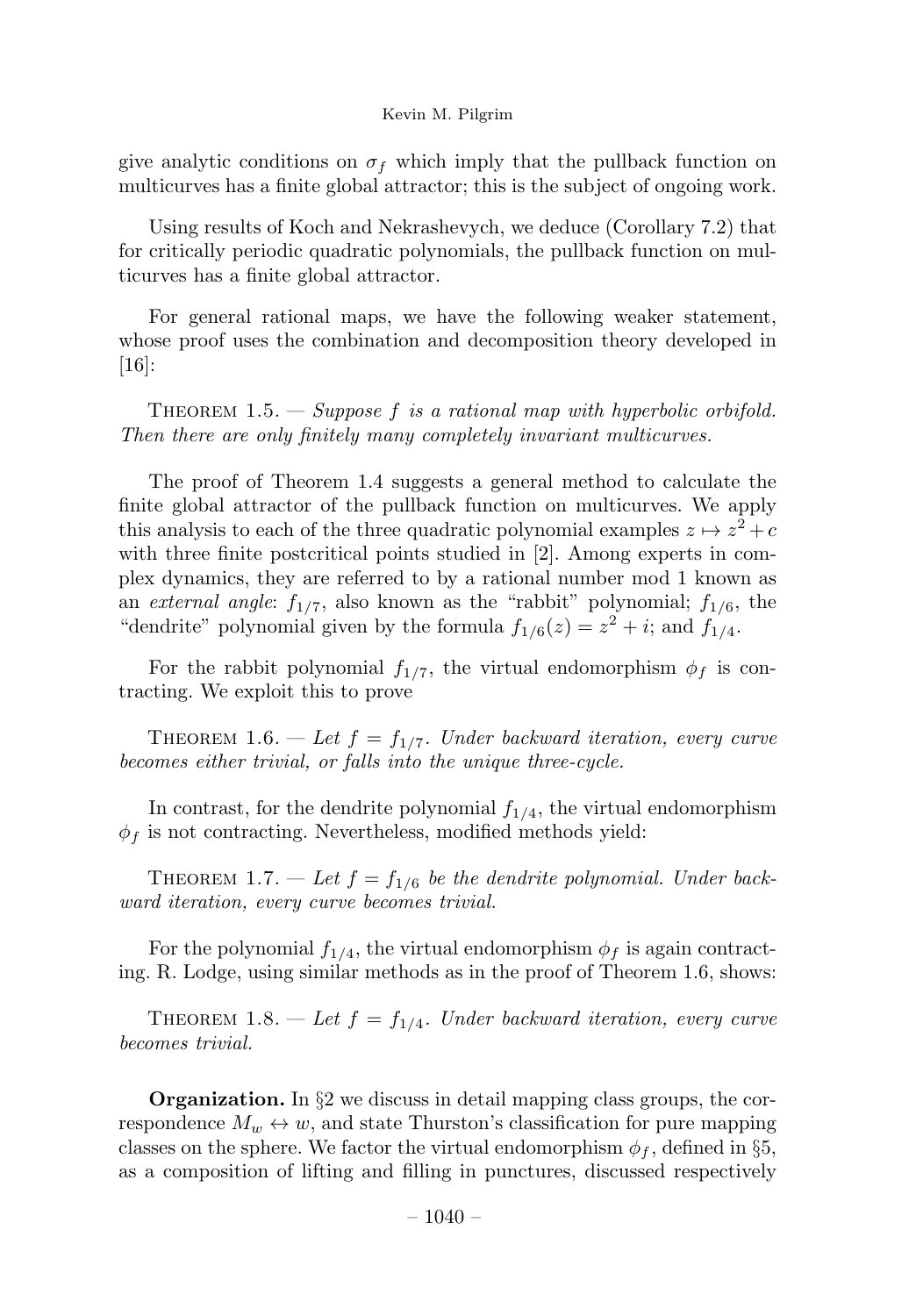in §§3 and 4. The proofs of Theorems 1.2 and 1.3 are given in §§5 and 6, respectively. In §7 we prove Theorems 1.4 and 1.5 while §§8, 9, 10 give the analysis of the maps  $f_{1/7}$ ,  $f_{1/6}$ , and  $f_{1/4}$ , respectively.

Conventions. To avoid uninteresting and special cases, we assume throughout that  $\mathcal{O}_f$  is hyperbolic and that  $\#P \geq 4$  unless otherwise stated. We follow the notational conventions as in [2]. In particular, given transformations  $S, T$ , the notation  $ST$  indicates that S is performed first, then T, i.e. their action is a right action. In long expressions we often distinguish between factors in such products by the symbol  $\cdot$ , so that  $S \cdot T = ST$ . The notation  $S \circ T$  indicates that T is performed first, then S. If  $g_1, g_2$  are elements of a group, conjugation is given as a right action, so that  $g_1^{g_2} = g_2^{-1}g_1g_2$ . If  $(g_1,\ldots,g_d)\alpha$  and  $(h_1,\ldots,h_d)\beta$  are two elements of a wreath product  $G^d \rtimes S_d$ , their product is given by

$$
(g_1h_1\alpha,\ldots,g_dh_d\alpha)\alpha\circ\beta
$$

where  $i^{\alpha}$  is the image of i under the permutation  $\alpha$ .

Acknowledgements. — I thank Volodymyr Nekrashevych and Laurent Bartholdi for useful conversations.

### 2. Mapping class groups

We begin with generalities. Throughout this section,  $P \subset S^2$  is a finite set with at least four points.

Elements of  $Mod(S^2, P)$  are special.

LEMMA 2.1. — Suppose  $g \in Mod(S^2, P)$  permutes the elements of a multicurve  $\Gamma$  up to isotopy. Then g fixes the elements of  $\Gamma$  up to isotopy. If in addition the elements of  $\Gamma$  are oriented, g preserves the orientation of each element.

*Proof.* — If  $\Gamma$  has only one element  $\gamma$  then since  $g|P = id_P$ , g preserves each of the complementary components of  $\gamma$  up to isotopy and so preserves an orientation on  $\gamma$ . We now induct on #Γ. There exists  $\gamma \in \Gamma$  which does not separate any pair of elements of  $\Gamma$ . Thus there exists a Jordan domain  $D \subset S^2 - \Gamma$  bounded by an element  $\gamma$  of  $\Gamma$  such that  $D \cap P \neq \emptyset$ . Since  $g|_P = id_P$  we must have  $g(D) = D$  up to isotopy fixing P and so in particular  $g(\gamma)$  is isotopic to  $\gamma$  and  $g|\gamma$  preserves an orientation on  $\gamma$ . Thus  $g(\Gamma') = \Gamma'$  where  $\Gamma' = \Gamma - {\{\gamma\}}$ . By induction, the proof is complete.  $g(\Gamma') = \Gamma'$  where  $\Gamma' = \Gamma - \{\gamma\}$ . By induction, the proof is complete.  $\Box$ 

**Thurston's classification.** Thurston's classification of mapping classes [18, Theorem 4] is correspondingly simpler.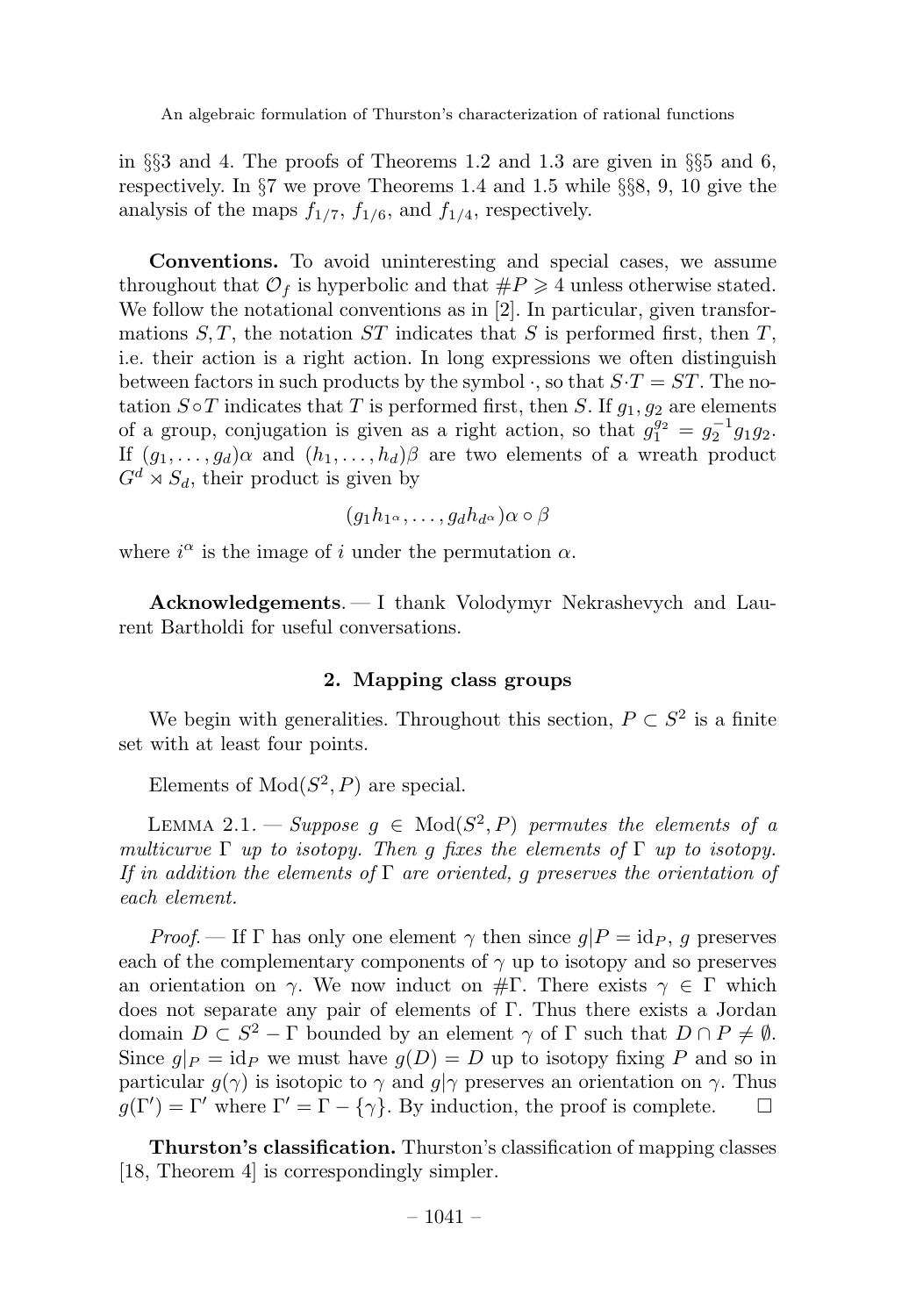THEOREM 2.2 (THURSTON CLASSIFICATION). — A nontrivial element  $g \in$  $Mod(S^2, P)$  is either

- 1. aperiodic reducible: of infinite order and permutes (hence fixes) the elements of a nonempty multicurve Γ, preserving orientation, or
- 2. pseudo-Anosov.

The finite order case cannot occur, since by a classical result of Nielsen [15], any periodic mapping class is represented by a Möbius transformation, and we are assuming that such classes fix each of the  $\geq 3$  elements of the set  $P$  of marked points.

**Support.** Given a homeomorphism  $h : (S^2, P) \rightarrow (S^2, P)$ , its support  $\text{supp}(h)$  is the closure of complement of the set of fixed points of h. The support of a weighted multicurve  $w = \sum_i w_i \gamma_i$  is  $\Gamma_w = \bigcup_{w_i \neq 0} \gamma_i$ .

Twists. Let  $\gamma$  represent an essential simple closed curve and let A be a closed regular neighborhood of  $\gamma$  in  $S^2 - P$ . Then there is an orientationpreserving homeomorphism  $\phi: \{1 \leqslant |z| \leqslant 2\} \rightarrow A$ . A positive<sup>1</sup>, or left, Dehn twist  $T_{\gamma}$  about  $\gamma$  is an element of  $Mod(S^2, P)$  represented by a homeomorphism h whose support lies in A and which on A is given by  $\phi \circ \hat{h} \circ \phi^{-1}$ , where  $\hat{h}(re^{2\pi i\theta}) = re^{2\pi i(\theta + (r-1))}$ . Thus, if  $\alpha$  is the image under  $\phi$  of the segment joining 1 and 2, then  $h(\alpha)$  bends to the left as it is traversed in either direction and winds once around the annulus A. The class of  $T_{\gamma}$  depends only on the isotopy class of  $\gamma$ .

LEMMA 2.3. — Suppose  $g = h^p$  where h is a left Dehn twist and  $p \in$ Z. Then p may be computed as follows. Represent h by a homeomorphism supported on an annulus A. Let  $\alpha : ([0,1], \{0,1\}) \rightarrow (A, \partial A)$  be a path joining a point a in one boundary component  $\gamma$  of A to a point in the other boundary component. Give  $\gamma$  the orientation induced from A; then  $[\gamma] \mapsto 1$ identifies  $\pi_1(A, a)$  with  $\mathbb Z$ . Then  $p = [\alpha * g(\overline{\alpha})]$  where  $*$  denotes concatenation of paths,  $\overline{\alpha}$  denotes the path  $\alpha$  traversed in the opposite direction, and  $\alpha$  is traversed first.

**Multitwists.** A *multitwist* is an element of  $Mod(S^2, P)$  which is a product of powers of Dehn twists about the elements of a multicurve. We denote by  $Tw(S^2, P)$  the subset of  $Mod(S^2, P)$  given by multitwists, and by

 $(1)$  There do not seem to be standard conventions about what constitutes a positive twist; in other circumstances, it may be more natural to adopt the opposite convention.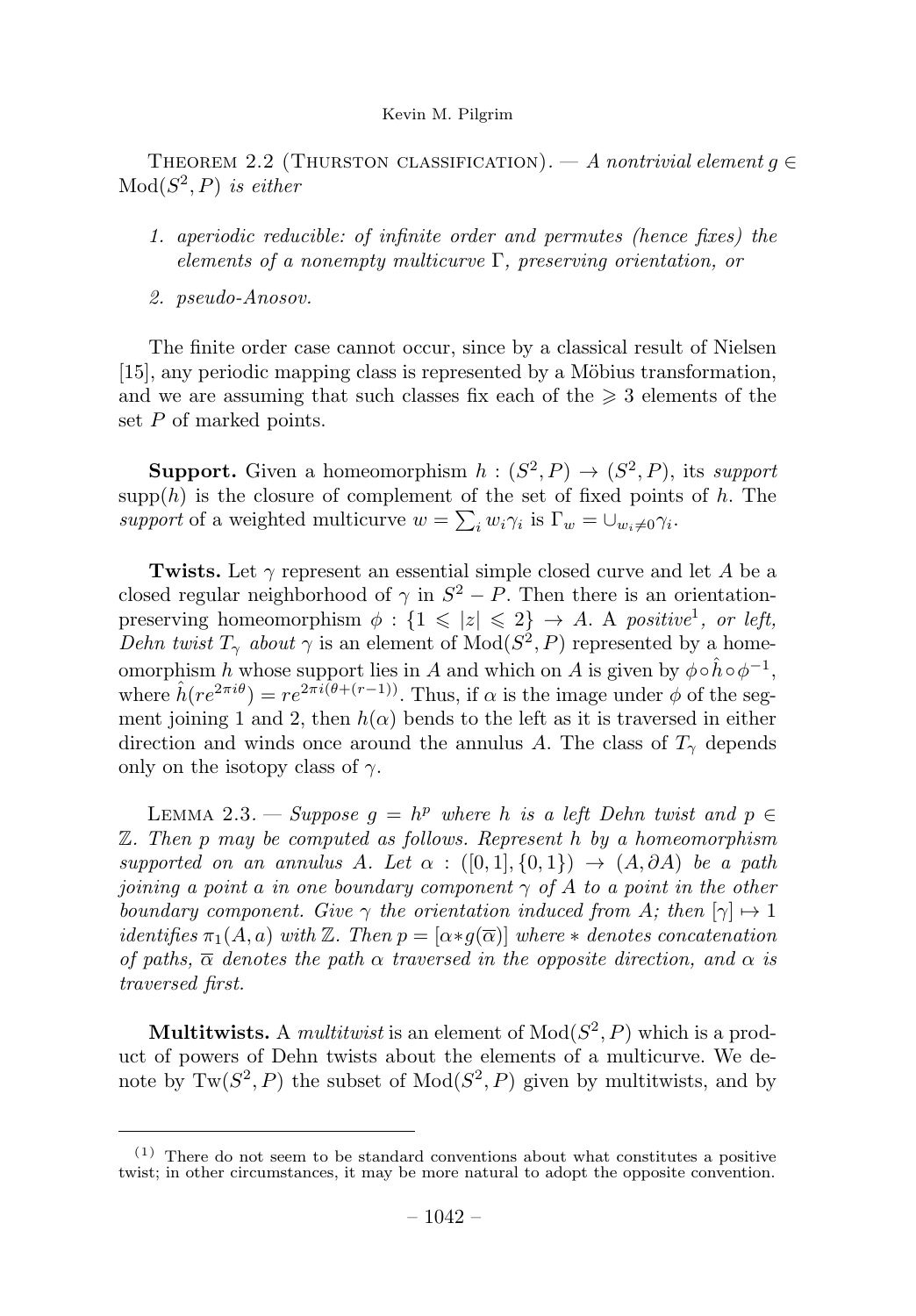$Tw^+(S^2, P)$  the subset of twists in which the powers are all strictly positive. The implied representation as a product is unique:

LEMMA 2.4. – Suppose  $\{\alpha_1,\ldots,\alpha_m\}$  and  $\{\beta_1,\ldots,\beta_n\}$  are multicurves. Set  $a_i = T_{\alpha_i}, b_j = T_{\beta_j}$ , and suppose  $p_1, \ldots, p_m, q_1, \ldots, q_n \in \mathbb{Z} \setminus \{0\}$ . If

$$
g = a_1^{p_1} \dots a_m^{p_m} = b_1^{q_1} \dots b_n^{q_n}
$$

then  $m = n$  and, after re-indexing if needed,  $a_i = b_i$  and  $p_i = q_i$ ,  $i =$  $1,\ldots,n$ .

*Proof.* — By assumption,  $g(\alpha_i) = \alpha_i$  and  $g(\beta_i) = \beta_i$  up to isotopy for all i, j. Let  $\iota$  denote the geometric intersection number of a pair of simple closed curves, i.e. the infimum of the number of intersection points as the representatives for the classes vary. If  $\iota(\alpha_i, \beta_i) \neq 0$  for some i, j then by [7, Prop. 2.2] we have

$$
\iota(g^l(\alpha_i),\beta)\to\infty
$$

as  $l \to \infty$ , which is impossible since  $g^{l}(\alpha_i) = \alpha_i$  for each l. Hence the  $\alpha_i$ 's and the  $\beta_i$ 's are pairwise disjoint up to homotopy. Let

$$
\Gamma = \{ \gamma_1, \ldots, \gamma_l \} = \{ \alpha_1, \ldots, \alpha_m \} \cup \{ \beta_1, \ldots, \beta_n \} \subset \mathcal{C}.
$$

The group  $Tw(\Gamma)$  is a free abelian group, generated by the twists about  $\gamma_1,\ldots,\gamma_l$ . The two expressions for g are two words in these commuting twists and so must coincide.

Thus if  $q \in Mod(S^2, P)$  is a multitwist, its *support*, defined as the multicurve (up to isotopy) about which the nontrivial twists occur, is well-defined. More generally, the support of a set or group of multitwists is defined as the union of the supports of its elements.

The subsets  $Tw(S^2, P)$  and  $Tw^+(S^2, P)$  are invariant under the action of  $Mod(S^2, P)$  on itself by conjugation.

Action on multicurves. Since  $Mod(S^2, P)$  acts on  $C(S^2, P)$ , there is a representation

$$
Mod(S^2, P) \to GL(\mathbb{R}[\mathcal{C}(S^2, P)])
$$

given in the obvious way by

$$
g.w = g.\left(\sum_i w_i \gamma_i\right) = \sum_i w_i g(\gamma_i)
$$

i.e. by permuting basis elements. Note that if  $g \in Mod(S^2, P)$  then

$$
g \circ M_w \circ g^{-1} = M_{g.w}.
$$

 $-1043-$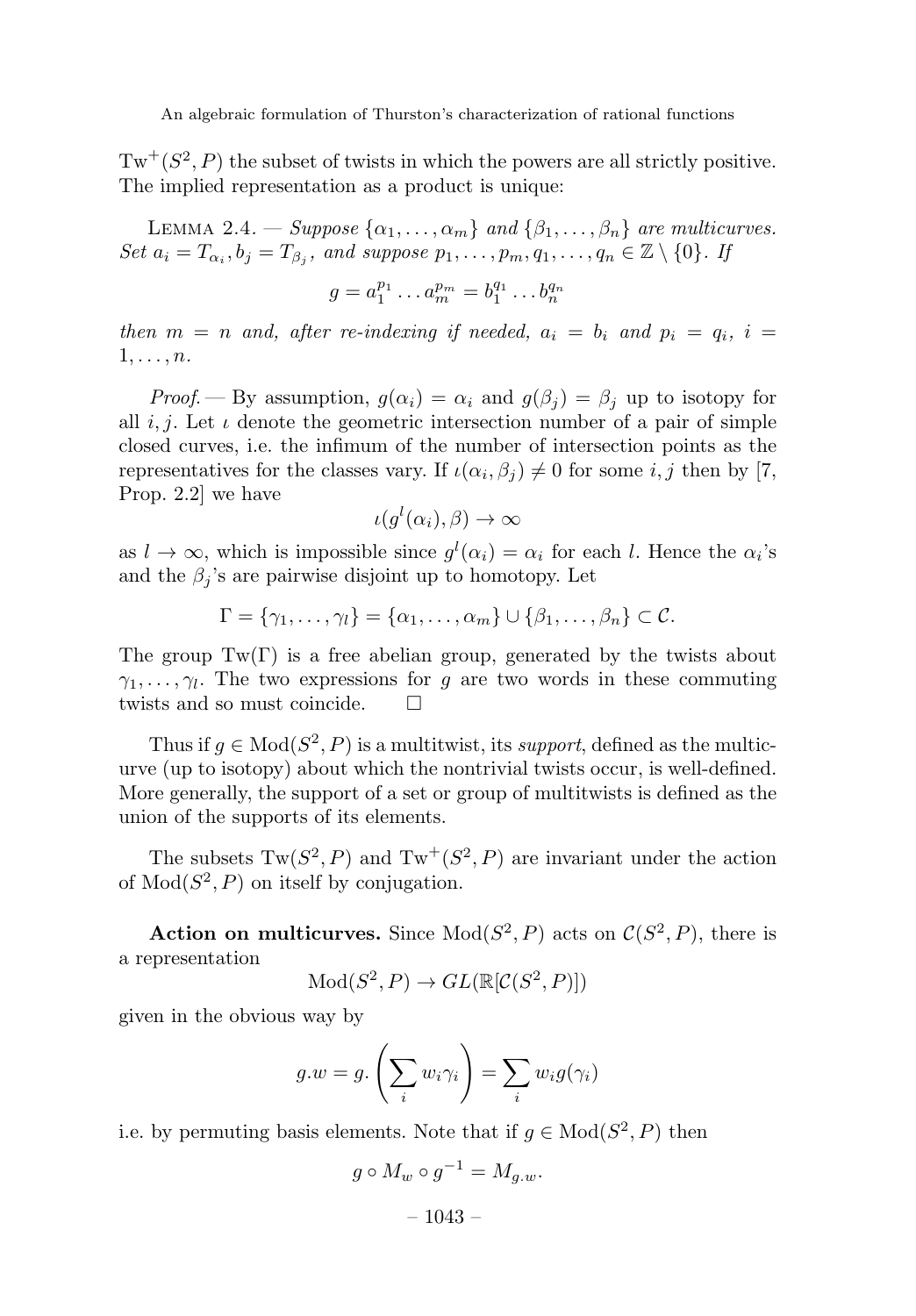The group  $Mod(S^2, P)$  also acts on the set of multicurves; there are finitely many orbits.

#### 3. Branched coverings

Throughout this section, fix a degree  $d \geqslant 2$  and finite subsets  $P, P \subset S^2$ where  $\#P \geq 4$ . We denote by  $\mathcal{F} = \mathcal{F}(P, P, d)$  the set of homotopy classes of branched coverings  $f : (S^2, P) \to (S^2, P)$  of degree d such that  $P = f^{-1}(P)$ and  $f: S^2 \setminus \tilde{P} \to S^2 \setminus P$  is unramified.

Lifts of simple essential curves. If  $\gamma$  is an essential nonperipheral simple closed curve in  $S^2 - P$ , and if  $\{\tilde{\gamma}_k\}$  denote the components of  $f^{-1}(\gamma)$ , then each  $\gamma_k$  is again essential and nonperipheral in  $S^2 - P$ , and no two distinct elements  $\tilde{\gamma}_i, \tilde{\gamma}_j$  are homotopic in  $S^2 - P$ ; see [16, Lemma 1.11].

The following lemma is an essential technical ingredient of our analysis. It will imply that multitwists lift under branched coverings to multitwists.

LEMMA 3.1. — Suppose f represents an element of F and  $\{\gamma_1, \ldots, \gamma_n\}$ represents a (possibly empty) multicurve  $\Gamma$ . Suppose  $A_1, \ldots, A_n$  are pairwise disjoint open regular neighborhoods of  $\gamma_1, \ldots, \gamma_n$  in  $S^2 \backslash P$ . Suppose  $g : S^2 \rightarrow$  $S^2$  and supp $(g) \subset A_1 \cup \ldots \cup A_n$ .

If 
$$
g \circ f = f \circ \tilde{g}
$$
 and  $\tilde{g} | \tilde{P} = \text{id}_{\widetilde{P}}$  then supp $(\tilde{g}) \subset f^{-1}(A_1 \cup \ldots \cup A_n)$ .

*Proof.* — Let  $\Gamma = f^{-1}(\Gamma)$ ; thus  $\Gamma$  represents a multicurve in  $S^2 \setminus P$ . By construction  $g(\Gamma) = \Gamma$  up to isotopy. By Lemma 2.1 up to isotopy g fixes each  $\gamma_i \in \Gamma$  and preserves its orientation. The same reasoning applied to  $\tilde{g}$  implies that up to isotopy  $\tilde{g}$  fixes and preserves the orientation of each element of  $\tilde{\Gamma}$ . Now let U be a component of  $S^2 \setminus (A_1 \cup \ldots \cup A_n \cup P)$  and  $\tilde{U}$  a component of  $f^{-1}(U)$ . The boundary  $\partial U$  consists of punctures and curves isotopic to elements of  $\Gamma$ . Since  $\Gamma$  is a multicurve and  $\#P \geq 4$ , it follows that  $\partial U$  and hence  $\partial U$  each have has at least three components. The lift  $\tilde{g}$  sends each boundary component of U-to itself. The Lefschetz fixed-point formula then implies that  $\tilde{g}$  has a fixed-point in U. The restriction  $f: U \to U$ is an unramified covering and by assumption  $g|U = id_U$ , so the equation  $g \circ f = f \circ \tilde{g}$  implies that the restriction  $\tilde{g}|_{\tilde{U}}$  is a covering automorphism of  $\frac{U}{\tilde{U}}$  $f: U \to U$ . Since  $\tilde{g}|_{\tilde{U}}$  has a fixed-point in U, it must be the identity there.  $\Box$ 

The groups  $Mod(S^2, P)$  and  $Mod(S^2, P)$  act on F on the left and right, respectively, by

$$
g.f.\tilde{g} = g \circ f \circ \tilde{g}.
$$

 $-1044-$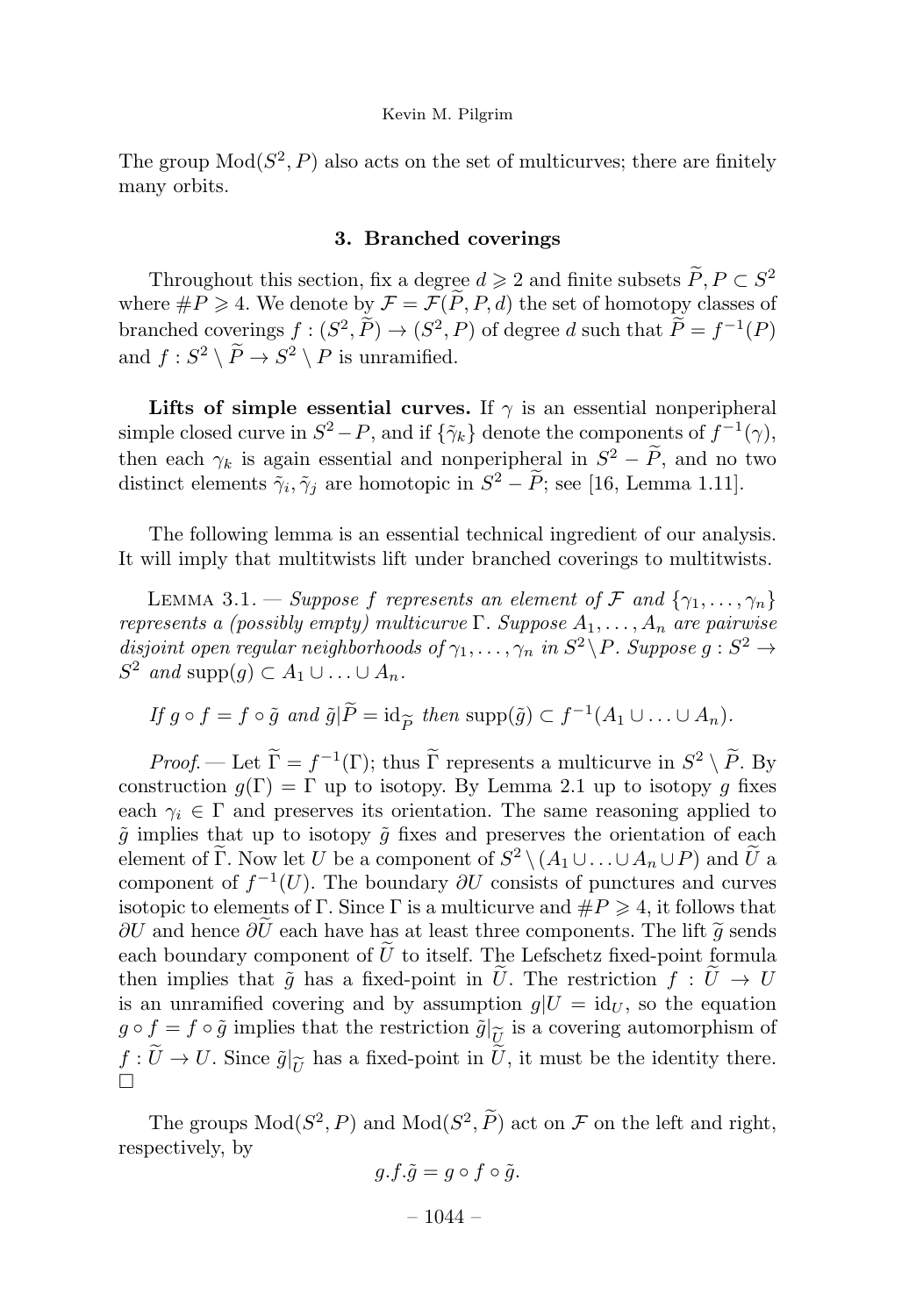Since it is easily verified that these actions are well-defined, we use the notation  $\circ$  to denote these actions. Lemma 3.1 applied to the empty multicurve implies that the right action of  $Mod(S^2, P)$  on F is free.

Let  $f \in \mathcal{F}$  and  $g \in \text{Mod}(S^2, P)$ . If  $g \circ f = f \circ \tilde{g}$  for some  $\tilde{g} \in \text{Mod}(S^2, P)$ then by freeness of the right action, the element  $\tilde{q}$  is unique; we denote it  $f^*(q)$ . The set

$$
\text{dom}(f^*) = \{ g | \exists \tilde{g} \text{ with } g \circ f = f \circ \tilde{g} \}
$$

is a subgroup of finite index in  $Mod(S^2, P)$ , and  $f^* : dom(f^*) \to Mod(S^2, \tilde{P})$ is a homomorphism.

The previous lemma implies

Lemma 3.2. —

1. The homomorphism  $f^*$  has the property that

$$
f^* : \text{dom}(f^*) \cap \text{Tw}(S^2, P) \to \text{Tw}(S^2, \widetilde{P})
$$

and

$$
f^* : \text{dom}(f^*) \cap \text{Tw}^+(S^2, P) \to \text{Tw}^+(S^2, \widetilde{P}).
$$

In particular,  $f^*$  preserves the property of being aperiodic reducible.

2. If  $\Gamma = \{\gamma_j\}$  is a multicurve in  $\mathcal{MC}(S^2, P)$ , and  $w = \sum_j w_j \gamma_j$ ,  $w_j \in \mathbb{Z}$ , then the multitwist  $M_w \in \text{dom}(f^*) \iff T_{\gamma_j}^{w_j} \in \text{dom}(f^*)$  for each j.

We now refine this observation. Define a linear transformation

$$
f^{\dagger} : \mathbb{R}[\mathcal{C}(S^2, P)] \to \mathbb{R}[\mathcal{C}(S^2, \widetilde{P})]
$$

by

$$
f^{\dagger}(\gamma) = \sum_{k} \frac{1}{d_k} \tilde{\gamma}_k
$$

where  $\{\tilde{\gamma}_k\}$  is the set of components of  $f^{-1}(\gamma)$  and  $d_k = \deg(f : \tilde{\gamma}_k \to \gamma)$  is the (positive) degree. Then  $f^{\dagger}$ , as a linear transformation, depends only on the homotopy class of  $f$ .

LEMMA 3.3. — Suppose  $q = h^p$  where h is a left Dehn twist about  $\gamma$ .

1. If  $f^{\dagger}(\gamma) = \sum_{k} \frac{1}{d_k} \tilde{\gamma}_k$  and  $d_k | p$  for each k, then  $g \in \text{dom}(f^*)$  and  $f^*(g) = \prod_k \tilde{a}_k^{p/d_k}$  where  $\tilde{a}_k$  is the left Dehn twist about  $\tilde{\gamma}_k$ .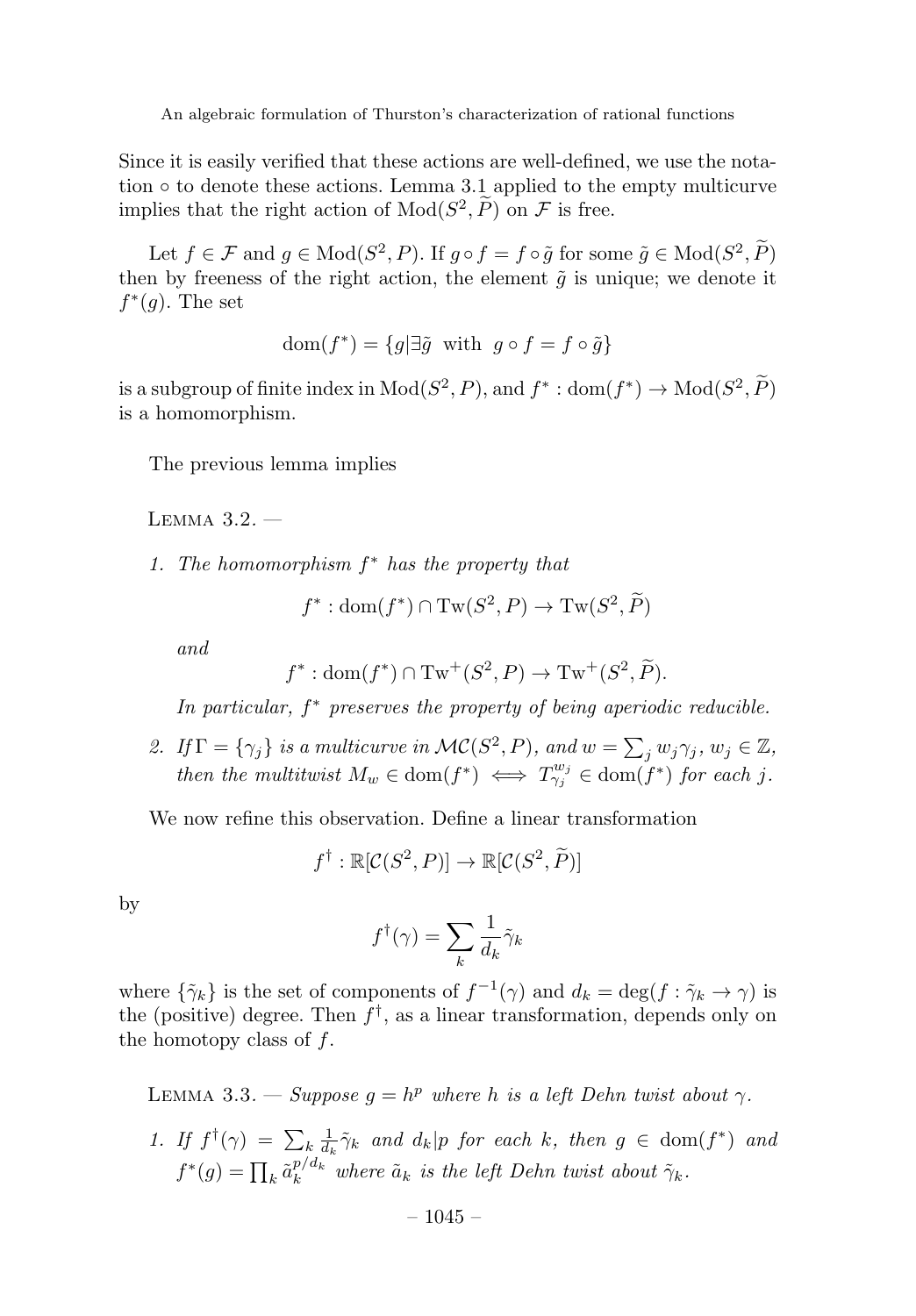2. Conversely, if  $g \in \text{dom}(f^*)$  and  $f^*(g) = \prod_k \tilde{a}_k^{q_k}$  where  $\tilde{a}_k$  is the left Dehn twist about  $\tilde{\gamma}_k$ , then  $f^{\dagger}(\gamma) = \sum_k \frac{1}{d_k} \tilde{\gamma}_k$  and  $p = q_k d_k$  for each k.

*Proof.* — Represent h by an element supported on an annulus  $A$  and let  $\{\widetilde{A}_k\}$  denote the components of  $f^{-1}(A)$ .

1. Note that  $d_k = \deg(f : A_k \to A)$ . By Lemma 3.1, the conclusion  $g \in$  $dom(f^*)$  will follow from the existence of an extension of the identity map on  $S^2 - \bigcup_k \widetilde{A}_k$  to a lift  $\widetilde{g}$  of g. For this to hold, in turn it is enough to check that  $h^p|_A$  lifts under  $f|_{\widetilde{A}_k}: \widetilde{A}_k \to A$  to a map  $\widetilde{g}_k: \widetilde{A}_k \to \widetilde{A}_k$  which is the identity on  $\partial A_k$ . The hypothesis that  $d_k|p$ , Lemma 2.3, and standard covering space arguments yield the conclusion.

**2.** If g lifts under f to a map  $\tilde{g}$  representing an element of  $Mod(S^2, \tilde{P})$  then Lemma 3.1 implies that the support of  $\tilde{g}$  is contained in  $\cup_k A_k$ . Focusing on a single component  $f|_{\widetilde{A}_k}: A_k \to A$ , Lemma 2.3 again implies that  $p = q_k d_k$ <br>where  $d_k = \text{deg}(f|_{\infty})$ where  $d_k = \deg(f|_{\widetilde{A}_k})$ .  $\Box$ 

The conclusion of Lemma 3.3 may be phrased alternatively as follows.

COROLLARY 3.4. — If  $\gamma \in \mathcal{C}(S^2, P)$  and  $p \in \mathbb{Z}$  then  $T^p_\gamma \in \text{dom}(f^*) \iff f^{\dagger}(p\gamma) \in \mathbb{Z}[\mathcal{C}(S^2,\tilde{P})].$ 

If  $T_{\gamma}^p \in \text{dom}(f^*)$ , then

$$
f^*(T^p_\gamma) = \prod_k T^{q_k}_{\tilde{\gamma}_k} \iff f^{\dagger}(p\gamma) = \sum_k q_k \tilde{\gamma}_k.
$$

#### 4. Forgetful maps

In this section, we assume the setup of the previous section. Now, however, we make the additional assumption that  $P \supset P$ .

The forgetful map  $\pi : (S^2, P) \to (S^2, P)$  induces a surjective homomorphism

$$
\pi_*: \mathrm{Mod}(S^2, \widetilde{P}) \to \mathrm{Mod}(S^2, P).
$$

It also induces a surjection

$$
\pi : C(S^2, \widetilde{P}) \to C(S^2, P) \cup \{o\};
$$
  
- 1046 -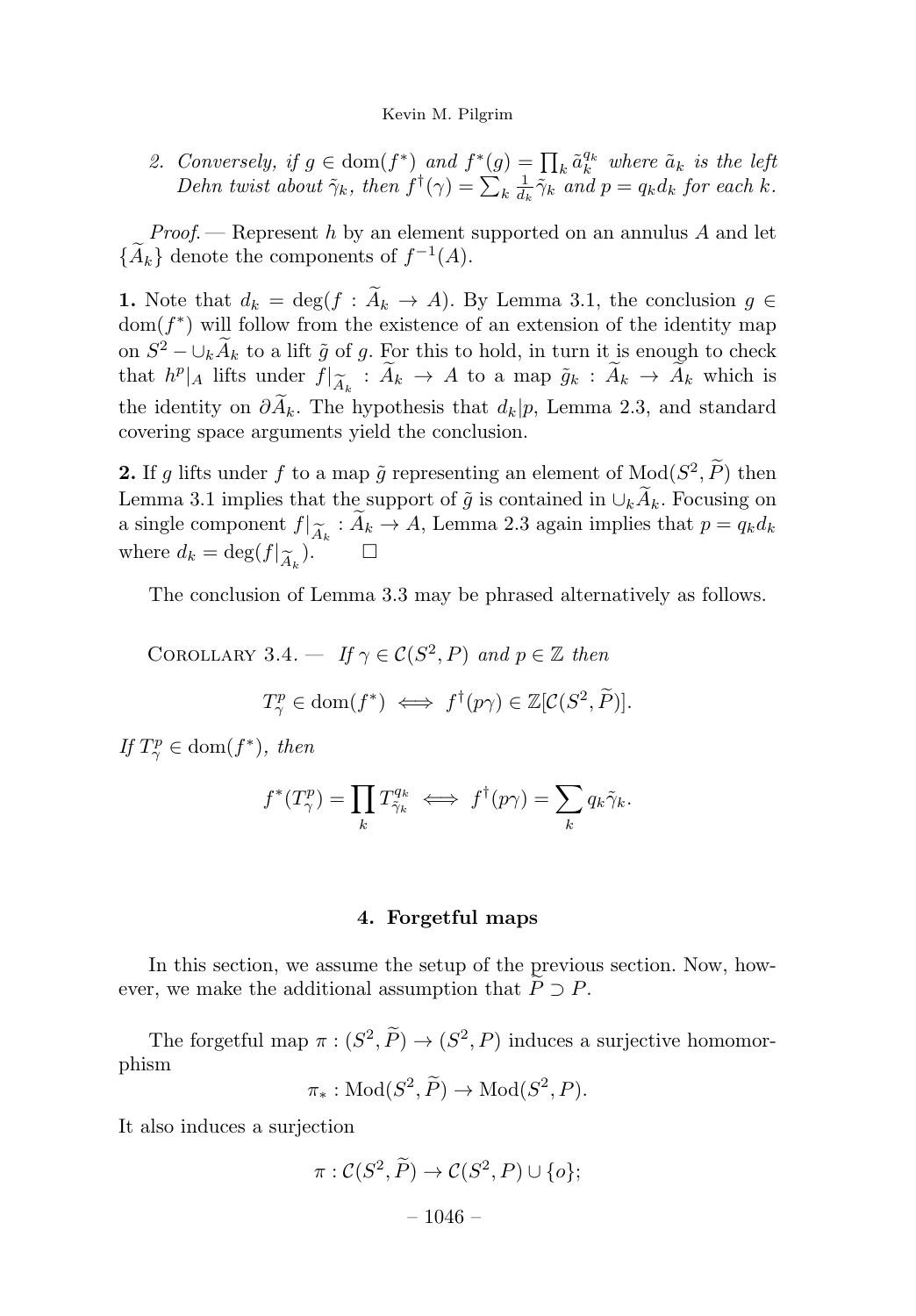those  $\tilde{\gamma} \in \mathcal{C}(S^2, P)$  which are inessential or peripheral in  $S^2 - P$  are sent to o. This in turn induces a surjective linear map

$$
\pi_{\dagger} : \mathbb{R}[\mathcal{C}(S^2, \widetilde{P})] \to \mathbb{R}[\mathcal{C}(S^2, P)]
$$

defined on basis elements by  $\pi_{\dagger}(\tilde{\gamma}) = \pi(\tilde{\gamma})$  if  $\pi(\tilde{\gamma}) \neq o$  and  $\pi_{\dagger}(\tilde{\gamma})=0$ otherwise.

LEMMA 4.1. — The forgetful homomorphism  $\pi_*$  sends multitwists to multitwists. In particular,

$$
\pi_*(T_{\tilde{\gamma}})=T_{\pi(\tilde{\gamma})}.
$$

Consequently

$$
\pi_*: \mathrm{Tw}(S^2, \widetilde{P}) \to \mathrm{Tw}(S^2, P)
$$

and

$$
\pi_*: \operatorname{Tw}^+(S^2, \widetilde{P}) \to \operatorname{Tw}^+(S^2, P) \cup \{\operatorname{id}\}.
$$

These restrictions are surjective.

COROLLARY  $4.2.$  — Suppose  $\Gamma = {\tilde{\gamma}_k}$  is a multicurve in  $(S^2, P)$  and  ${l_k}$  are positive integers. Let  $\Gamma = {\gamma_i}$  be the multicurve comprised of the nontrivial images of elements of  $\Gamma$  under  $\pi$ .

Then

$$
\pi_{\dagger}\left(\sum_{k}l_{k}\tilde{\gamma}_{k}\right)=\sum_{i}\left(\sum_{\pi(\tilde{\gamma}_{k})=\gamma_{i}}l_{k}\right)\gamma_{i}
$$

if and only if

$$
\pi_*\left(\prod_k T_{\tilde{\gamma}_k}^{l_k}\right) = \prod_i T_{\gamma_i}^{m_i}.
$$

where  $m_i = \sum$  $\pi(\tilde{\gamma}_k)$ = $\gamma_i$  $l_k$ .

Proof. — If  $\pi_{\dagger}(\tilde{\gamma}_k) = \gamma_i$  then  $\pi_*(T_{\tilde{\gamma}}) = \gamma_i$  by Lemma 4.1. Necessity follows since  $\pi_*$  is a homomorphism and  $\pi_{\dagger}$  is linear.

To prove sufficiency, suppose that

$$
\pi_{\dagger}\left(\sum_{k}l_{k}\tilde{\gamma}_{k}\right) = \sum_{j}b_{j}\beta_{j}
$$

$$
= 1047 -
$$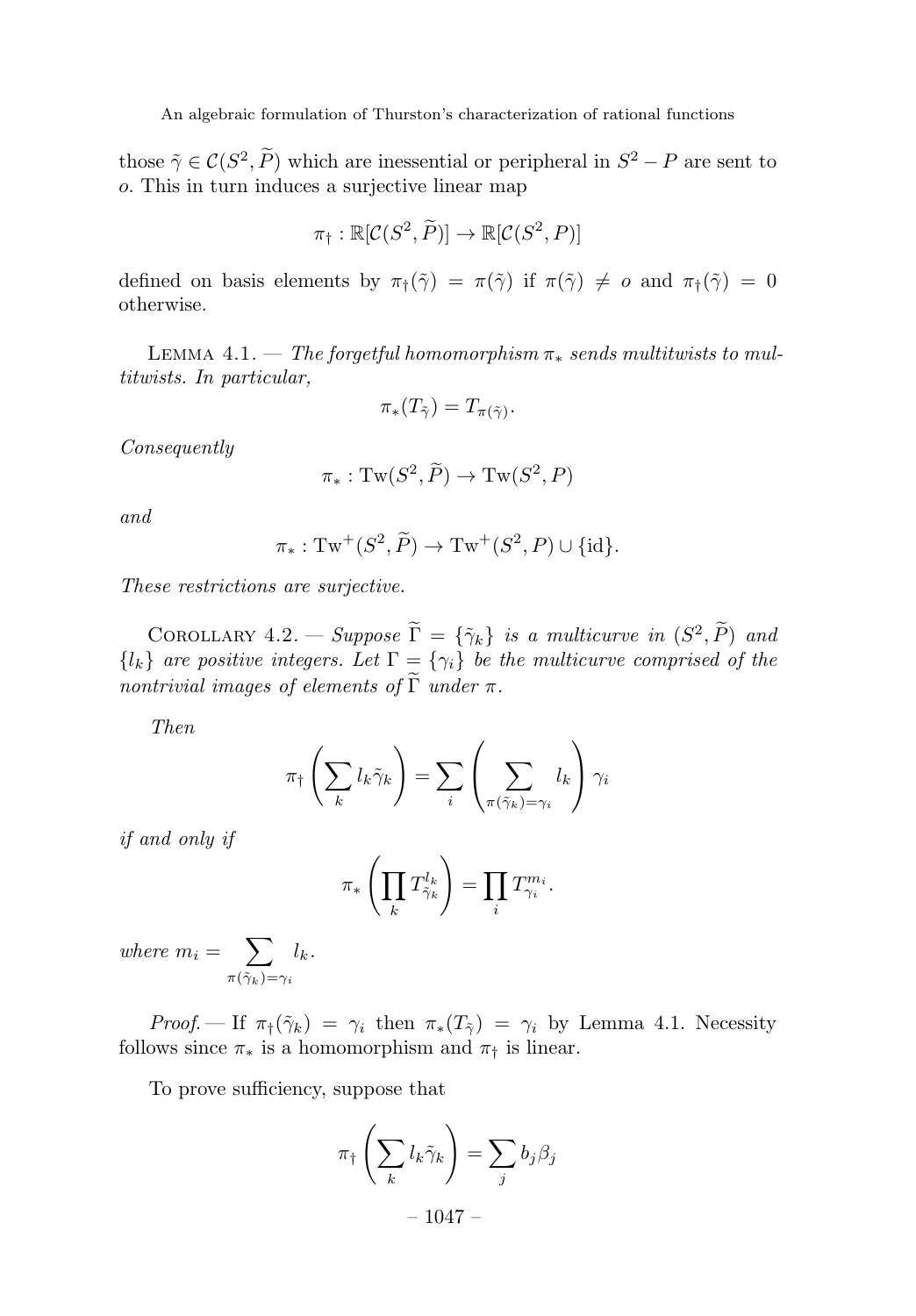where the  $\beta_i$  are distinct. By the definition of  $\pi_{\dagger}$ , since the  $\tilde{\gamma}_k$ 's are disjoint, the  $\beta_i$ 's are disjoint. Since we have already proved necessity, we have then

$$
\pi_*\left(\prod_k T_{\tilde{\gamma}_k}^{l_k}\right)=\prod_i T_{\gamma_i}^{m_i}=\prod_j T_{\beta_j}^{b_j}.
$$

By the uniqueness Lemma 2.4, we have after permuting indices that  $\beta_i = \gamma_i$ and  $b_i = m_i$ . The result follows since the  $\beta_i$  are distinct, hence linearly independent, and  $\pi_{\dagger}$  is linear.  $\square$ 

#### 5. The virtual endomorphism

In this section, we assume  $f : S^2 \to S^2$  is a Thurston map; we set  $P = P_f$ and  $P = f^{-1}(P)$ . As usual we assume  $\#P \geq 4$ . Here, we define precisely the virtual endomorphism  $\phi_f$ : Mod $(S^2, P) \to \text{Mod}(S^2, P)$ , show that it depends only on the homotopy class of  $f$  relative to  $P$ , and prove Theorem 1.2.

The following lemma uses the fact that  $f(P) \subset P$  and so is a fact about dynamics.

LEMMA  $5.1.$  - Suppose  $f, g$  Thurston maps with common postcritical set P, and suppose f and g are homotopic through Thurston maps agreeing on P. Then there exists a unique homeomorphism  $\tilde{h}: S^2 \to S^2$  with the following properties:

- 1.  $f = q \circ \tilde{h}$ , and
- 2.  $\hat{h}$  is isotopic to the identity through homeomorphisms fixing P.

Proof. — Uniqueness. If  $\tilde{k}$  is another such homeomorphism then  $\tilde{k}^{-1} \circ h$ restricted to  $S^2 \setminus P$  is an automorphism of the covering space  $f : S^2 \setminus P \to$  $S^2 \setminus P$  which fixes at least three punctures; the argument given in Lemma 3.1 shows that it must be the identity.

**Existence.** Let  $I = [0, 1]$  denote the unit interval. Let  $F_0 = f$  and  $F_1 = g$  be joined by a homotopy  $F: I \times S^2 \to S^2$  such that  $F_t|_P = id_P$ for all t. Let  $M = I \times (S^2 - P)$  and  $\widetilde{M} = \{(t, x) : x \notin F_t^{-1}(P)\}$ . Then the map  $M \to M$  given by  $(t, x) \mapsto (t, F_t(x))$  is a covering. Fix a basepoint  $b \in S^2 - P$  and  $\tilde{b} \in F_0^{-1}(b)$ . The path  $t \mapsto (t, b)$  may be lifted to a path  $t \mapsto (t, \tilde{b}_t)$  where  $\tilde{b}_t \in \tilde{F}_t^{-1}(b)$ . The images of the fundamental groups

$$
(F_t)_*: \pi_1(S^2 - F_t^{-1}(P), \tilde{b}_t) \to \pi_1(S^2, b)
$$

 $-1048-$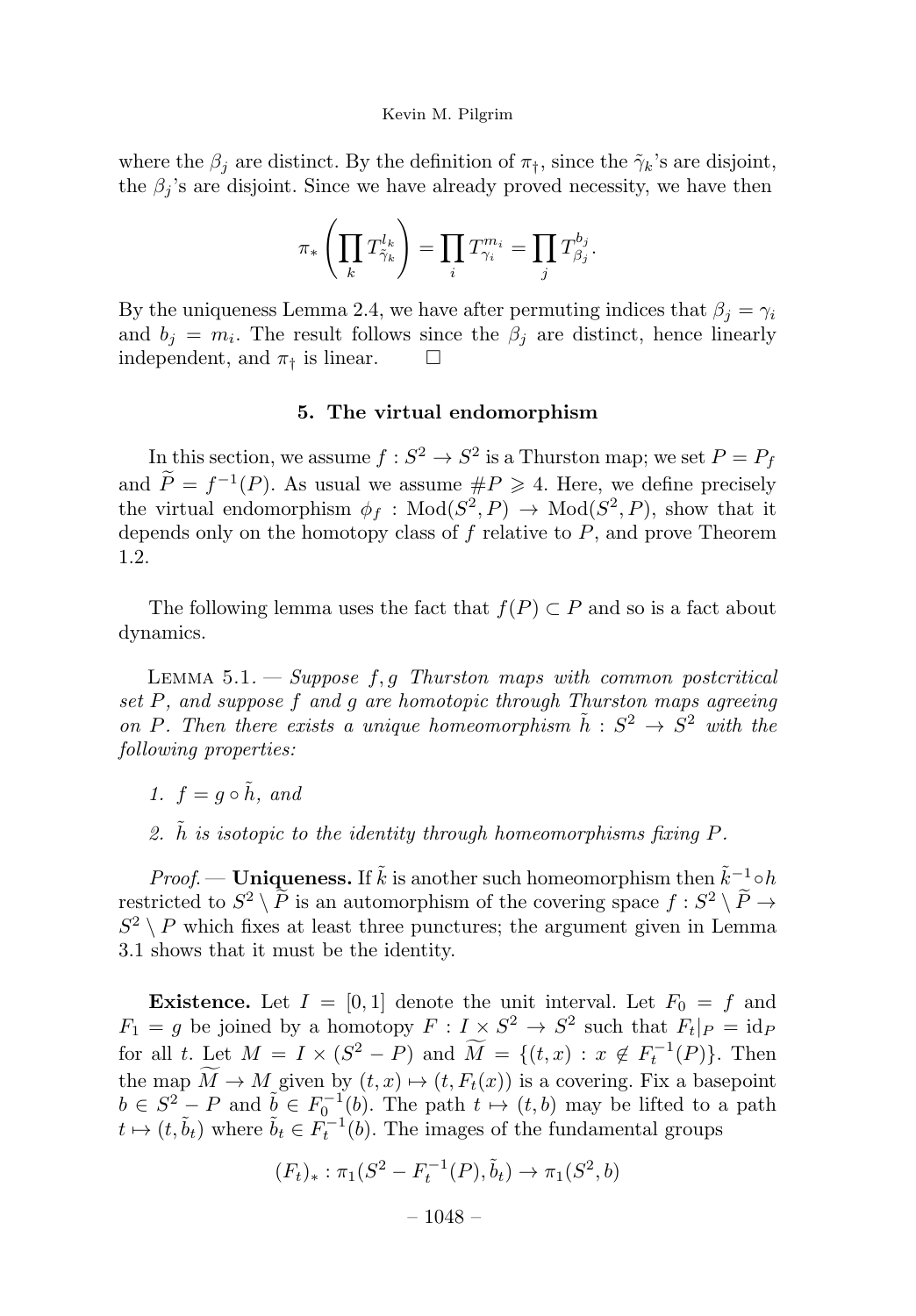are constant and so the identity map  $S^2 - P \rightarrow S^2 - P$  lifts under  $F_0 = f$ and  $F_t$  to a map  $\tilde{h}_t$  such that  $\tilde{f} = \tilde{F}_t \circ \tilde{h}_t$ . The resulting family of maps  $\tilde{h}_t$ is continuous in t. By construction  $\tilde{h}_t|_P = \text{id}_P$ . Taking  $\tilde{h} = \tilde{h}_1$  we see that  $f = a \circ \tilde{h}$  with  $\tilde{h}$  isotopic to the identity relative to  $P$  $f = q \circ \hat{h}$  with  $\hat{h}$  isotopic to the identity relative to P.

Associated virtual endomorphism. Now suppose  $f : (S^2, \tilde{P}_f) \rightarrow$  $(S^2, P)$  and  $g: (S^2, P_g) \to (S^2, P)$  are two Thurston maps with common postcritical set  $\overrightarrow{P}$  which are homotopic through Thurston maps agreeing on P. Let  $\tilde{h} : (S^2, \tilde{P}_f) \to (S^2, \tilde{P}_g)$  be the canonical homeomorphism given by Lemma 5.1 and let  $f^*, g^*$  denote the virtual homomorphisms of §3. If T represents an element of dom( $f^*$ ) which lifts under f to a map  $\tilde{T}$  fixing  $\tilde{P}_f$ then  $\tilde{h} \circ \tilde{T} \circ \tilde{h}^{-1}$  is a lift of T under g which fixes  $\widetilde{P}_g$ . Let  $\tilde{h}_*$ : Mod $(S^2, \widetilde{P}_f) \to$  $\text{Mod}(S^2, \widetilde{P}_g)$  denote the isomorphism induced by  $\tilde{h}$ . Then  $\tilde{h}_* \circ f^* = g^*$ . From §4, let  $\pi^f$ ,  $\pi^g$  denote the forgetful maps from  $(S^2, P_f)$ ,  $(S^2, P_g)$  to  $(S^2, P)$ , respectively. Then  $\pi^g_* \circ \tilde{h}_* = \pi^f_*$ . In summary, the compositions satisfy

$$
\pi_*^f \circ f^* = \pi_*^g \circ g^*.
$$

DEFINITION. — Given a Thurston map  $f$ , the associated virtual endomorphism of  $Mod(S^2, P)$  is given by the composition  $\phi_f = \pi_*^f \circ f^*$ ; it depends only on the homotopy class of f relative to P.

Lemmas 4.1 and 3.2 imply immediately that

$$
\phi_f : \text{dom}(\phi_f) \cap \text{Tw}(S^2, P) \to \text{Tw}(S^2, P)
$$

and

$$
\phi_f: \text{dom}(\phi_f) \cap \text{Tw}^+(S^2, P) \to \text{Tw}^+(S^2, P) \cup \{\text{id}\}.
$$

Also, the Thurston linear transformation

$$
\mathcal{L}_f : \mathbb{R}[\mathcal{C}(S^2, P)] \to \mathbb{R}[\mathcal{C}(S^2, P)]
$$

factors as the composition

$$
\mathcal{L}_f = \pi_\dagger \circ f^\dagger.
$$

*Proof of Theorem 1.2.* — Suppose  $\Gamma = \{\gamma_1, \ldots, \gamma_n\}$  is a multicurve in  $\mathcal{MC}(S^2, P)$  and  $w = \sum_j w_j \gamma_j, w_j \in \mathbb{Z}$ , is a weighted multicurve. By Lemma 3.2,  $M_w \in \text{dom}(\phi_f) \iff T_j^{w_j} \in \text{dom}(\phi_f)$  for each j. Fix j and set  $\gamma = \gamma_j$ and  $p = w_i$ .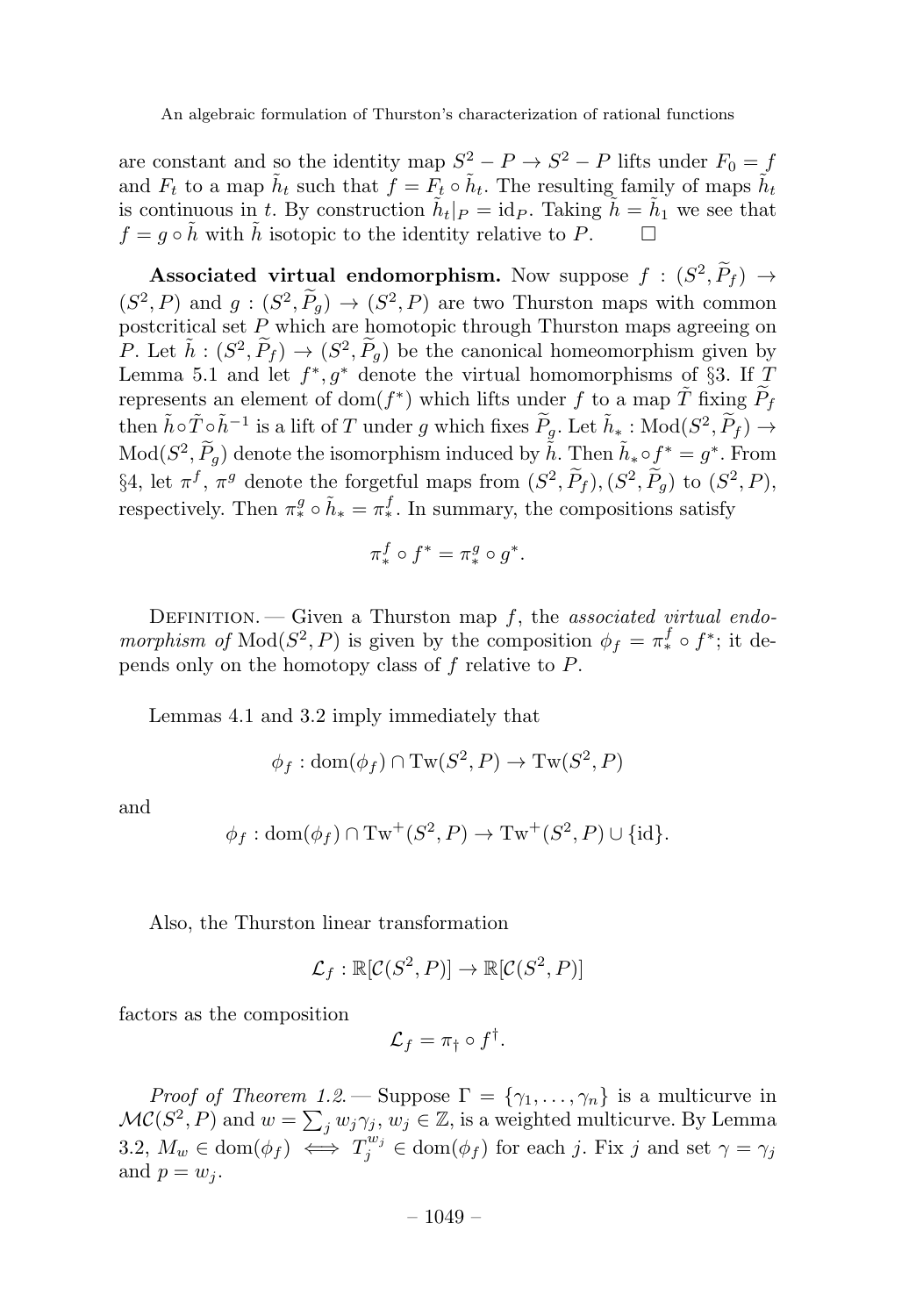By the definitions, Corollary 4.2, and Corollary 3.4, we have

 $T_{\gamma}^p \in \text{dom}(\phi_f) \iff \mathcal{L}_f(p\gamma) \in \mathbb{Z}[\mathcal{C}(S^2, P)]$ 

and in this case,

$$
\phi_f(T_\gamma^p) = \prod_i T_{\gamma_i}^{l_i} \iff \mathcal{L}_f(p\gamma) = \sum_i l_i \gamma_i.
$$

Since  $\phi_f$  is a homomorphism and  $\mathcal{L}_f$  is linear, it follows that

$$
M_w \in \text{dom}(\phi_f) \Rightarrow \phi_f(M_w) = M_{\mathcal{L}_f(w)}.
$$

Now suppose  $\Gamma$  is an invariant multicurve, and consider  $\mathcal{L}_{f,\Gamma}: \mathbb{R}^{\Gamma} \to \mathbb{R}^{\Gamma}$ . The definition of  $\mathcal{L}_f$  implies that there exists a positive integer L such that  $\mathcal{L}_{f,\Gamma}(L\gamma) \in \mathbb{Z}^{\Gamma}$  for all  $\gamma \in \Gamma$ . Let  $H = \langle T_{\gamma} : \gamma \in \Gamma \rangle < \text{Tw}(S^2, P_f)$  and identify H with  $\mathbb{Z}^n$  by means of the generators so that  $\mathcal{L}_{f,\Gamma} = (\phi_f | H) \otimes \mathbb{R}$ . Since

$$
(L\mathbb{Z})^n < \text{dom}(\phi_f|_H) < \mathbb{Z}^n,
$$

it follows that the restriction  $\phi_f : H \longrightarrow H$  is a virtual endomorphism, and so H is  $\phi_f$ -quasi-invariant.

The sufficiency follows from similar arguments.  $\Box$ 

 $Remark.$  The virtual endomorphism defined above is the restriction of another, perhaps more natural virtual endomorphism. Namely, one may consider the subgroup  $H'_f < \text{Mod}(S^2, P_f)$  consisting of those mapping classes represented by homeomorphisms h' for which (i) there exists a lift  $\hat{h}'$  of h under f, and (ii)  $\tilde{h'}$  fixes the points of  $P_f$ . That the correspondence  $h \mapsto h'$ descends to a well-defined homomorphism  $H' \to \text{Mod}(S^2, P_f)$ , and that it sends twists to twists, is not immediately obvious; the issue is possibility of covering automorphisms. In many low-complexity cases, such as quadratic polynomials, the two definitions coincide.

#### 6. Algebraic Thurston's characterization

In this section, we prove Theorem 1.3. We exploit the fact that the linear map  $\mathcal{L}_f$  is nonnegative.

LEMMA 6.1. — Let  $N \geq 1$ , let  $\phi : \mathbb{Z}^N \to \mathbb{Z}^N$  be a virtual endomorphism, and let  $A = \phi \otimes \mathbb{R}$  be the associated  $\mathbb{R}$ -linear map. Suppose A is nonnegative. Then the contraction coefficient  $\rho(\phi)$  is equal to the Perron-Frobenius leading eigenvalue  $\lambda(A)$ .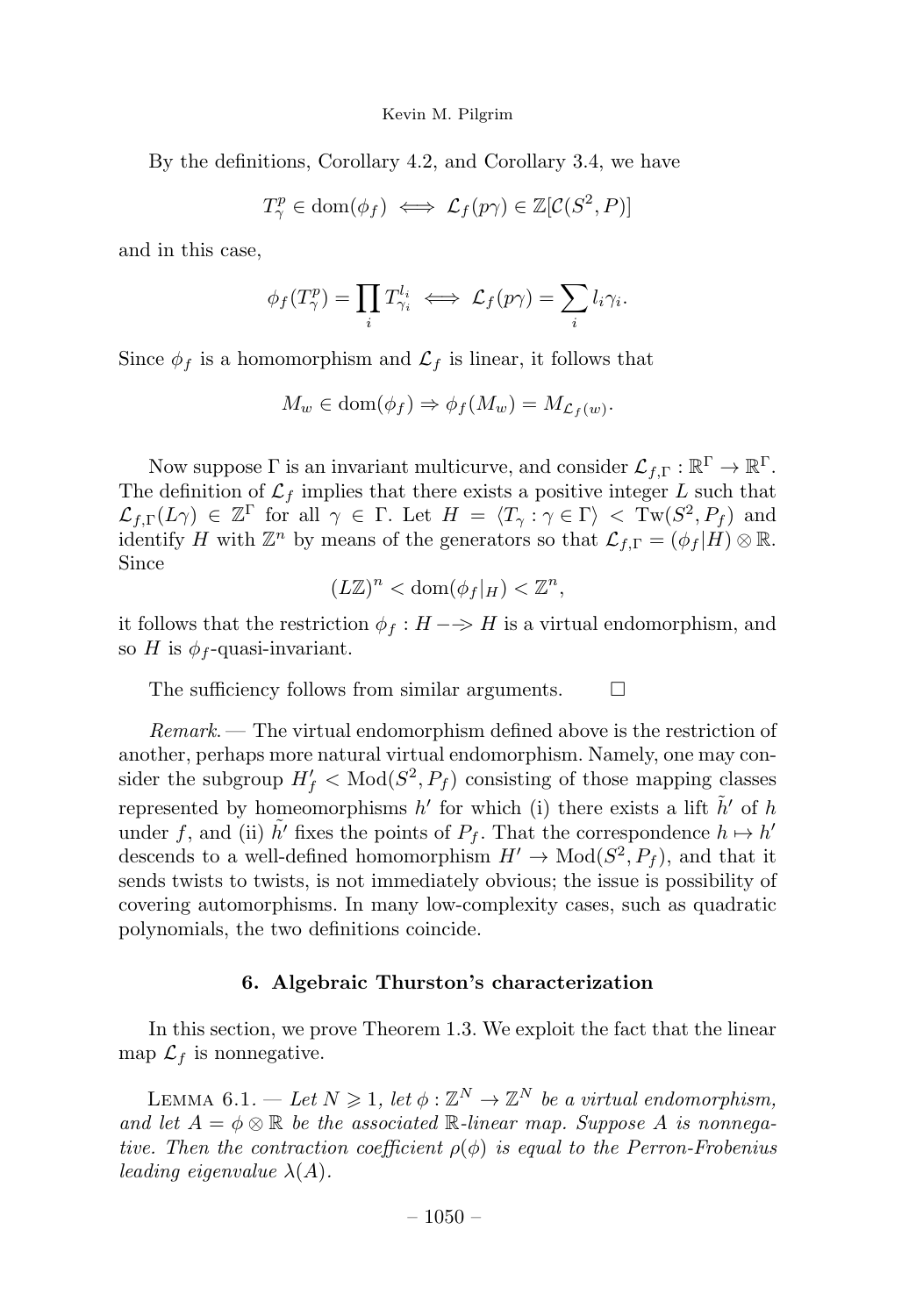*Proof.* — For  $v = (v_1, v_2, \dots, v_N) \in \mathbb{R}^N$  denote by  $|v| = \sum_i |v_i|$  the  $L^1$ norm on v, and for a real nonnegative N-by-N matrix A let  $||A||$  denote the corresponding operator norm.

By the Perron-Frobenius theorem and the spectral radius formula [6, Thm. 14.16], respectively,

$$
\lambda(A) = r_{\sigma}(A) = \lim_{n \to \infty} ||A^n||^{1/n} = \limsup_{n \to \infty} ||A^n||^{1/n}
$$

where  $r_{\sigma}(A)$  is the spectral radius of A. By the definition of the operator norm, this in turn equals

$$
\limsup_{n \to \infty} \left( \limsup_{0 \neq v \in \mathbb{R}^N} \frac{|A^n(v)|}{|v|} \right)^{1/n}
$$

which upon approximating by rationals equals

$$
\limsup_{n \to \infty} \left( \limsup_{0 \neq v \in \mathbb{Q}^N} \frac{|A^n(v)|}{|v|} \right)^{1/n}
$$

which in turn, upon clearing denominators, equals

$$
\limsup_{n\to\infty}\left(\limsup_{0\neq v\in\mathbb{Z}^N}\frac{|A^n(v)|}{|v|}\right)^{1/n}.
$$

Since dom( $\phi^{\circ n}$ ) has finite index, there is some integer  $L_n > 0$  such that  $L_n v \in \text{dom}(\phi^{\circ n})$  for all  $v \in \mathbb{Z}^N$ . By scaling by  $L_n$ , the above quantity becomes <sup>1</sup>/n

$$
\limsup_{n \to \infty} \left( \limsup_{v \in \text{dom}(\phi^{\circ n}), |v| \to \infty} \frac{|\phi^{\circ n}(v)|}{|v|} \right)^{1/n} = \rho(\phi)
$$

as required.  $\square$ 

*Proof of Theorem 1.3.* — By Theorem 1.1, f is equivalent to a rational map if and only if every f-invariant multicurve  $\Gamma$  satisfies  $\lambda(\mathcal{L}_{f,\Gamma}) < 1$ . So suppose  $\Gamma$  is an invariant multicurve. By Theorem 1.2,  $H = \text{Tw}(\Gamma)$  $\langle T_\gamma : \gamma \in \Gamma \rangle$  is a  $\phi_f$ -quasi-invariant subgroup, and  $\mathcal{L}_{f,\Gamma} = (\phi_f|_H) \otimes \mathbb{R}$ . But Lemma 6.1 implies  $\lambda(\mathcal{L}_{f,\Gamma}) = \rho(\phi_f|_H)$ , so  $\lambda(\mathcal{L}_{f,\Gamma}) < 1$  if and only if  $\rho(\phi_f|_H) < 1$ if  $\rho(\phi_f|_H) < 1$ .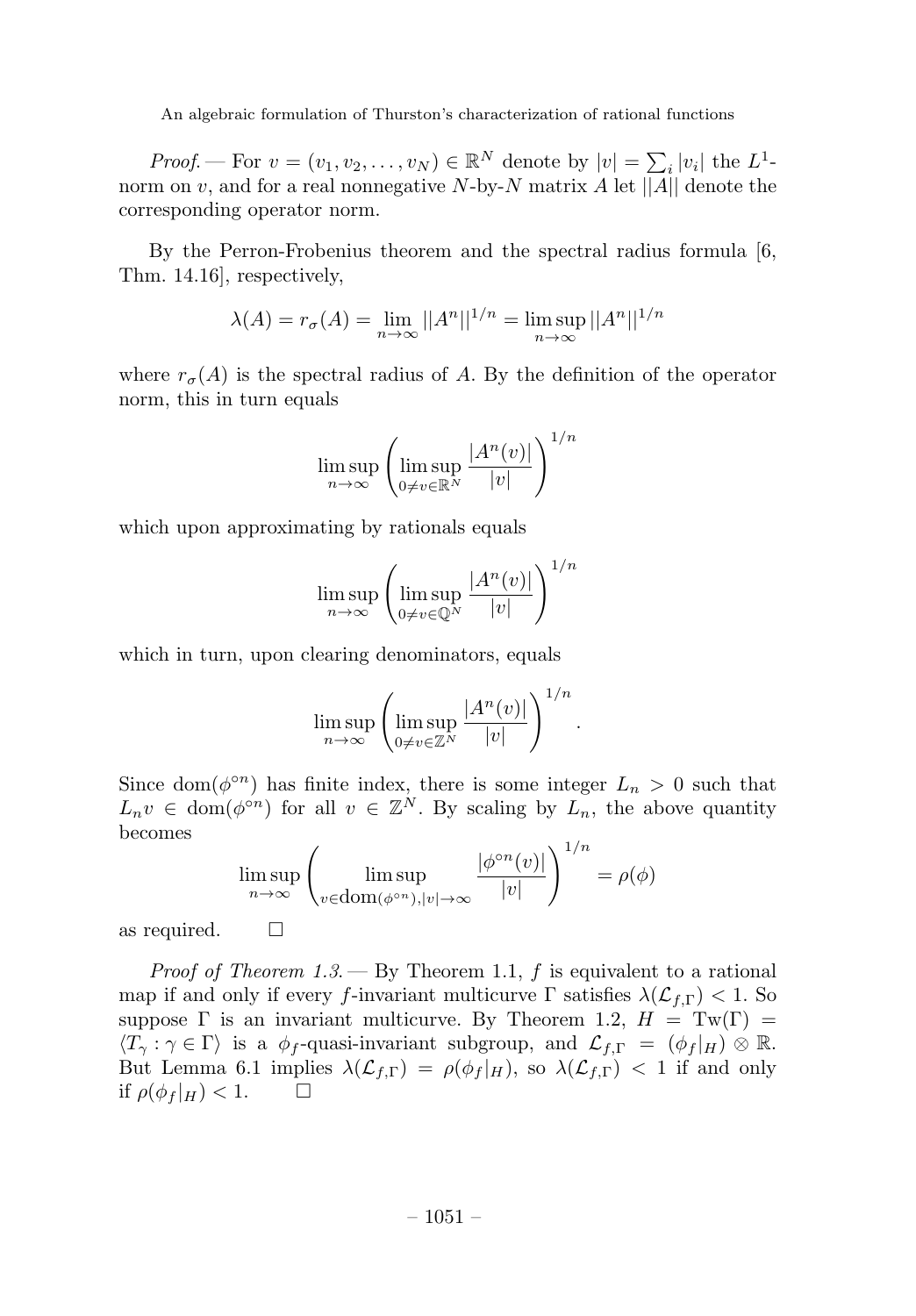#### 7. Pullback function on multicurves

In this section, we prove Theorems 1.4 and 1.5.

Suppose f is a Thurston map with postcritical set P and denote  $G =$  $Mod(S^2, P)$ . Let  $\phi_f : G \longrightarrow G$  be the virtual endomorphism on G determined by f, set  $H = \text{dom}(\phi_f)$ , and let  $\{g_i\}_{i \in I}$  be a choice of coset transversal to  $H$  in  $G$ .

Given a multicurve Γ, the group  $Tw(\Gamma)$  is a free abelian group; for  $N \geq 1$ an integer we denote by  $N \cdot Tw(\Gamma) = \{g^{N} : g \in Tw(\Gamma)\}\.$  For each  $\Gamma \in \mathcal{MC}$ , there is a smallest positive integer  $N = N(\Gamma) \geq 1$  such that  $N \cdot Tw(\Gamma) < H$ .

Recall that there is a left action of G on  $\mathcal{MC} \cup \{o\}$  by  $g.\Gamma = g(\Gamma)$  and  $g.o = o$ . There are finitely many G-orbits, and since H has finite index in G, there are finitely many H-orbits as well. Let  $\{\Gamma_j\}_{j\in J}$  be an orbit transversal to the action of H on  $\mathcal{MC} \cup \{o\}$ . Note that since H consists of classes representable by homeomorphisms that lift under f, we have  $N(\Gamma)$  =  $N(h.\Gamma)$  for all  $h \in H$ .

Theorem 1.2 implies that

$$
f^{-1}(\Gamma) = \widetilde{\Gamma} \iff \text{supp} [\phi_f(N(\Gamma) \cdot \text{Tw}(\Gamma))] = \widetilde{\Gamma}.
$$

For  $(i, j) \in I \times J$  let  $\Gamma_{(i,j)} = g_i \Gamma_j$  and let  $N_{(i,j)} = N(\Gamma_{(i,j)})$ . Given  $(i, j)$ there are a unique  $\nu(i, j) \in J$  and an  $h_{(i,j)} \in H$  for which  $f^{-1}(\Gamma_{(i,j)}) =$  $h_{(i,j)}$ . Combining this observation with the previous paragraphs, we have

$$
\operatorname{supp} \left[ \phi_f \left( N(\Gamma_{(i,j)}) \cdot \operatorname{Tw}(\Gamma_{(i,j)}) \right) \right] = \operatorname{supp} \left[ \operatorname{Tw}(\Gamma_{\nu(i,j)})^{h_{(i,j)}} \right].
$$

Since J is also a transversal to the action of G on  $\mathcal{MC} \cup \{o\}$ , there is a surjective map

$$
\pi: J \times G \to \mathcal{MC} \cup \{o\}
$$

defined by

$$
\pi(\Gamma_j, g) = g.\Gamma_j.
$$

Define a function

$$
\mathbf{f}: J \times G \to J \times G
$$

as follows: given  $(j, g)$ , there are unique  $i \in I$  and  $h \in H$  with  $g = g_i \cdot h$ . We set

$$
\mathbf{f}(j,g) = (\nu(i,j), h_{(i,j)} \cdot \phi_f(h))
$$

where  $h_{(i,j)} \in H$  and  $\nu(i,j) \in J$  are defined as above.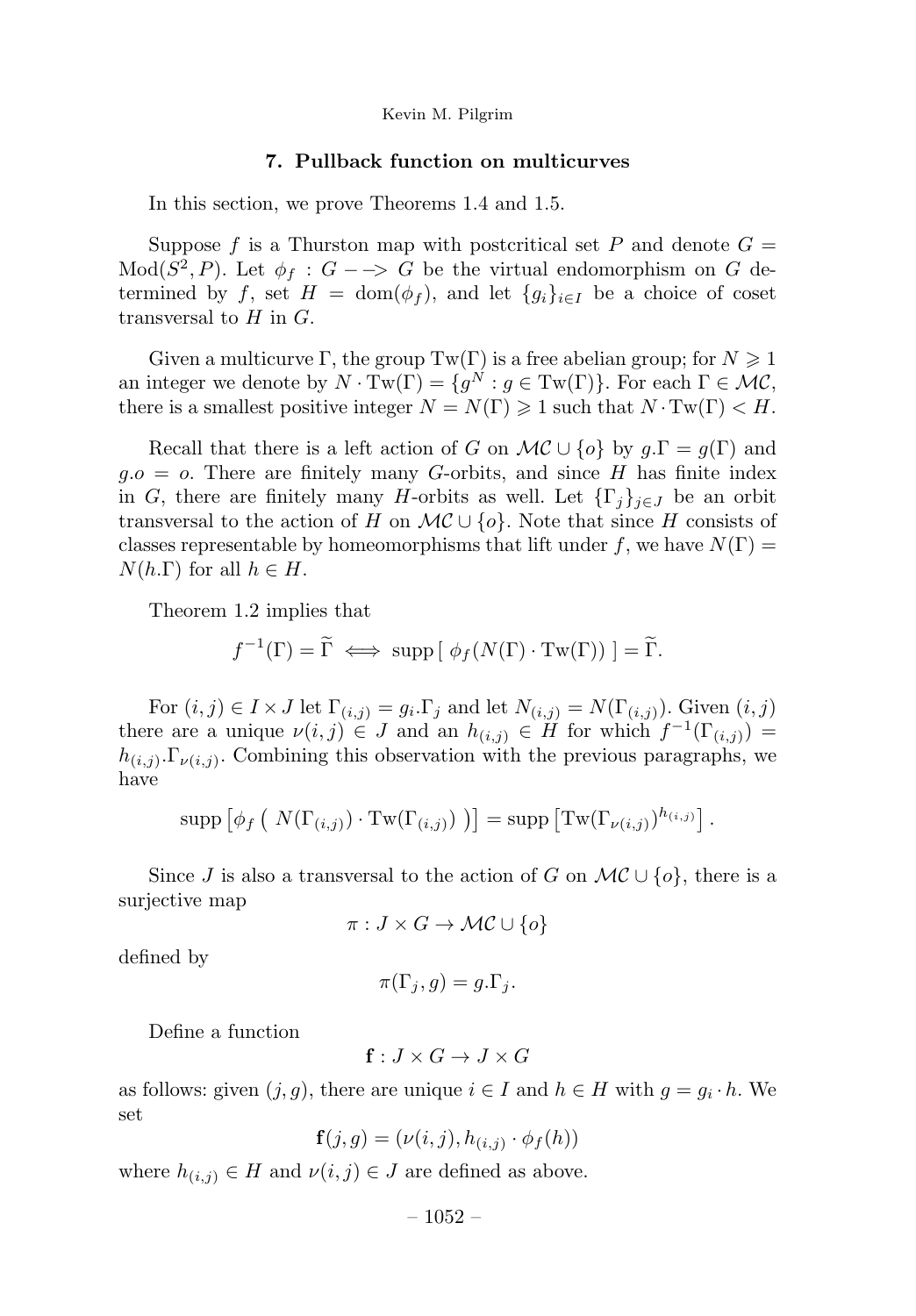THEOREM  $7.1.$  – We have

$$
J \times G \xrightarrow{\mathbf{f}} J \times G
$$
  

$$
\pi \downarrow \qquad \qquad \downarrow \pi
$$
  

$$
\mathcal{MC} \cup \{o\} \xrightarrow{f^{-1}} \mathcal{MC} \cup \{o\}
$$

.

That is,  $\Gamma \stackrel{f}{\longleftarrow} \tilde{\Gamma}$  if and only if for any  $(j, g)$  with  $\pi(j, g) = \Gamma$ , the multicurve  $\tilde{\Gamma}$  is given by  $g'(\Gamma_{j'})$ , where  $\mathbf{f}(j,g)=(j',g')$ .

Proof. — Suppose  $\Gamma = \pi(j, g)$ . Let  $g_i, h$  be the unique elements satisfying  $q = q_i \cdot h$ . Recalling our notational convention, this means that when represented by homeomorphisms,  $g = h \circ g_i$ , so  $\Gamma = h(g_i(\Gamma_j))$ . Thus  $Tw(\Gamma) = Tw(\Gamma_{(i,j)})^h$ . Then  $f^{-1}(\Gamma) = \Gamma$  if and only if

$$
\tilde{\Gamma} = \text{supp} [\phi_f ( N(\Gamma) \cdot \text{Tw}(\Gamma) )]
$$
\n
$$
\iff \tilde{\Gamma} = \text{supp} [\phi_f ( N(\Gamma_{(i,j)}) \cdot \text{Tw}(\Gamma_{(i,j)})^h )]
$$
\n
$$
\iff \tilde{\Gamma} = \text{supp} [\text{Tw}(\Gamma_{\nu(i,j)})^{h_{(i,j)} \cdot \phi_f(h)})]
$$
\n
$$
\iff \tilde{\Gamma} = \pi (\nu(i,j), h_{(i,j)} \cdot \phi_f(h))
$$
\n
$$
\iff \tilde{\Gamma} = \pi(\mathbf{f}(j,g)).
$$

 $\Box$ 

Thus any orbit of a multicurve  $\Gamma_0 \in \pi(j_0, g_0)$  under iteration of the pullback relation lies in the image under  $\pi$  of the orbit of  $(j_0, g_0)$  under iteration of the function f.

Remark. — One could write  $f: J \times G \to G \times J$  and regard f as defining an automaton. It seems difficult to apply the connections between automata and selfsimilar group actions as developed in [13] to  $f$ , however, since the corresponding transformations of J are not in general invertible.

*Proof of Theorem 1.4.* – In the course of the proof, we will make free use of facts from the theory of selfsimilar groups; see [13].

*Proof.* — Set  $D = [G : H]$ . Let  $\Phi : G \to G^D \rtimes \mathcal{S}_D$  be any associated wreath recursion defined by [13,  $\S2.5.5$ , Equation (2.5)]. The image of an element under Φ is denoted

$$
\Phi(g) = \langle g|_1, \dots, g|_d \rangle \tau(g).
$$

 $-1053-$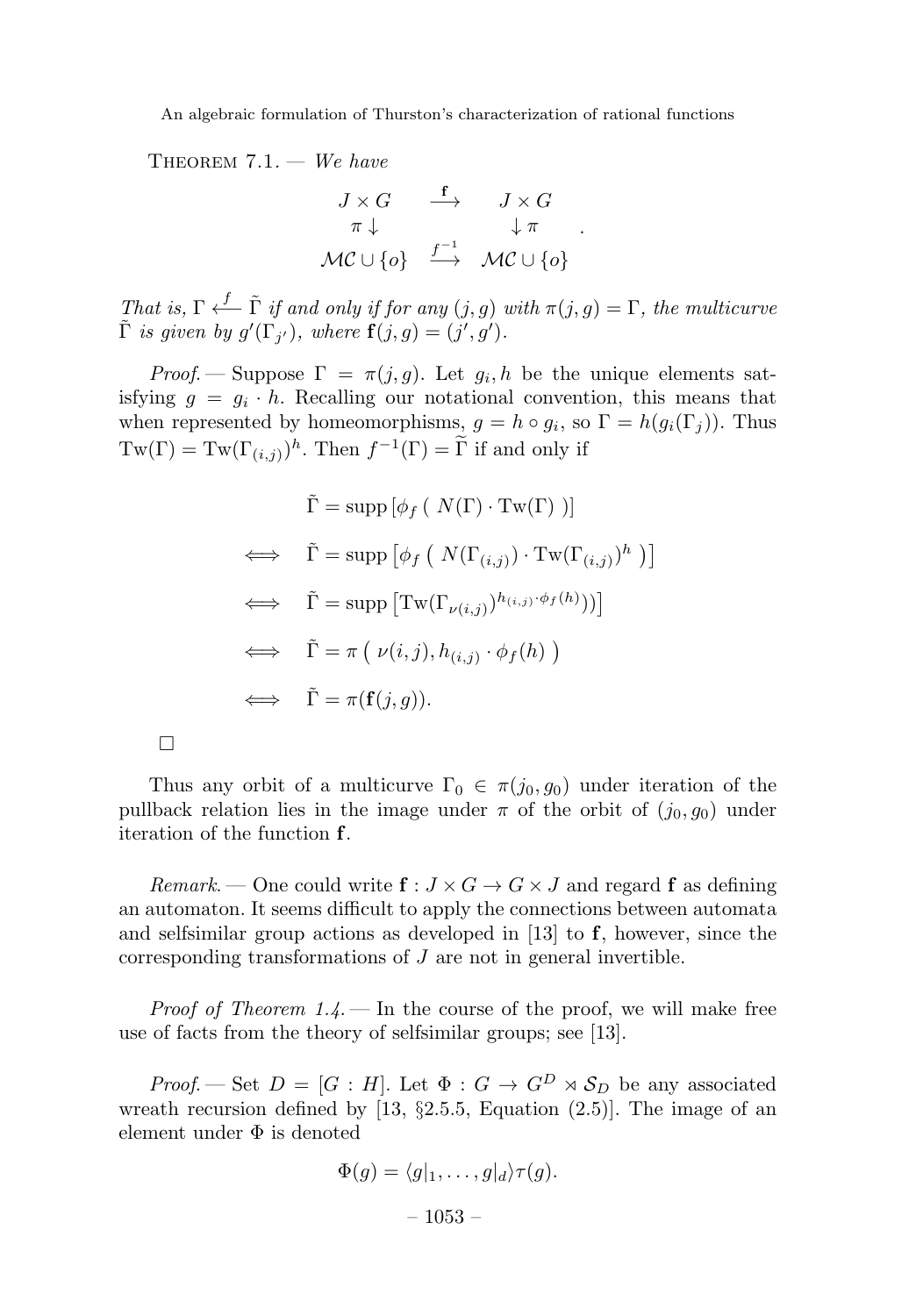By construction,  $\phi(h) = h|_1$  for all  $h \in H$ . Repeated application of the homomorphism  $\Phi$  defines a selfsimilar action of the group G on the set of all finite words v in the alphabet  $\{1,\ldots,D\}$ . We denote by |v| the word length of such a word.

The elements  $g|_i$ ,  $i = 1, \ldots, D$  are called *restrictions*, and repeated application of the wreath recursion gives, to any word  $v \in \{1, \ldots, D\}^n$ , a corresponding element  $g|_v$ . The assigment  $(g, v) \mapsto g|_v$  satisfies  $g|_{vw} = (g|_v)|_w$ and  $(g_1g_2)|_v = (g_1|_{g_2(v)})g_2|_v$ . By op. cit., Lemma 2.11.12, since  $\phi$  is contracting, so is  $\Phi$ . Fix a generating set for G and let  $|| \cdot ||$  denote the associated word length function on G. Contraction of  $\Phi$  is equivalent to the following. There exist natural numbers  $n_0, C_0$  such that for all  $g \in G$  and all v with  $|v| \geq n_0$ , the restrictions satisfy  $||g|_v|| \leq \frac{1}{2}||g|| + C_0$ .

Suppose  $(j_0, g_0) \in J \times G$  is arbitrary, and suppose  $(j_n, g_n)$ ,  $n = 0, 1, 2, \ldots$ is its orbit under f. Then for each  $n \in \mathbb{N}$ , there exist  $i_n \in I$ ,  $h_n \in H$ , and  $k_n \in \{h_{(i,j)} : (i,j) \in I \times J\}$  such that

$$
g_n = g_{i_n} \cdot h_n \quad \text{and} \quad g_{n+1} = k_{n+1} \cdot \phi_f(h_n)
$$

i.e.

$$
h_{n+1} = g_{i_{n+1}}^{-1} \cdot k_{n+1} \cdot \phi_f(h_n).
$$

Letting  $P = \{g_{i'}^{-1} \cdot h_{(i,j)} : i, i' \in I, j \in J\}$  and setting  $p_n = g_{i_{n+1}}^{-1} \cdot k_{n+1}$ , we see that the sequence  $\{h_n\}$  satisfies

$$
h_{n+1} = p_n \cdot \phi_f(h_n), \quad n = 0, 1, 2, \dots,
$$

where each  $p_n$  belongs to the finite set P. Set  $P_0 = P$  and for  $n \geq 1$  set

$$
P_n = \{p|_v : p \in P, |v| = n\}.
$$

An easy induction argument and the above properties of restrictions imply that for each  $n \in \mathbb{N}$ ,

$$
h_n \in P_0 \cdot P_1 \cdot \ldots P_n \cdot h_0 \Big| \underbrace{11 \ldots 1}_{n} \cdot
$$

Thus if  $n_0, C_0$  are as above, upon setting

$$
B_{n_0} = \max\{||g|| : g \in P_0 \cdot P_1 \cdot \ldots \cdot P_{n_0}\}\
$$

we see that

$$
||h_{n_0}|| \leq B_0 + \frac{1}{2}||h_0|| + C_0.
$$
  
- 1054 -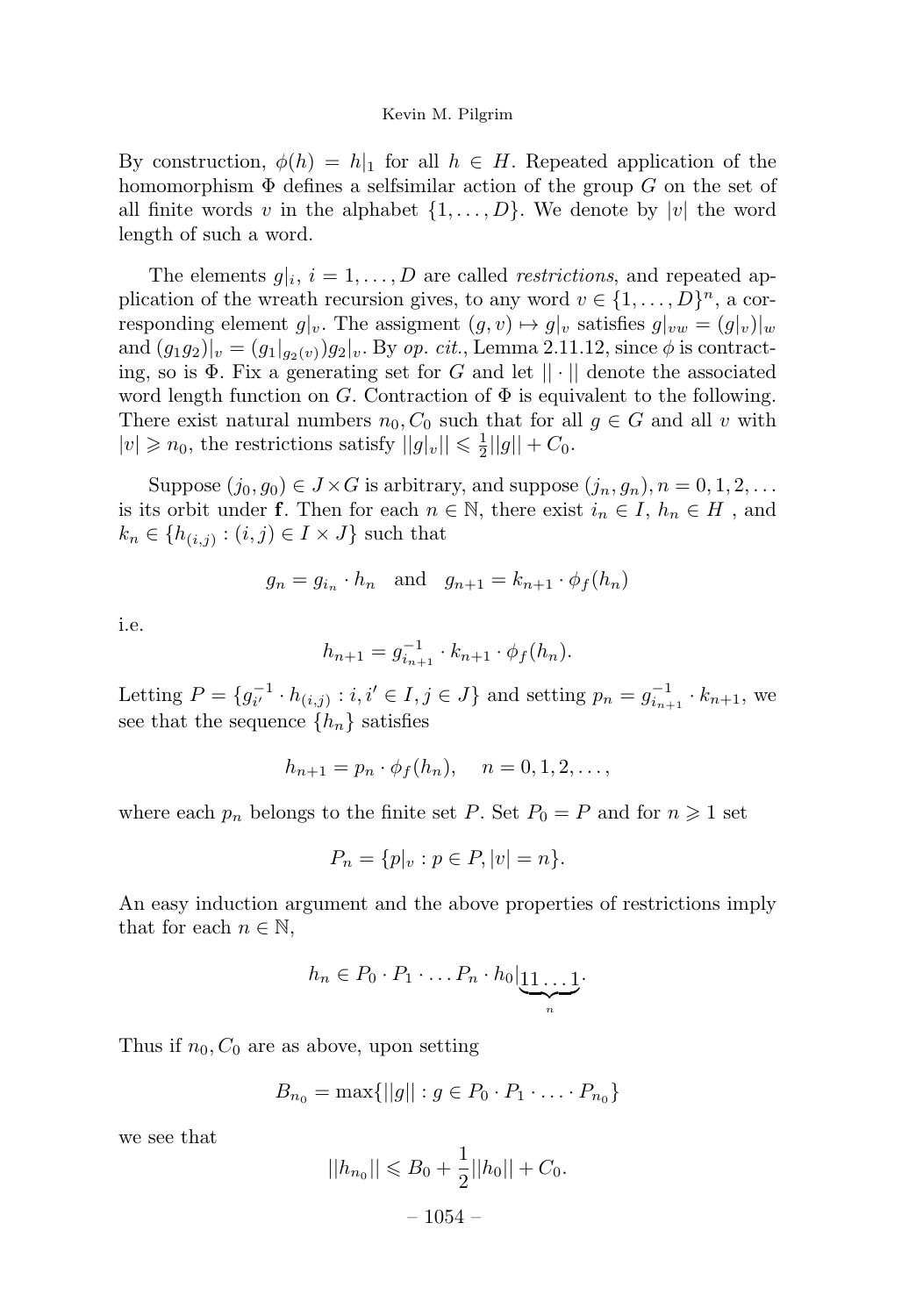Letting  $C_1 = \max\{||g_i|| : i \in I\}$  we conclude that

$$
||g_{n_0}|| \leq C_1 + B_0 + \frac{1}{2}||h_0|| + C_0 = \frac{1}{2}||g_0|| + C_2.
$$

Iterating this bound, it follows that

$$
||g_n|| \leq 2C_2 + 1
$$

for all *n* sufficiently large. Since  $\{g : ||g|| \leq 2C_2 + 1\}$  is finite, the proof is complete.

COROLLARY 7.2. — Suppose  $f(z) = z^2 + c$  and the origin is periodic. Then the pullback function on multicurves (and, hence, the pullback relation on curves) has a finite global attractor.

Proof. — Let  $\mathcal{M} = \mathcal{M}(\mathbb{P}^1, P_f)$  now be the moduli space of injections  $P_f \hookrightarrow \mathbb{P}^1$  modulo conformal automorphisms of  $\mathbb{P}^1$ , so that  $\iota \sim \iota'$  if there exists  $A \in \text{Aut}(\mathbb{P}^1)$  such that  $\iota' = A \circ \iota$ . Then M is naturally a hyperplane complement in  $\mathbb{CP}^{\#P_f-3}$  with a distinguished basepoint  $\circledast$  corresponding to the identity map of  $P_f$ . The mapping class group G is then naturally identified with the fundamental group  $\pi_1(\mathcal{M}, \mathcal{B})$ . The topology of M is carried by a compact subset  $K$ , i.e. by the complement of a tubular neighborhood of the omitted hyperplanes.

Under the hypothesis of the corollary, the following facts are known; see [10]. There is an associated slightly smaller hyperplane complement  $\mathcal{M}' \subset \mathcal{M}$  and a holomorphic map  $\omega_f : \mathcal{M}' \to \mathcal{M}$  fixing  $\circledast$  (the map  $\omega_f$ actually extends to a holomorphic endomorphism of  $\mathbb{CP}^{\#P_f-3}$ , though we do not need this fact). By [1, Prop. 3.2],  $\omega_f$  is a covering map. The virtual endomorphism  $\phi_f$  on the mapping class group G coincides with the virtual endomorphism on  $\pi_1(\mathcal{M}, \mathcal{B})$  induced by the covering  $\omega_f$  [2, §5]. The moduli space  $M$  is Carathéodory hyperbolic, and so one can choose arbitrarily large compact sets  $K \subset \mathcal{M}$  for which  $K \hookrightarrow \mathcal{M}$  is surjective on  $\pi_1$  and so that  $\omega_f^{-1}(K) \subset K$ . It follows that path-lifting of loops under  $\omega_f$  uniformly contracts the lengths of loops in K, and hence by [13, Thm. 5.5.3] that  $\phi_f$ is contracting. The conclusion then follows by Theorem 1.4.  $\Box$ 

 $Remark.$  In certain cases when the dynamical map f has higher complexity, one has not a holomorphic map  $\omega_f : \mathcal{M}' \to \mathcal{M}$  on moduli space, but a holomorphic correspondence, i.e. a pair of functions  $Y : \mathcal{M}' \to \mathcal{M}$  and  $X : \mathcal{M}' \to \mathcal{M}$  where Y is a finite covering and X is holomorphic. One can choose this correspondence so that the virtual endomorphism  $X_* \circ Y_*^{-1}$  on the fundamental group of moduli space again coincides with  $\phi_f$ . One can give analytic conditions on this correspondence, similar in spirit to those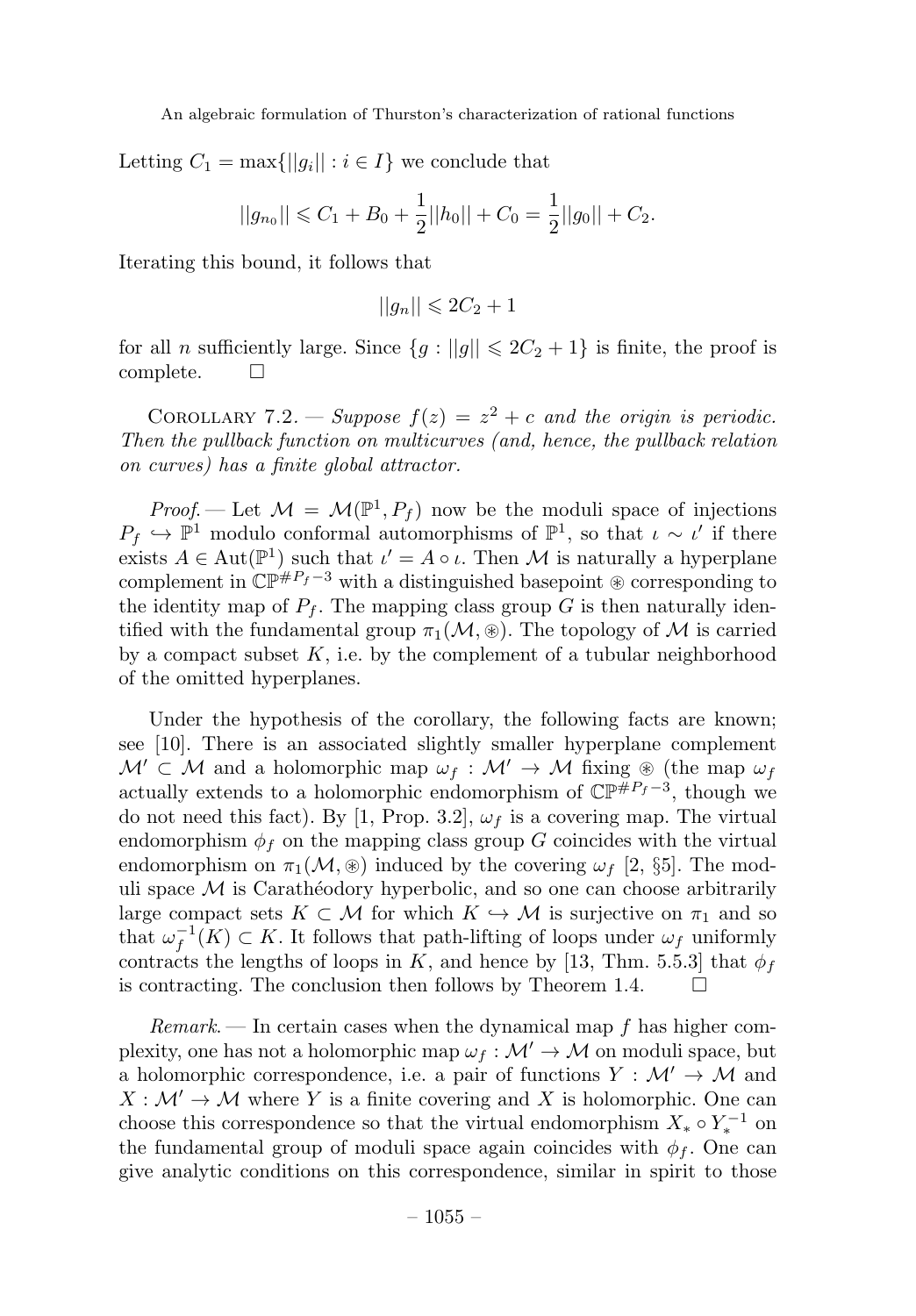given in Corollary 7.2, which again imply that the pullback relation on curves has a finite global attractor. However, Lodge [11] has found examples of rational maps for which the pullback relation on curves has a finite global attractor, but for which the source of this finiteness is not a consequence of known general algebraic or analytic properties.

We now turn to the proof of Theorem 1.5. First, note that the hypotheses are clearly necessary, albeit for stupid reasons: Lemma 8.1 below shows that for the rabbit polynomial, there are infinitely many distinct curves  $\gamma$ which pull back to the trivial curve; thus for each, the multicurve  $\Gamma := \{ \gamma \}$ is by definition invariant, but not completely invariant. And any integral Lattès example (see  $[5]$ ) has the property that every multicurve is completely invariant; such maps have Euclidean orbifold.

The spirit of the proof is the Change of Coordinates Principle  $[7, \S1.3]$ . Suppose instead we want to prove that on a closed surface of genus  $g$ , up to homeomorphism there are only finitely many multicurves. Cut the surface along a multicurve; one obtains finitely many pieces. By the classification of surfaces, there are only finitely many possibilities for the pieces. There are only finitely many ways to glue the pieces together. Thus, given two multicurves  $\Gamma_1, \Gamma_2$  which yield the same pieces and gluing data, decomposing along one and then regluing using the data given by the other yields a homeomorphism sending  $\Gamma_1 \rightarrow \Gamma_2$ .

*Proof.* — (Theorem 1.5). Identify  $S^2$  with  $\hat{\mathbb{C}}$ . Suppose f is a rational map with hyperbolic orbifold; set  $Q = f^{-1}(P_f)$ . Consider the pullback relation on homotopy classes of essential, unoriented, simple closed curves in  $S^2 - Q$ ; it suffices to prove that a map combinatorially equivalent to f has the property that there are only finitely many completely invariant multicurves under this new relation.

Suppose  $\Gamma$  is such a multicurve. We decompose f along  $\Gamma$  as in [16]. Thicken the elements of  $\Gamma$  to a family of annuli  $\mathcal{A}_0$ . Let  $\mathcal{S}_0$  be the collection of spheres obtained by cutting along elements of  $A_0$  and then adding disks (each with a distinguished marked point in its interior) along each boundary component. Let  $\mathcal{A}_1$  be the collection of annuli which are preimages of annuli in  $\mathcal{A}_0$  and which, up to homotopy, are essential subannuli of  $\mathcal{A}_0$ ; by adjusting f if needed within its combinatorial class, we may assume  $\mathcal{A}_1 \subset \mathcal{A}_0$  and  $\partial \mathcal{A}_1 \supset \partial \mathcal{A}_0$ . Let  $\mathcal{S}_1$  be the collection of spheres obtained by cutting along elements of  $\mathcal{A}_1$  and then adding disks (each with a distinguished marked point in its interior) along each boundary component. One records the following *combination data*: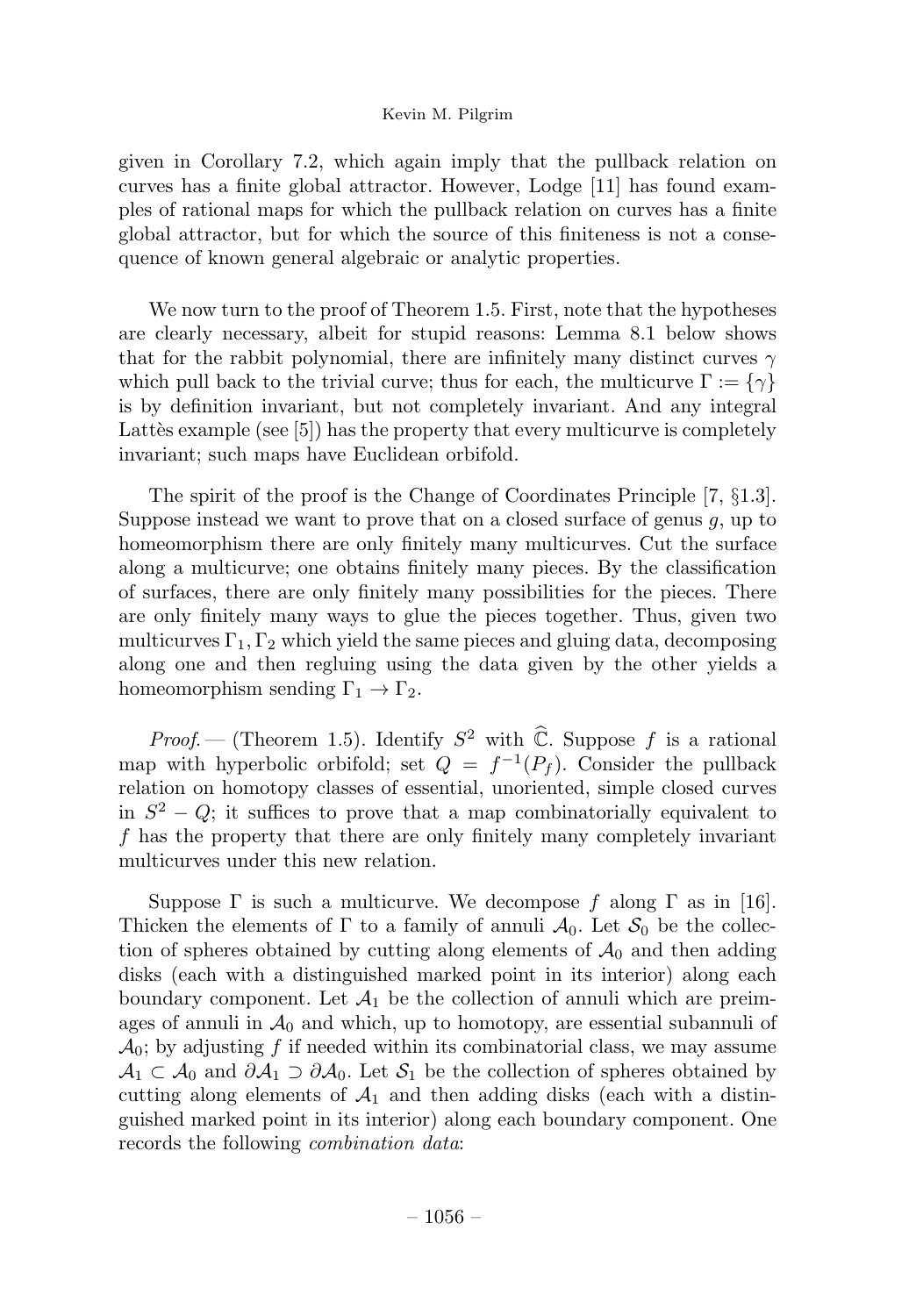- the mapping tree **T**, recording the deployment of the elements of  $\mathcal{A}_0$ in the marked sphere  $(S^2, Q)$ ; it is equipped with a self-map;
- $\mathcal{F}^{\mathcal{S}} : \mathcal{S}_1 \to \mathcal{S}_0$ , an induced map of a disjoint collection of spheres;
- $\mathcal{F}^{\mathcal{A}}: \mathcal{A}_1 \to \mathcal{A}_0$ , an induced map of a disjoint collection of annuli;
- set-theoretic gluing data  $\tau$  needed to reconstruct the dynamics of f on Q from that of  $\mathcal{F}^S$  on the set  $Q \cap (S^2 \setminus \mathcal{A}_0) \cup \mathcal{Z}$  where  $\mathcal Z$  is the collection of distinguished added points, one for each disk;
- topological gluing data describing how to recover the original sphere from  $S_1$  and  $A_1$  and  $S_0$  and  $A_0$ .

The Decomposition Theorem [16, Thm. 5.1] asserts that up to combinatorial equivalence, f can be reconstructed from the above combination data.

There are notions of combinatorial equivalence for families of sphere and for annulus maps  $\mathcal{F}^{\mathcal{S}}, \mathcal{F}^{\mathcal{A}}$ .

If f is rational, the family  $\mathcal{F}^{\mathcal{S}}$  is realized by a family of rational maps. Their degrees and the size of their postcritical set are bounded in terms of d and q. By [16, Cor. 3.7] as  $\Gamma$  varies, up to combinatorial equivalence there are only finitely many such families obtained from  $f$  by decomposition (the possibility of  $\mathcal{F}^{\mathcal{S}}$  containing a cycle corresponding to a flexible Lattès example is not yet excluded; see below).

If f is rational with hyperbolic orbifold, the Thurston linear transformation  $f_{\Gamma}$  does not have 1 as an eigenvalue. By [16, Lemma 8.5], this implies that as  $\Gamma$  varies, up to combinatorial equivalence, there are only finitely many such families of annulus maps  $\mathcal{F}^{\mathcal{A}}$ .

Suppose now f has degree d and  $\#Q = q$ . The number of mapping trees  $\bf{T}$  is bounded by a constant involving only d and q. The number of set-theoretic gluing maps  $\tau$  is similarly bounded.

The preceding three paragraphs show that if  $f$  is rational, then upon decomposing along invariant multicurves, up to combinatorial equivalence, the data needed to define  $f$  as a combination range over finite sets.

Suppose now  $\Gamma_1, \Gamma_2$  are two invariant multicurves such that decomposing along  $\Gamma_1$  and  $\Gamma_2$  yield isomorphic mapping trees, set-theoretic and topological gluing data, and combinatorially equivalent sphere and annulus maps. By the uniqueness of combinations theorem [16, Thm. 4.5], a pair  $h^{\mathcal{S}}, h^{\mathcal{A}}$  of combinatorial equivalences between sphere and annulus maps, respectively,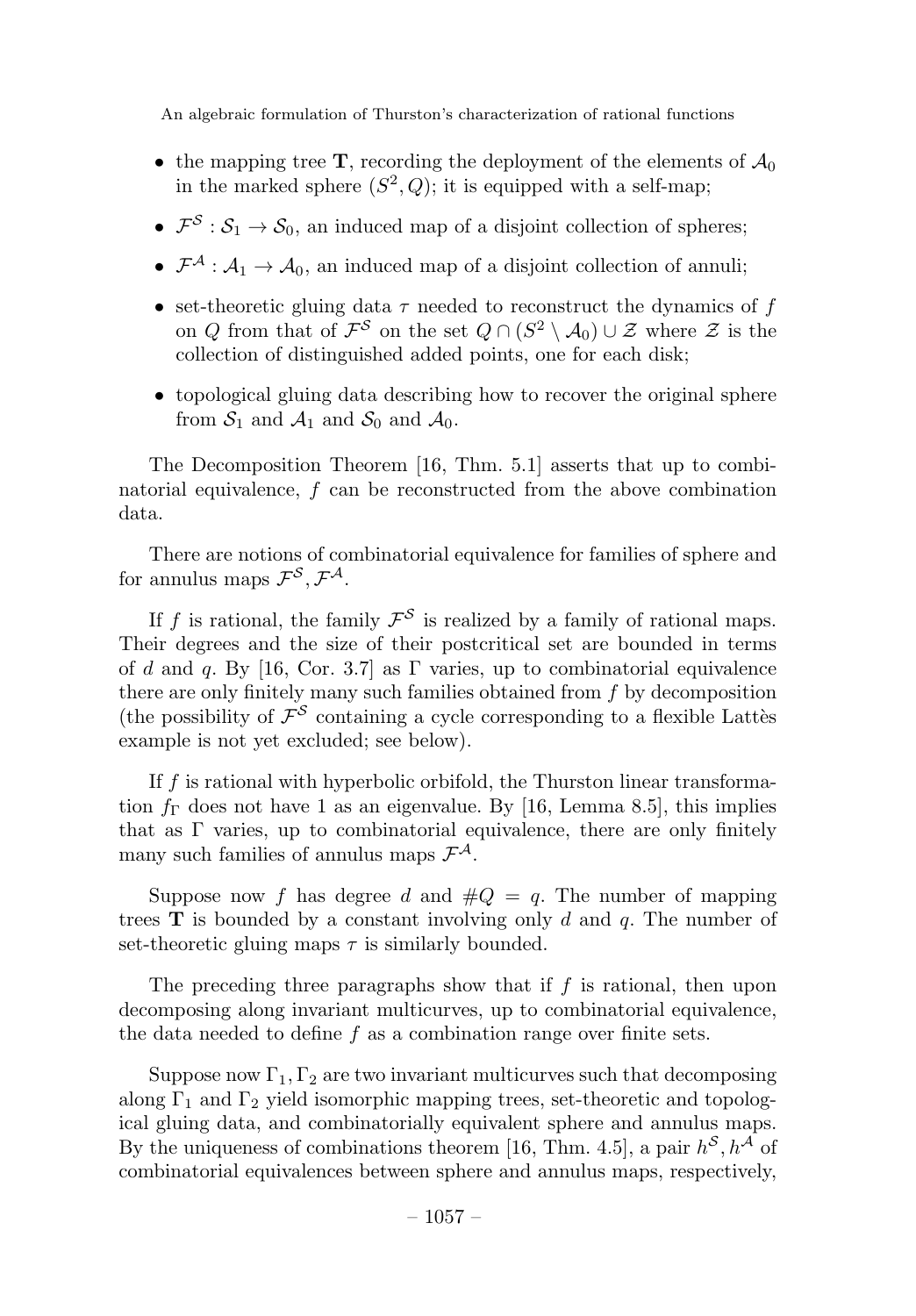yields, upon combining, a combinatorial equivalence between the new, glued maps, and hence a combinatorial equivalence h from  $f$  to itself which represents an element of the pure mapping class group  $Mod(S^2, Q)$  and which sends  $\Gamma_1$  to  $\Gamma_2$ .

We now argue that h is trivial and hence that  $\Gamma_1 = \Gamma_2$ . By the naturality of Thurston's pullback map used in the proof of the characterization theorem [5, Prop. 2.1], the equivalence h conjugates the pullback map  $\sigma_f$ on Teichmüller space modelled on  $(S^2, Q)$  to itself. Since f is rational with hyperbolic orbifold,  $\sigma_f$  has a unique fixed-point  $\tau$  which is therefore fixed by  $h$ , i.e. in the classification of mapping classes,  $h$  is elliptic. By Theorem 2.2,  $h = id$ .  $\Box$ 

#### 8. Analysis of the Rabbit

In this and the next two sections, we use the spirit of the proof of Theorem 1.4 to analyze the pullback relation for quadratic polynomials with three finite postcritical points. In two cases, the virtual endomorphism is contracting. In the case of the dendrite  $f(z) = z^2 + i$ , however, the virtual endomorphism  $\phi_f$  is not contracting on the correponding mapping class group  $G$ . Nevertheless, the conclusion of Theorem 1.4 still holds.

**Remark.** A polynomial of the form  $f(z) = z^d + c$  for which  $\#(P_f \setminus \{\infty\})=3$ has no invariant (multi) curves. Such a curve would bound a disk D which is totally invariant up to isotopy relative to  $P_f$ . This in turn would imply that  $P_f \setminus \{\infty\}$  would contain two points—one inside D, one outside—in distinct grand orbits. This is impossible since  $f$  has a single finite critical point.

To keep the present notation close to that of [2], we use  $\psi$ , not  $\phi_f$ , to denote virtual endomorphisms on the mapping class group. The situation simplifies: since  $\#P_f = 4$  in each case, we have  $\mathcal{C} = \mathcal{MC}$ , so that the pullback relation and pullback function coincide.

In this section, we prove Theorem 1.6. Let  $f(z) = z^2 + c$  where c is the unique complex parameter for which the origin is periodic of period 3 and  $\text{Im}(c) > 0$ . Let  $\mathcal{C} = \mathcal{C}(\widehat{\mathbb{C}}, P_f)$  and  $G = \text{Mod}(\widehat{\mathbb{C}}, P_f)$ .

Let  $x$  and  $y$  denote respectively the right Dehn twists about the curves labelled S and T in Figure 2 of [2]. For convenience, set  $z = x^{-1}y^{-1}$ ; recalling the notational conventions, this means a left Dehn twist about  $S$  is performed first, followed by a left Dehn twist about  $T$ . Then  $z$  is a right Dehn twist about a curve separating  $\{c, 0\}$  from  $\{c^2+c, \infty\}.$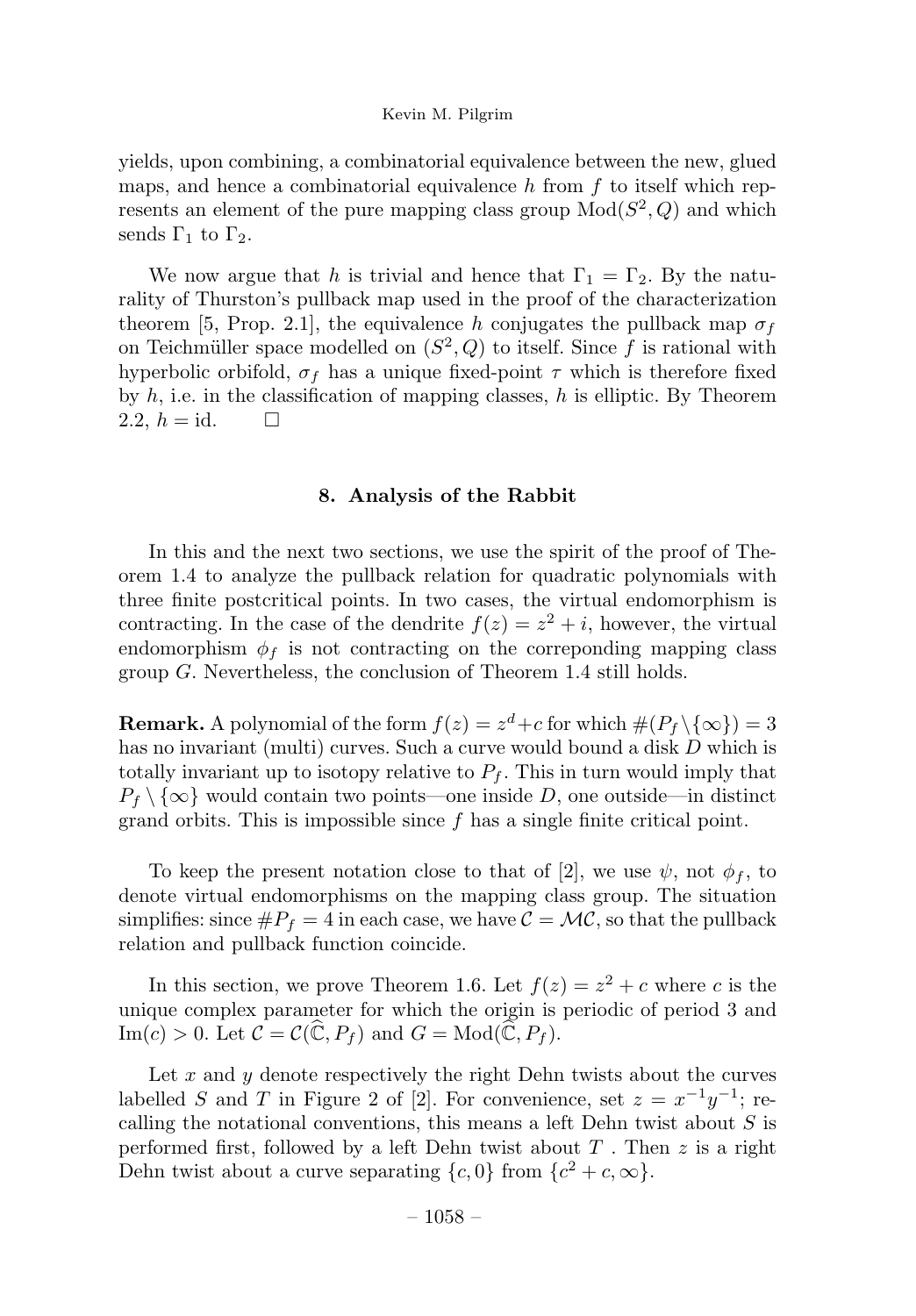Any nontrivial element of  $Tw(\widehat{\mathbb{C}}, P_f)$  is then uniquely expressible in one of the three forms

$$
(x^n)^w, (y^n)^w, (z^n)^w
$$

since the core curve of any twist can be mapped via a mapping class element  $w$  to the core curve of either  $x, y$ , or  $z$ .

The induced virtual endomorphism  $\psi := \phi_f$  on G is calculated in [2]; cf. also  $[13, §6.6]$ . It is given by

$$
\psi(x) = y, \quad \psi(y^2) = x^{-1}y^{-1} = z, \quad \psi(x^y) = 1;
$$

recall  $x^y = y^{-1}xy$ , so conjugation acts as a right action. Let  $H = \text{dom}(\psi) =$  $\langle x, y^2, x^y \rangle$ . Note that

$$
x^4 \mapsto y^4 \mapsto z^2 \mapsto x
$$

and thus by Theorem 1.2 under backwards iteration the core curves of  $x, y, z$ form a three-cycle.

For convenience, set  $u = yxy^{-1}$ .

LEMMA  $8.1. -$  We have

$$
\psi((x^n)^w) = \begin{cases}\n(y^n)^{\psi(w)}, & w \in H \\
1, & w \notin H\n\end{cases}
$$
  

$$
\psi((y^{2n})^w) = \begin{cases}\n(z^n)^{\psi(w)}, & w \in H \\
(z^n)^{\psi(w)}, & w \in H\n\end{cases}
$$
  

$$
\psi((z^{2n})^w) = \begin{cases}\n(x^n)^{\psi(w)}, & w \in H \\
u^{\psi(y^{-1}w)}, & w \notin H\n\end{cases}
$$
  

$$
\psi((u^n)^w) = \begin{cases}\n1, & w \in H \\
(y^n)^{\psi(y^{-1}w)}, & w \notin H\n\end{cases}
$$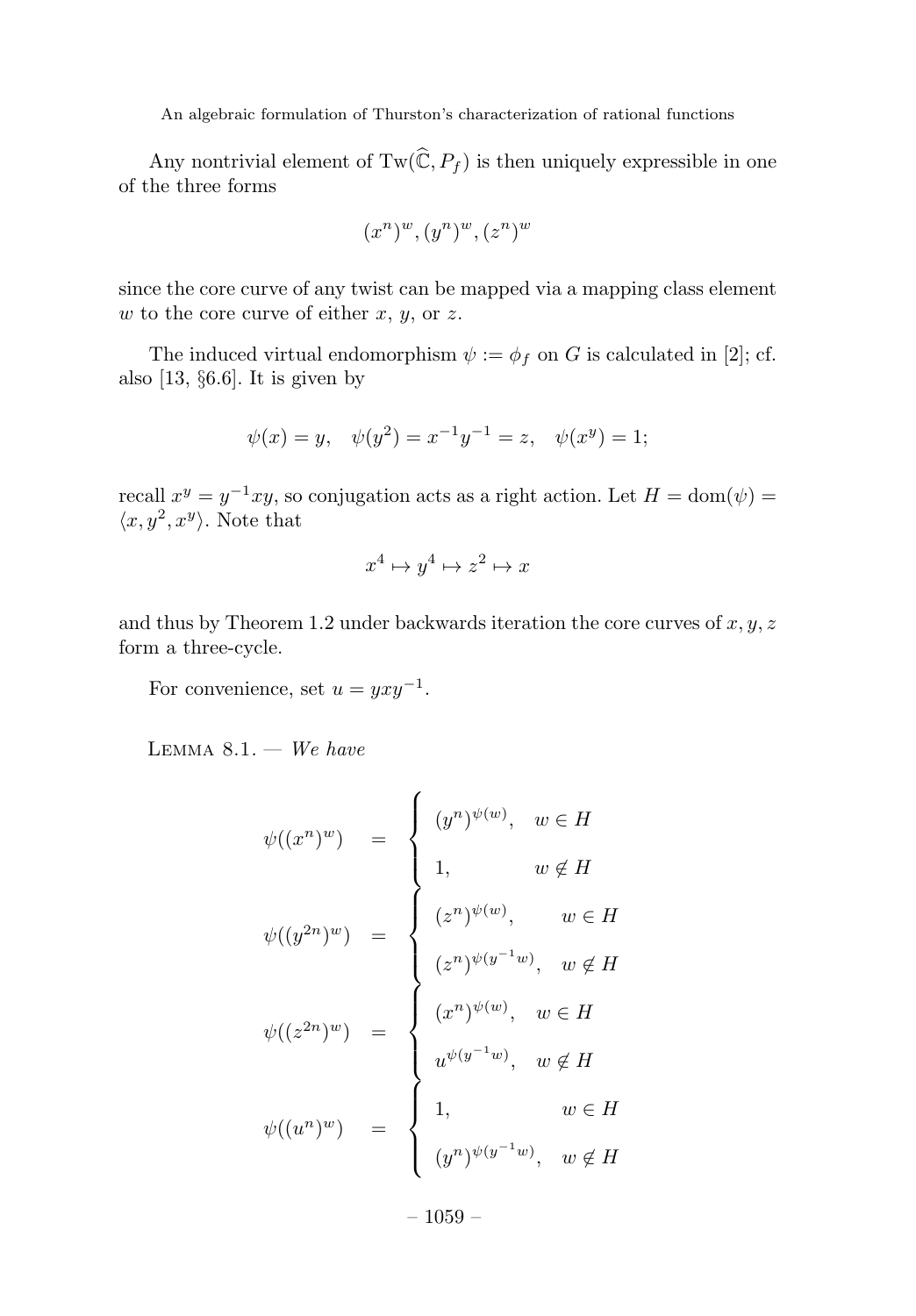*Proof.* — If  $w \notin H$  then  $w = yw'$  where  $w' \in H$ , and

$$
\psi((y^2)^w) = \psi(w'^{-1}y^{-1}y^2yw') = \psi(w'^{-1}y^2w') = z^{\psi(w')} = z^{\psi(y^{-1}w)}
$$
  

$$
\psi((x^2)^w) = \psi(w'^{-1}(y^{-1}xy)^2w') = \psi(w')^{-1} \cdot 1 \cdot \psi(w') = 1
$$
  

$$
\psi((z^2)^w) = \psi(w'^{-1}y^{-1}z^2yw') = \psi(w'^{-1}y^{-1} \cdot x^{-1}y^{-1}x^{-1}y^{-1} \cdot yw') =
$$
  

$$
\psi(w'^{-1} \cdot y^{-1}x^{-1}y \cdot y^{-2} \cdot x^{-1} \cdot w') =
$$
  

$$
\psi(w')^{-1} \cdot 1 \cdot yx \cdot y^{-1} \cdot \psi(w') = u^{\psi(y^{-1}w)},
$$
  

$$
\psi(u^w) = \psi(w'^{-1}y^{-1} \cdot yxy^{-1} \cdot yw') = \psi(w')^{-1} \cdot \psi(x) \cdot \psi(w') = y^{\psi(y^{-1}w)}.
$$

If  $w \in H$  then the desired identities follow directly from the definitions.  $\Box$ 

Define  $\hat{\psi}: G \to G$  by setting  $\hat{\psi}(g) = \psi(g)$  for  $g \in H$  and by  $\hat{\psi}(g) =$  $\psi(y^{-1}g)$  otherwise.

Let  $\Sigma = \{x, y, z, u, 1\} \subset G$  and let  $\pi : \Sigma \times G \to C \cup \{o\}$  be given by

 $\pi(c, w) =$  the class of the core curve of the twist  $c^w$ ,  $c \in \Sigma$ ,  $w \in G$ 

where by convention  $\pi(1, g) = o$  for all g.

Define

$$
E: \Sigma \times \text{Mod}(S^2, P_f) \to \Sigma
$$

by setting  $E(c, w)$  to be the value given by the following table:

|                                                       | $\boldsymbol{x}$ |  | $y \quad z \quad u \quad 1$ |  |
|-------------------------------------------------------|------------------|--|-----------------------------|--|
| $w \in H \parallel y \quad z \quad x \quad 1 \quad 1$ |                  |  |                             |  |
| $w \notin H$ 1 $z$ $u$ $y$ 1.                         |                  |  |                             |  |

Lemma 8.1 and Theorem 1.2 imply that the function  $f : \Sigma \times Mod(S^2, P_f) \rightarrow$  $\Sigma \times \text{Mod}(S^2, P_f)$  given by  $\mathbf{f}(c, w)=(E(c, w), \hat{\psi}(w))$  covers the pullback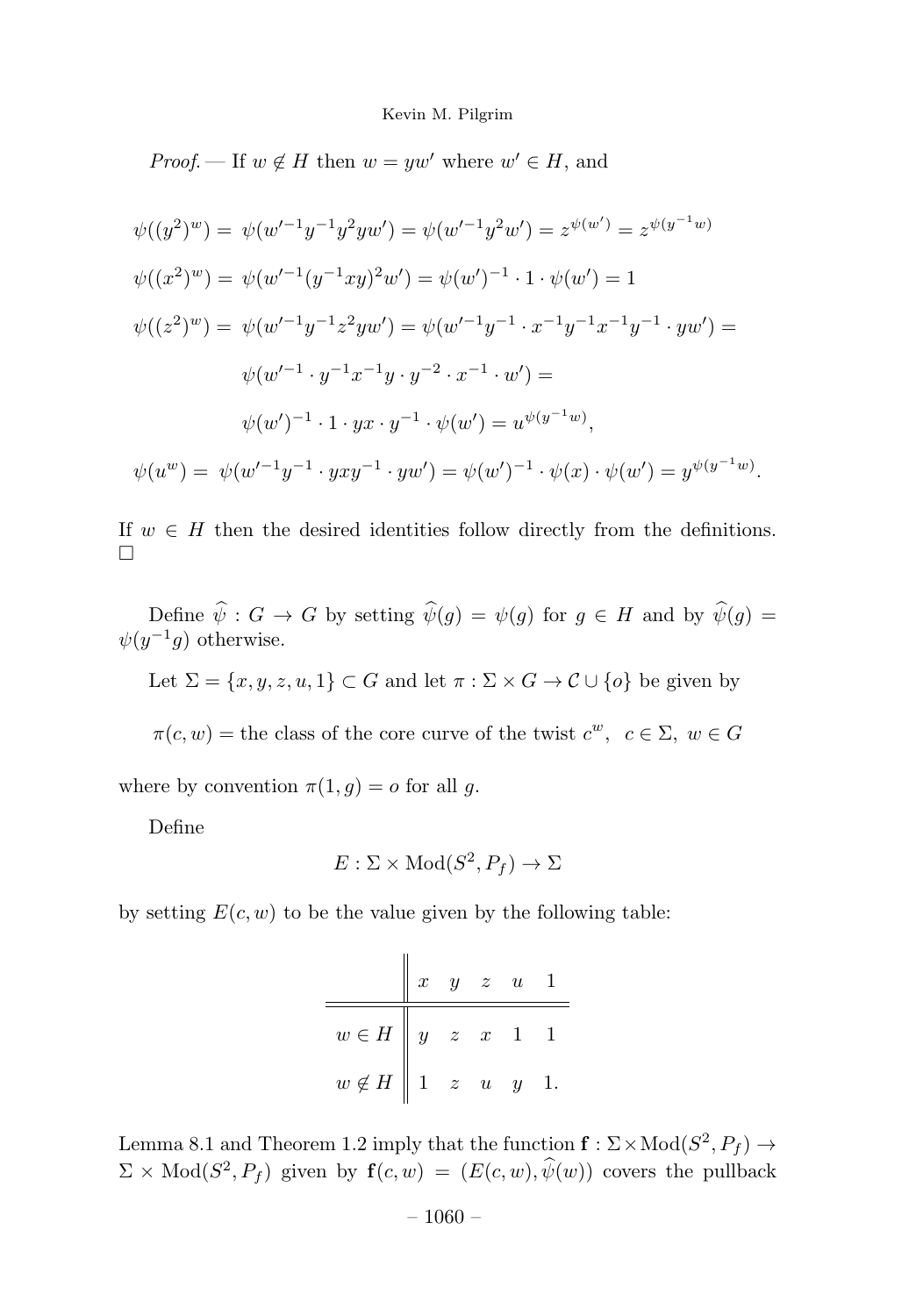relation in the sense that the diagram

$$
\Sigma \times G \xrightarrow{f} \Sigma \times G
$$
  

$$
\pi \downarrow \qquad \qquad \downarrow \pi
$$
  

$$
C \cup \{o\} \xleftarrow{f} C \cup \{o\}
$$

commutes. Hence, we can lift iteration of the pullback relation on curves to iteration of f. Theorem 1.6 follows immediately from the above observations, Theorem 1.2, and the following Lemma, whose proof occupies the remainder of this section.

LEMMA 8.2. — For any  $w \in G$ , there exists  $n \in \mathbb{N}$  with  $\widehat{\psi}^{\circ n}(w)=1$ .

Proof. — Identify the symmetric group on two symbols with the cyclic group of order two,  $\mathbb{Z}_2$ ; the unique nontrivial element will be denoted  $\sigma$ . <sup>2</sup> We begin by recalling the wreath recursion for the rabbit:

$$
\Phi: G \to (G \times G) \rtimes \mathbb{Z}_2
$$

given by

$$
\Phi(x) = \langle y, 1 \rangle, \quad \Phi(y) = \langle 1, x^{-1}y^{-1} \rangle \sigma;
$$

see [2].

The map  $\hat{\psi}$  is related to the recursion  $\Phi$  in the following way:

$$
\widehat{\psi}(g) = \begin{cases}\ng|_0, & g \in H \\
yx \cdot (g|_1), & g \notin H.\n\end{cases}
$$
\n(8.2)

To see this, suppose first that  $h \in H$ . Both  $g \mapsto g|_0$  and  $g \mapsto \hat{\psi}(g)$  are homomorphisms on  $H$ , so to show equality it is enough to show that they agree on the generators. This is easily verified using the definitions. If  $g \notin H$ ,

 $(2)$  The symbol "1", when within angle brackets, refers to the identity element of G. When zero and one are used as a subscript on a vertical bar, they denote, respectively, the first and second G-coordinate in the wreath product.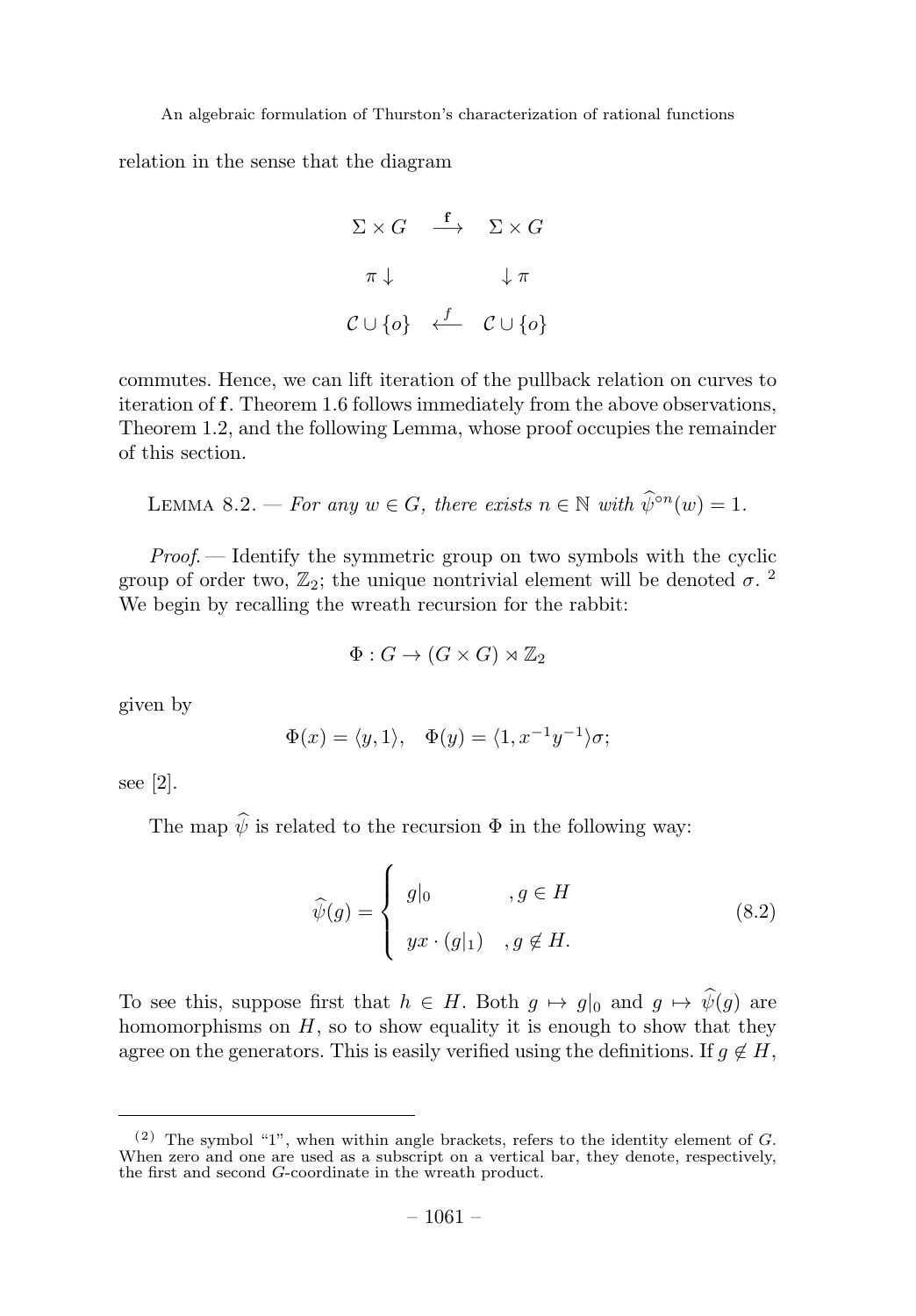then using the first case in (8.2) we have

$$
\hat{\psi}(g) = \psi(y^{-1}g)
$$
\n
$$
= (y^{-1} \cdot g)|_0
$$
\n
$$
= [(\psi x, 1)\sigma \cdot \langle g|_0, g|_1 \rangle \sigma]|_0
$$
\n
$$
= yx \cdot (g|_1).
$$

More generally, we have

 $Claim. - For all  $g \in G$  and  $n \in \mathbb{N}$ ,$  $\widehat{\psi}^{\circ n}(g) \in \{g|_v, yx \cdot (g|_v), y \cdot (g|_v) : v \in \{0,1\}^n\}.$ 

*Proof.* — We prove this by induction on  $n$ , the base case being handled by (8.2). Given  $n \geq 2$  and  $g \in G$ , write

$$
\widehat{\psi}^{\circ n}(g) = \widehat{\psi}(\underbrace{\widehat{\psi}^{\circ (n-1)}(g)}_{a}) = \widehat{\psi}(a).
$$

By the inductive hypothesis, there exists  $v \in \{0, 1\}^{n-1}$  with

$$
a\in \{g|_v, y\cdot (g|_v), yx\cdot (g|_v)\}.
$$

The proof breaks then into  $3 \times 2$  cases, depending on the form of a as an element of the above set, and whether or not  $g|_v$  belongs to H. The computations are tedious but straightforward; here is a representative calculation. Suppose  $a = yx \cdot (g|_v)$  and  $g|_v = k \notin H$ . Write  $\Phi(k) = \langle k_0, k_1 \rangle \sigma$ . Then  $yx \cdot k \in H$  and so  $\hat{\psi}(a) = \psi(yx \cdot k)$  is given by

$$
\psi(yx \cdot k) = [ \langle 1, x^{-1}y^{-1} \rangle \sigma \cdot \langle y, 1 \rangle \cdot \langle k_0, k_1 \rangle \sigma ] |_{0}
$$
  
\n
$$
= [ \langle 1, x^{-1}y^{-1} \rangle \langle 1, y \rangle \langle k_1, k_0 \rangle ] |_{0}
$$
  
\n
$$
= k_1 = k|_{1} = (g|_{v})|_{1}
$$
  
\n
$$
= g|_{v1}.
$$

 $\Box$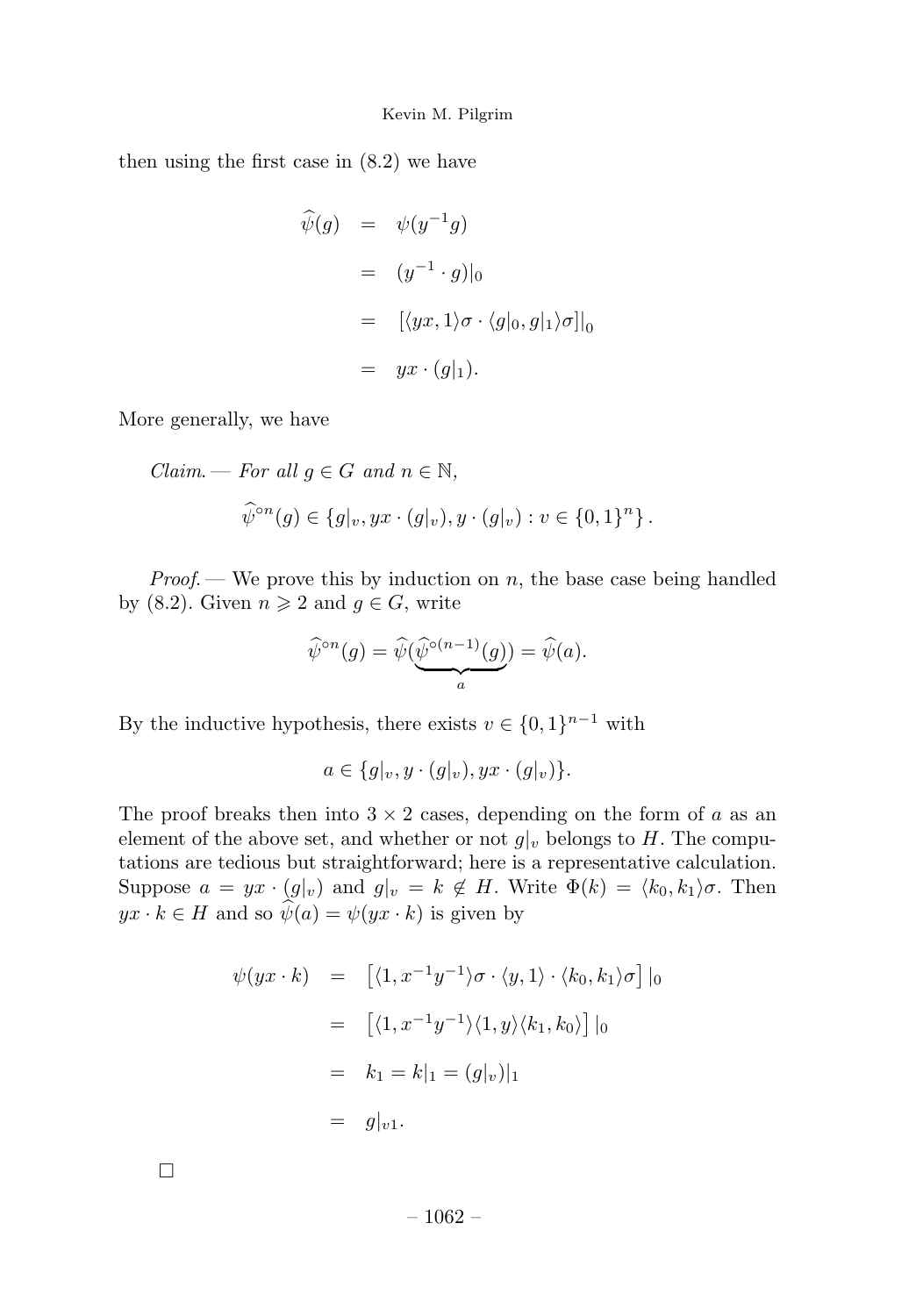In [2] it is shown that the recursion for the rabbit is contracting in the following sense: there is a finite set  $\mathcal{N} \subset G$  such that given any  $g \in G$ , there is an integer N such that for any  $n \geq N$ , and any  $v \in \{0, 1\}^n$ , we have  $g|_v \in \mathcal{N}$ . They compute the set  $\mathcal{N}$ ; it is given by

$$
\mathcal{N} = \{1, x, y, yx, x^{-1}, y^{-1}, x^{-1}y^{-1}\}.
$$

This and the preceding Claim imply that under iteration of  $\hat{\psi}$ , any  $w \in G$ eventually lands in an element of the set

$$
\mathcal{N}, y \cdot \mathcal{N}, yx \cdot \mathcal{N}.
$$

The dynamics of  $\hat{\psi}$  on this union is easily calculated by hand:

$$
yxyx \mapsto x^{-1} \mapsto y^{-1} \mapsto yx \mapsto y \mapsto 1
$$
  

$$
yx^2 \mapsto y^2 \mapsto x^{-1}y^{-1} \mapsto yx
$$
  

$$
yxy^{-1} \mapsto 1 \leftarrow yx^{-1}y^{-1}
$$
  

$$
y^2x \mapsto x^{-1}, yx^{-1} \mapsto y^{-1}, yxy \mapsto x^{-1}y^{-1}.
$$

 $Remarks.$  The argument given above is a direct imitation of the techniques in [2], elaborating on their Proposition 4.2. The relationship between the wreath recursion of the rabbit and our map  $\hat{\psi}$  seems substantially different than that between the wreath recursion of the rabbit and their map  $\hat{\psi}$ : the map f formally defines an automaton over the alphabet  $\Sigma$  with states G. For a given  $q \in G$ , however, the corresponding map  $\Sigma \to \Sigma$  need not be invertible.

## 9. Analysis of  $z^2 + i$

In this section, we prove Theorem 1.7. Let  $f(z) = z^2 + i$  and let now  $\mathcal{C} = \mathcal{C}(\widehat{\mathbb{C}}, P_f)$ . Our analysis proceeds differently: the virtual endomorphism  $\psi$ and corresponding recursion is no longer contracting on  $G = Mod(\widehat{\mathbb{C}}, P_f)$ . The analysis exploits the fact that the analysis of the action of iteration of  $\psi$  on conjugacy classes can be reduced to the single case of iteration of  $b^w \mapsto b^{\widehat{\psi}(w)}$  where  $\widehat{\psi}$  is similarly defined. To conclude the argument, however, we exploit cancellations caused by identities such as  $b^b = b$ .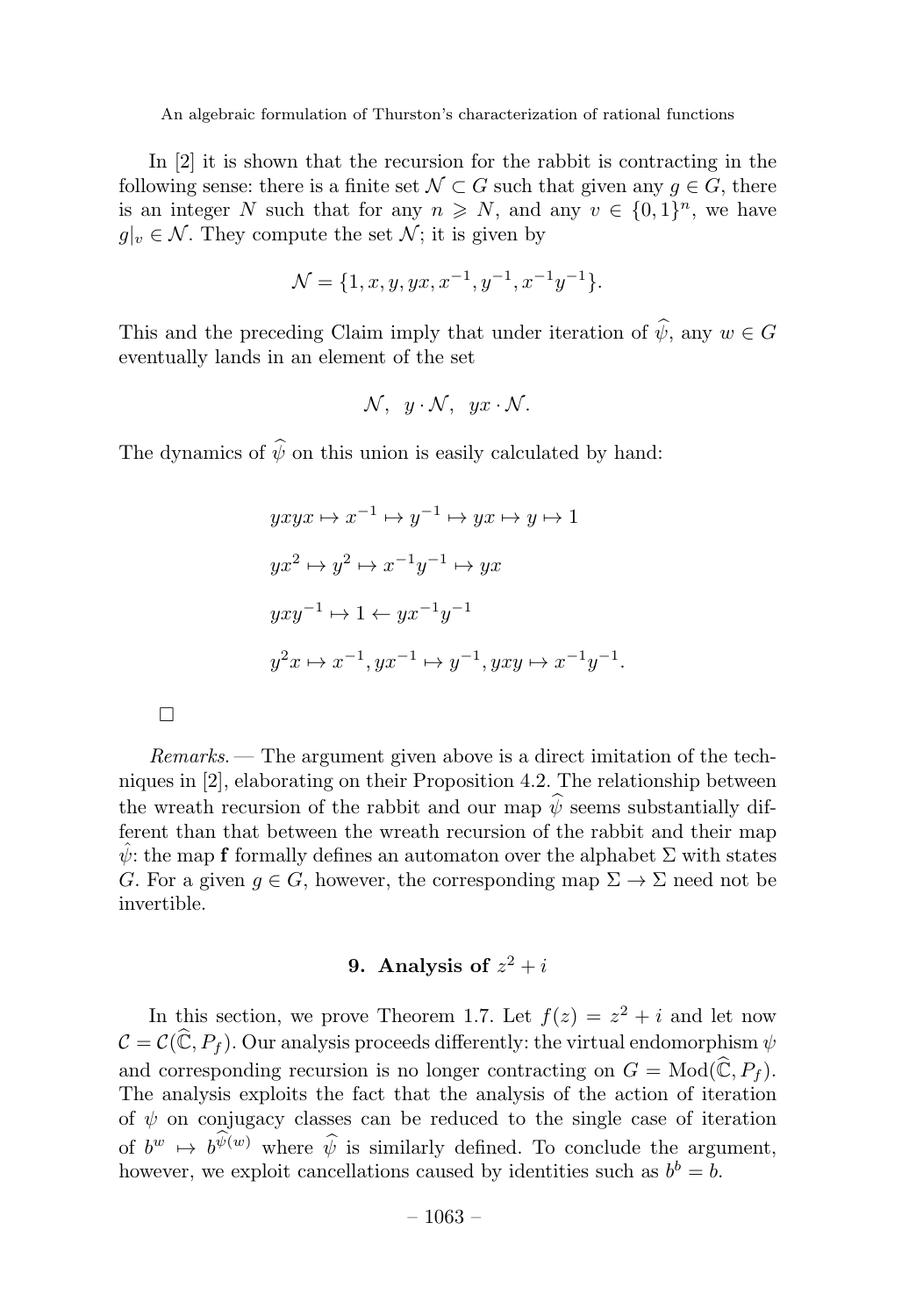The domain of the virtual endomorphism  $\psi := \phi_f$  in this case is  $H =$  $\langle a^2, b, b^a \rangle$ , and the action on the generators is given by

$$
\psi(a^2) = 1, \psi(b) = b^{-1}a^{-1}, \psi(b^a) = b.
$$

Let us set  $c = b^{-1}a^{-1}$ , so that the loop representing c contains a peripheral disk bounding infinity to its left-hand side.

LEMMA  $9.1. -$  We have

$$
\psi((a^{2n})^w) = 1
$$

$$
\psi((c^{2n})^w) = \begin{cases} (a^n)^{b^{-1}\psi(w)}, & w \in H \\ (a^n)^{b^{-1}\psi(a^{-1}w)}, & w \notin H \end{cases}
$$

$$
\psi((b^n)^w) = \begin{cases} (c^n)^{\psi(w)}, & w \in H \\ (b^n)^{\psi(a^{-1}w)}, & w \notin H \end{cases}
$$

The proof is entirely analgous to that of Lemma 8.1.

Lemma 9.1 implies that  $\psi^{\circ 2}(u^w)$  is trivial whenever  $u \in \{a, c\}$ , and so  $\psi^{\circ3}(b^w)$  is trivial if  $w \in \text{dom}(\psi)$ . The long-term behavior of iterates of  $\psi$  on elements of the form  $b^w$  is therefore again dictated by iteration of the map  $w \mapsto \widehat{\psi}(w)$ , where  $\widehat{\psi}(w) = \psi(w)$ ,  $w \in H$  and  $\widehat{\psi}(w) = \psi(a^{-1}w)$ ,  $w \notin H$ .

Let  $|w|$  denote the word length of w with respect to the generating set  ${a^{\pm 1}, b^{\pm 1}, c^{\pm 1}}.$ 

LEMMA 9.2. — The map  $\hat{\psi}$  satisfies the following recursion relations:

$$
\widehat{\psi}(aw) = \begin{cases}\n1 \cdot \widehat{\psi}(w), & w \in H \\
1 \cdot \widehat{\psi}(w), & w \notin H.\n\end{cases} \tag{9.1}
$$

$$
\widehat{\psi}(a^{-1}w) = \begin{cases}\n1 \cdot \widehat{\psi}(w), & w \in H \\
1 \cdot \widehat{\psi}(w), & w \notin H.\n\end{cases}
$$
\n(9.2)\n
$$
-1064 -
$$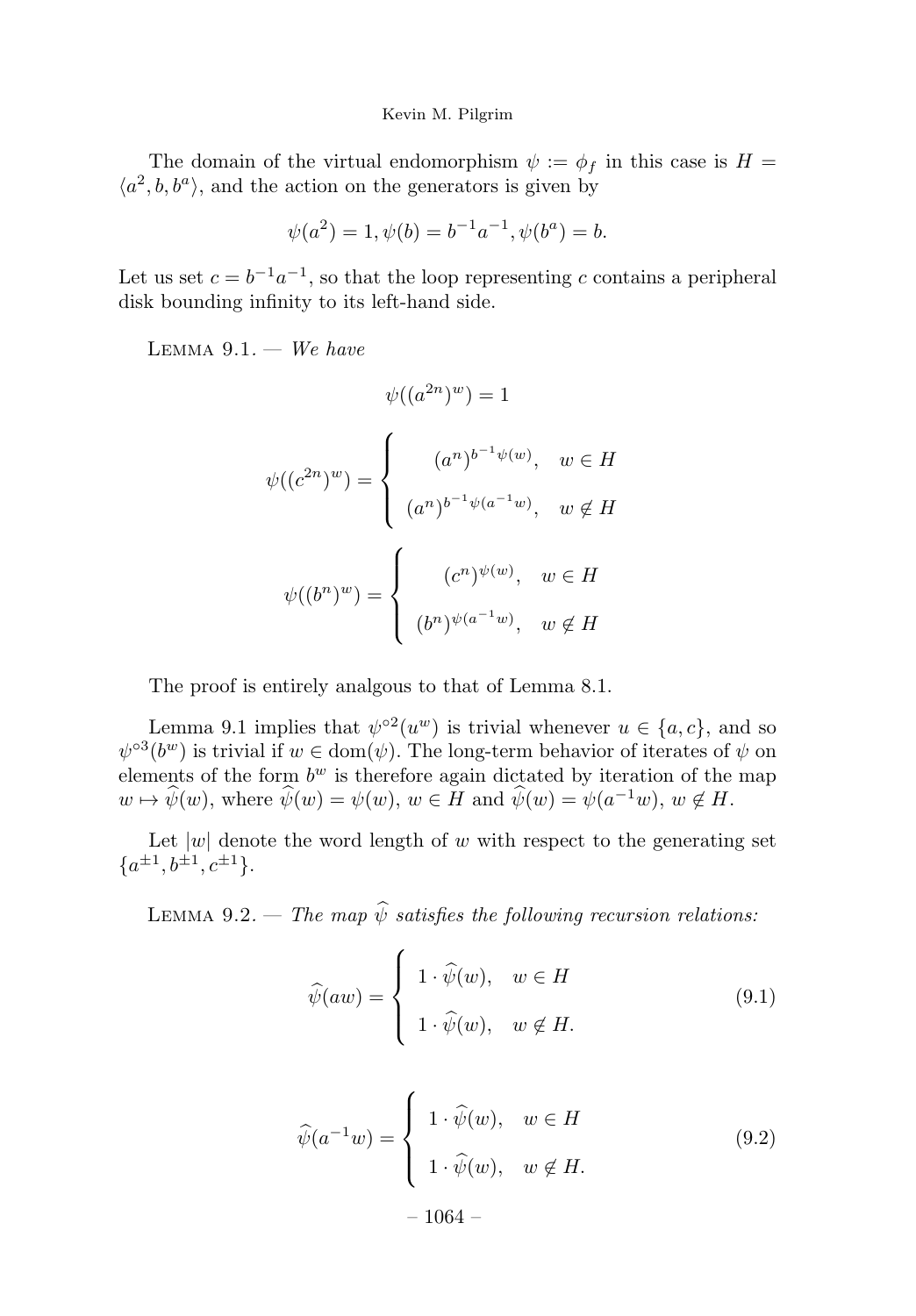$$
\widehat{\psi}(b^{\pm 1}w) = \begin{cases}\nc^{\pm 1} \cdot \widehat{\psi}(w), & w \in H \\
b^{\pm 1} \cdot \widehat{\psi}(w), & w \notin H.\n\end{cases}
$$
\n(9.3)\n
$$
\widehat{\psi}(cw) = \begin{cases}\nb^{-1} \cdot \widehat{\psi}(w), & w \in H\n\end{cases}
$$
\n(9.4)

$$
\begin{cases}\n c^{-1} \cdot \widehat{\psi}(w), & w \notin H.\n\end{cases}
$$
\n
$$
\widehat{\psi}(c^{-1}w) = \begin{cases}\n c \cdot \widehat{\psi}(w), & w \in H \\
 b \cdot \widehat{\psi}(w), & w \notin H.\n\end{cases}
$$
\n(9.5)

In particular,  $|\psi(w)| \leqslant |w|$  for all w.

The computations are straightforward.

LEMMA 9.3 If  $w \notin H$  and  $\widehat{\psi}(w) \notin H$ , then there exists v such that  $\psi^{\circ 2}(b^w) = b^v$  and  $|v| < |w|$ .

*Proof.* — Let  $w = s_1 s_2 \dots s_l$  be a minimal length representation of w as a word in the generators  $\{a^{\pm 1}, b^{\pm 1}, c^{\pm 1}\}\$ . If  $s_1 = b^{\pm 1}$  then set  $w' = s_2 s_3 \dots s_l$ and observe

$$
\psi(b^w) = \psi(b^{b^{\pm 1}w'}) = \psi(b^{w'}) = b^{\widehat{\psi}(w')}
$$

and so

$$
\psi^{\circ 2}(b^w) = b^v, \quad v = \widehat{\psi}^{\circ 2}(w').
$$

By the previous Lemma 8.2,

$$
|v| = |\widehat{\psi}^{\circ 2}(w')| = |w'| \leq 1 - 1 < |w|.
$$

If  $s_1 = a^{\pm 1}$  or  $s_1 = c$  then a similar calculation shows the desired inequality.

If  $s_1 = c^{-1}$  we argue as follows. Set  $w = c^{-1}w'$  where w' is as above. Then

$$
\psi(b^w) = \psi(b^{abw'}) = b^{\psi(bw')} = b^{c\psi(w')} = b^{a^{-1}\psi(w')} = b^{a^{-1}\widehat{\psi}(w')}
$$

and so

$$
\psi^{\circ 2}(b^w) = \psi(b^{a^{-1}\widehat{\psi}(w')}) = b^{\widehat{\psi}^{\circ 2}(w')} = b^v, \quad v = \widehat{\psi}^{\circ 2}(w').
$$

Again  $|v| = |\hat{\psi}^{\circ 2}(w')| \leq |w'| = l - 1 < |w|$ , as required.  $\Box$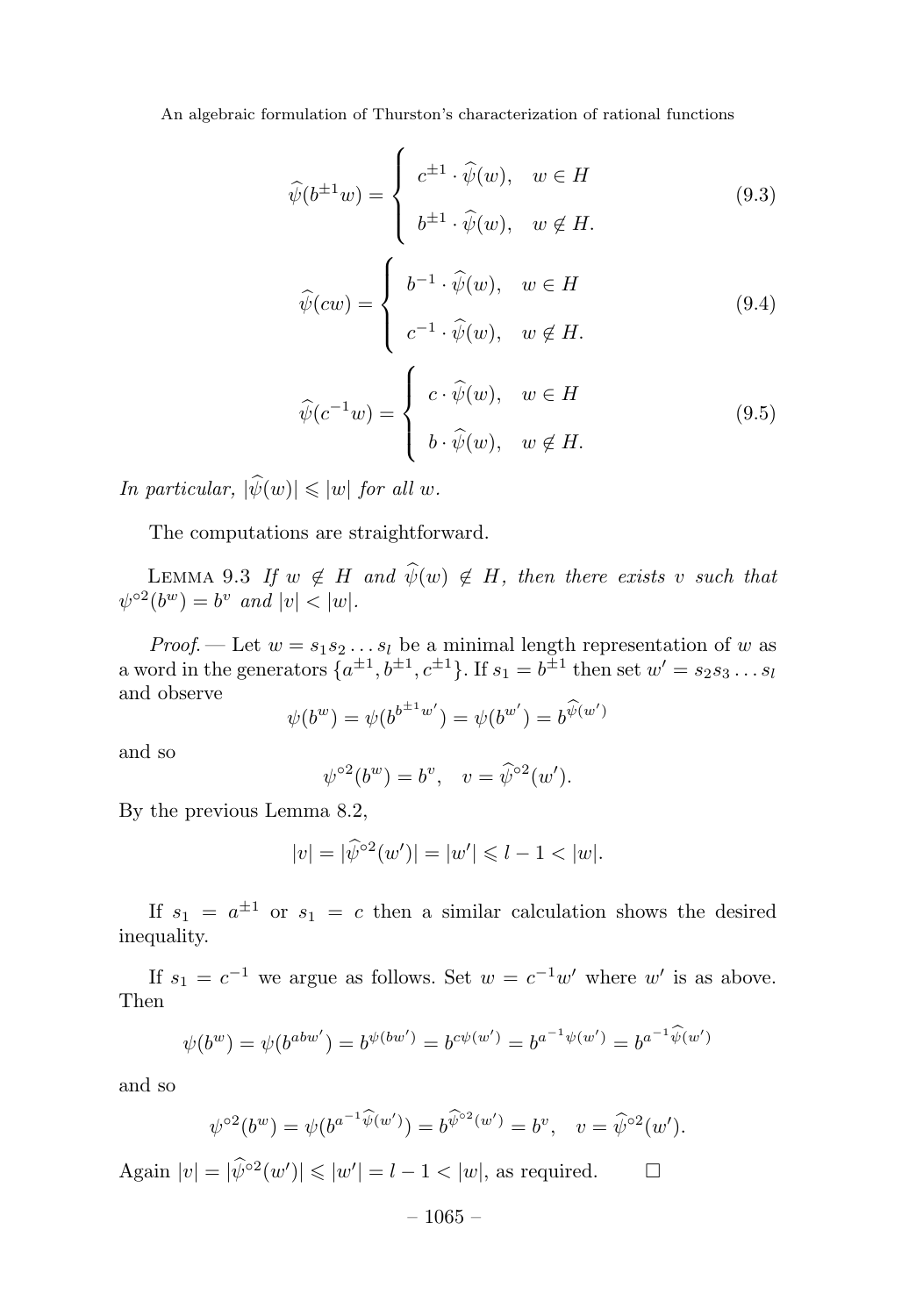Now let  $\gamma \in \mathcal{C}$  be an arbitrary curve. Then the Dehn twist about  $\gamma$ is given by  $u^w$  where  $u \in \{a, b, c\}$ . By Lemma 9.1, if  $u \in \{a, c\}$  then  $\psi^{\circ 2}((u^4)^w) = 1$ , hence all preimages of  $\gamma$  under  $f^{\circ 2}$  are trivial. So we now assume  $u = b$ . Let  $k = 2|w|$ . By induction and Lemmas 9.1 and 9.3,  $\psi^{\circ i}((b^4)^w)$  is either trivial already, a conjugate of a or of c (in which case it becomes trivial upon applying  $\psi^{\circ 2}$ ), or is equal to  $b^4$  (in which case it becomes trivial upon applying  $\psi^{\circ 3}$ .

#### 10. Preperiod 1, period 2

In this section, we prove Theorem 1.8. The computations were carried out by R. Lodge.

There is a unique complex number  $c \approx -0.2282... + 1.1151...i$  with  $\text{Im}(c) > 0$  for which, under iteration of  $f_{1/4}(z) = f(z) := z^2 + c$ , the origin after one iteration lands in a two-cycle; it is the landing point of the angle  $1/4$  external ray of the Mandelbrot set.

Let a and b denote respectively the right Dehn twists about the curves labelled "a" and "b" in Figure 18 of [2]. The domain  $H$  of the virtual endomorphism  $\psi := \phi_f$  is given by  $H = \langle a^2, b, aba^{-1} = b^{a^{-1}} \rangle$ , and the action on the generators is given by

$$
\psi(a^2) = b, \ \psi(b) = b^{-1}a^{-1}, \ \psi(aba^{-1}) = a.
$$

Define  $\widehat{\psi}: G \to G$  by

$$
\widehat{\psi}(w) = \begin{cases}\n\psi(w), & w \in H \\
\psi(a^{-1}w), & w \in aH.\n\end{cases}
$$

It is convenient to set  $c = b^{-1}a^{-1}$ ,  $d = b^{-1}ab$ ,  $e = aba^{-1}$ ,  $f = b^{-1}a^{-1}bab$ . As before, the pullback relation on curves lifts to a function  $f : \Sigma \times G \to \Sigma \times G$ . If  $q \in \Sigma := \{1, a, b, c, d, e, f\}$  the smallest positive integer k for which  $q^k \in H$ is given by  $k = 1, 2, 1, 2, 2, 1, 1$ , respectively, as can be seen by counting (with sign) the powers of the generator  $\alpha$  appearing in an expression for  $q$ . The corresponding table summarizing the values of the corresponding function  $E$  in this case is given by

|                                                                          |  |  |  |  |  | $a \quad b \quad c \quad d \quad e \quad f$ |  |  |
|--------------------------------------------------------------------------|--|--|--|--|--|---------------------------------------------|--|--|
| $w \in H$ $\begin{array}{ c c c c c } b & c & 1 & e & a & a \end{array}$ |  |  |  |  |  |                                             |  |  |
| $w\not\in H\ \left\ \ b\ \ d\ \ 1\ \ f\ \ c\ \ d.$                       |  |  |  |  |  |                                             |  |  |
| $-1066-$                                                                 |  |  |  |  |  |                                             |  |  |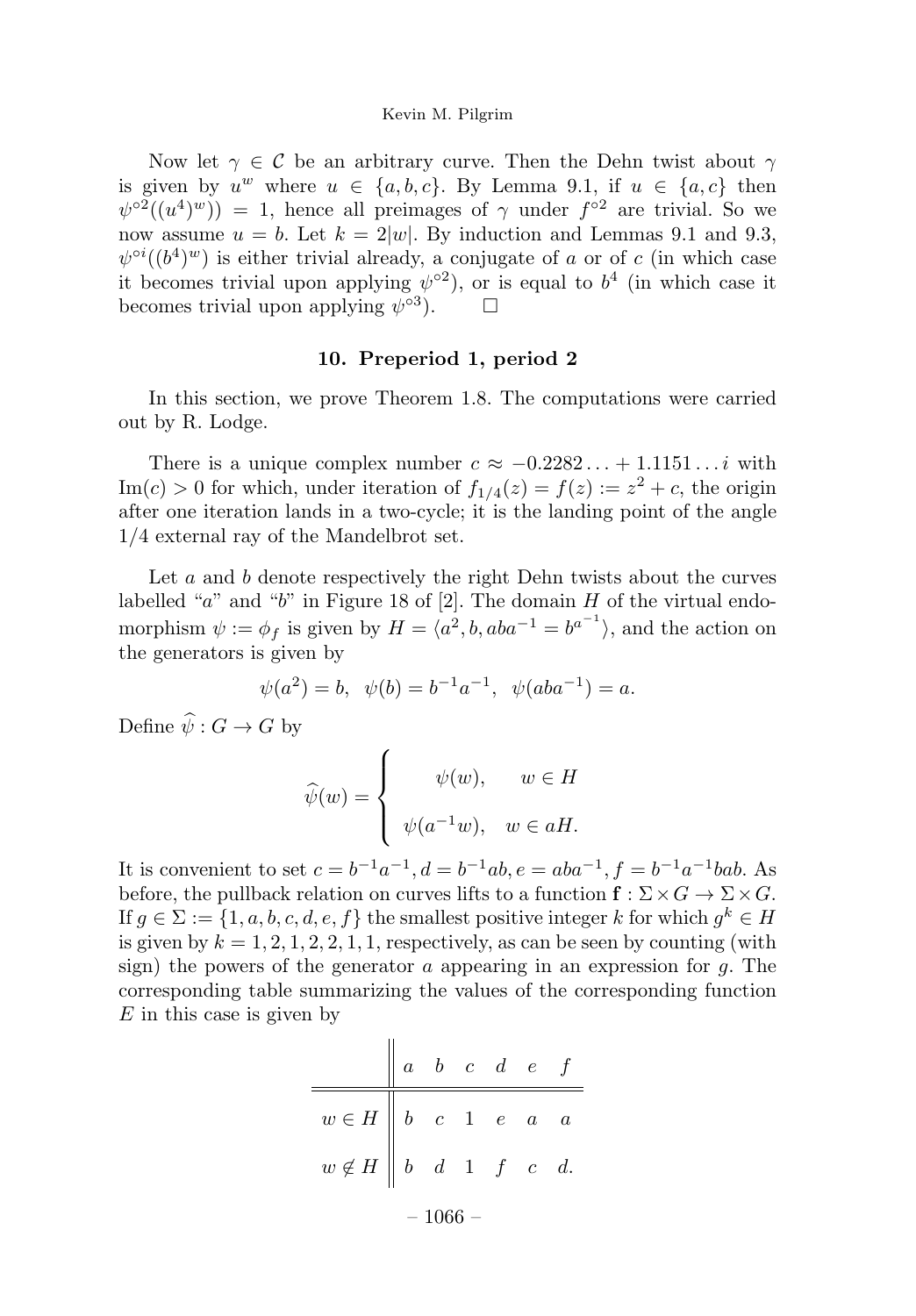By computations entirely analogous to those in §8, we find that for all  $g \in G$ ,

$$
\widehat{\psi}(g) = \begin{cases}\n\qquad & w \in H \\
b^{-1}(g|_1), & w \in aH\n\end{cases}
$$

where  $\Phi(q) = \langle q|_0, q|_1 \rangle \sigma$  is the wreath recursion given on generators by

$$
\Phi(a) = \langle 1, b \rangle \sigma, \quad \Phi(b) = \langle b^{-1} a^{-1}, a \rangle.
$$

By induction, one finds that for all  $q \in G$  and  $n \in \mathbb{N}$  that

$$
\widehat{\psi}^{\circ n}(g) \in \left\{ g_v, b^{-1}(g|_v), ab(g|_v), b^{-1}a^{-1}(g|_v), a(g|_v) : v \in \{0,1\}^n \right\};
$$

the proofis a tedious but straightforward computation involving ten cases depending the coset containing g and the form of  $\hat{\psi}^{\circ(n-1)}(q)$ . From [2], the nucleus of the wreath recursion is given by

$$
\mathcal{N} = \left\{ 1, a^{\pm 1}, b^{\pm 1}, (ab)^{\pm 1}, (a^{-1}b)^{\pm} \right\} \}
$$

and so under iteration of  $\widehat{\psi}$  every element eventually lands in the union of one of the five sets

$$
\mathcal{N}, b^{-1}\mathcal{N}, ab\mathcal{N}, b^{-1}a^{-1}\mathcal{N}, a\mathcal{N}.
$$

Another straightforward computation shows that if  $n \geq 6$  then every element g lying in one of these five sets satisfies  $\hat{\psi}^{\circ n}(g) \in \{1, b^{-1}a^{-1}\}.$ 

It follows that under iterated pullback, every curve orbit is covered by an orbit of **f** that lands in the set  $\Sigma \cup \Sigma^{b^{-1}a^{-1}}$ . Another straightforward computation shows that upon pulling back five times, such a curve becomes trivial. □

#### Bibliography

- [1] BUFF  $(X)$ , EPSTEIN  $(A)$ , KOCH  $(S)$ , and PILGRIM  $(K, M)$ .  $\rightarrow$  On Thurston's pullback map. Complex dynamics, p. 561-583, A K Peters, Wellesley, MA (2009).
- [2] Bartholdi (L.) and Nekrashevych (V.). —Thurston equivalence of topological polynomials. Acta Math. 197, p. 1-51 (2006).
- [3] Bonk (M.) and Meyer (D.). —Expanding Thurston maps. arXiv:1009.3647v1 (2010).
- [4] Brock (J.) and Margalit (D.). —Weil-Petersson isometries via the pants complex. Proc. Amer. Math. Soc. 1353, p. 795-803 (2007).